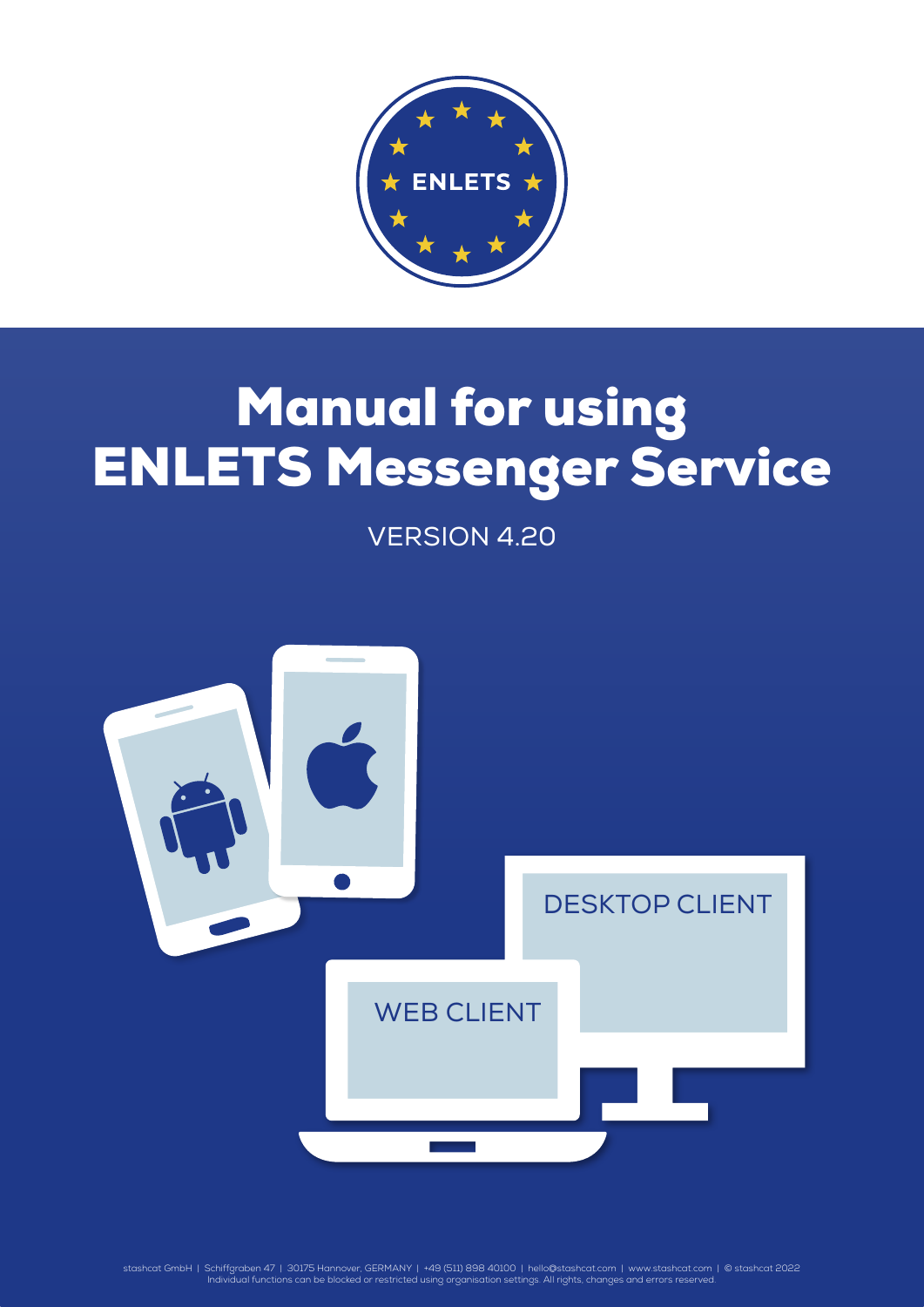# Table Of Contents **Manual**





# **[Android](#page-3-0)**



# [iOS](#page-15-0)

| .13 |
|-----|
| 13  |
| 14  |
|     |
|     |
| 17  |
| 17  |
|     |
|     |
|     |
| ,20 |
|     |
|     |
|     |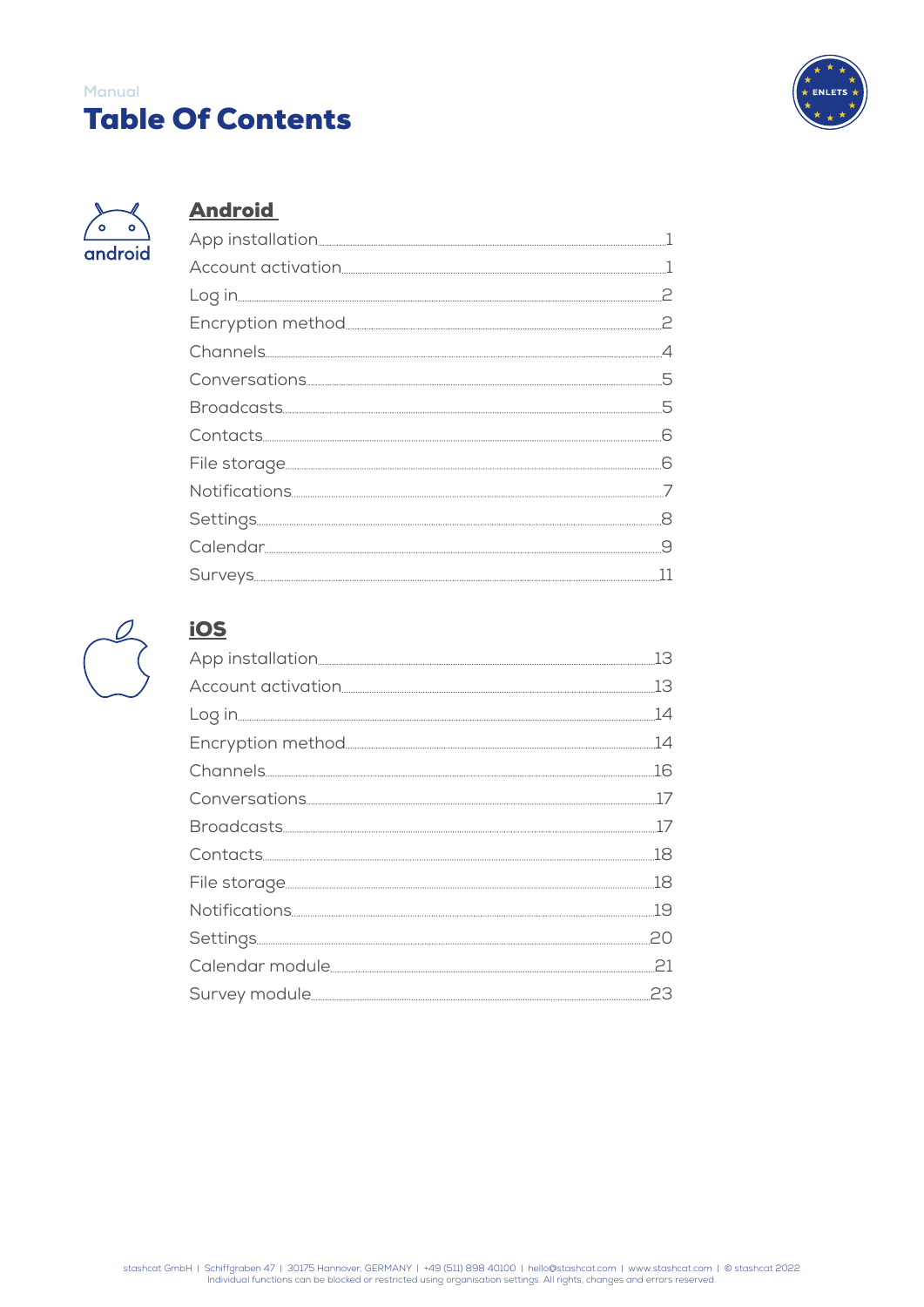# Table Of Contents **Manual**





# [Web and Desktop Client](#page-27-0)



# [Organisation Settings](#page-35-0)

| .38 |
|-----|
|     |
|     |
| .38 |
|     |
| .39 |
|     |
| .39 |
|     |
|     |
|     |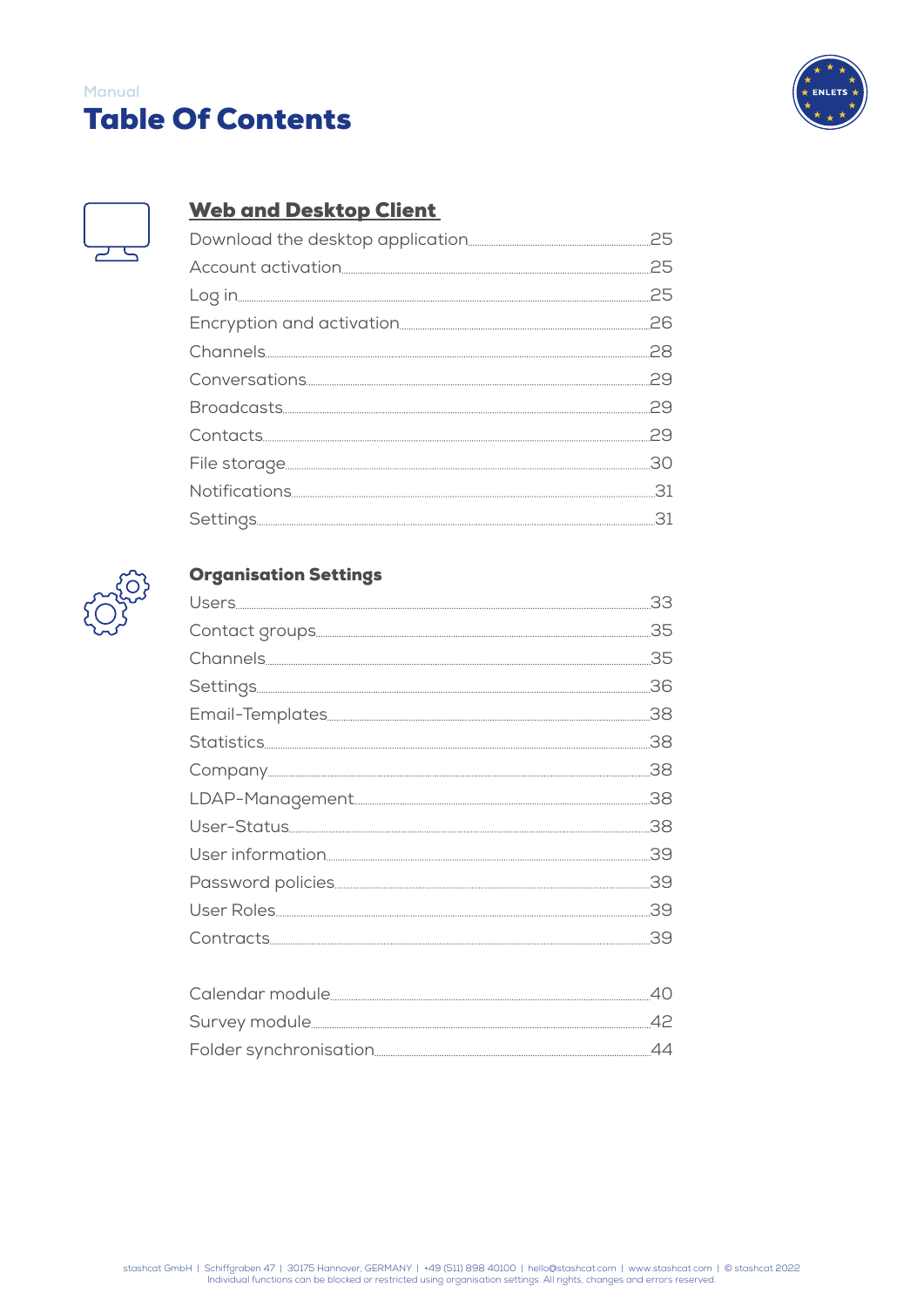

<span id="page-3-0"></span>

# App installation

1. Download the app for free from the Google Play Store and install the app on your Android device. Type "ENLETS" in the Google Play search box to find the app faster.

*Note: If the installation from the Android Playstore is not possible, please check the system requirements. At least Android 5 is required for installation. Older operating systems are no longer supported. If the installation is further not possible, please contact the administration to check the organizational guidelines for the installation of applications on mobile devices (Mobile Device Management).*

2. After installation, open the app screen on your Android device and type "ENLETS" in the search box. Press the logo to launch the app.



# Account activation

# **Using a 10-digit registration key**

- 1. To register your account, open the app and click on "Enter registration key".
- 2. Enter your 10-digit registration key.
- 3. After you have entered your registration key, you can you specify your e-mail address and password as well as your first and last name. Your account will be created by tapping on "Create account".

# **Using a 29-digit registration key**

- 1. To register your account, open the app and click on "No account yet".
- 2. Enter your 29-digit registration key.
- 3. After you have entered your registration key, you can specify your email address and password. Your account is now active.

### **Using an email link**

- 1. You have received an email from your organisation that allows you to register your account with just one click.
- 2. To do this, tap on "Activate account" in the email. A selection of apps appears with which you can open the link. Open the link with the app. Please do not open the link with the browser app on your smartphone. Enter your email address and password. Your account is now active.

### *Note: Please check your spam folder.*



| <b>Activate account</b> |  |
|-------------------------|--|
| Email                   |  |
| Password                |  |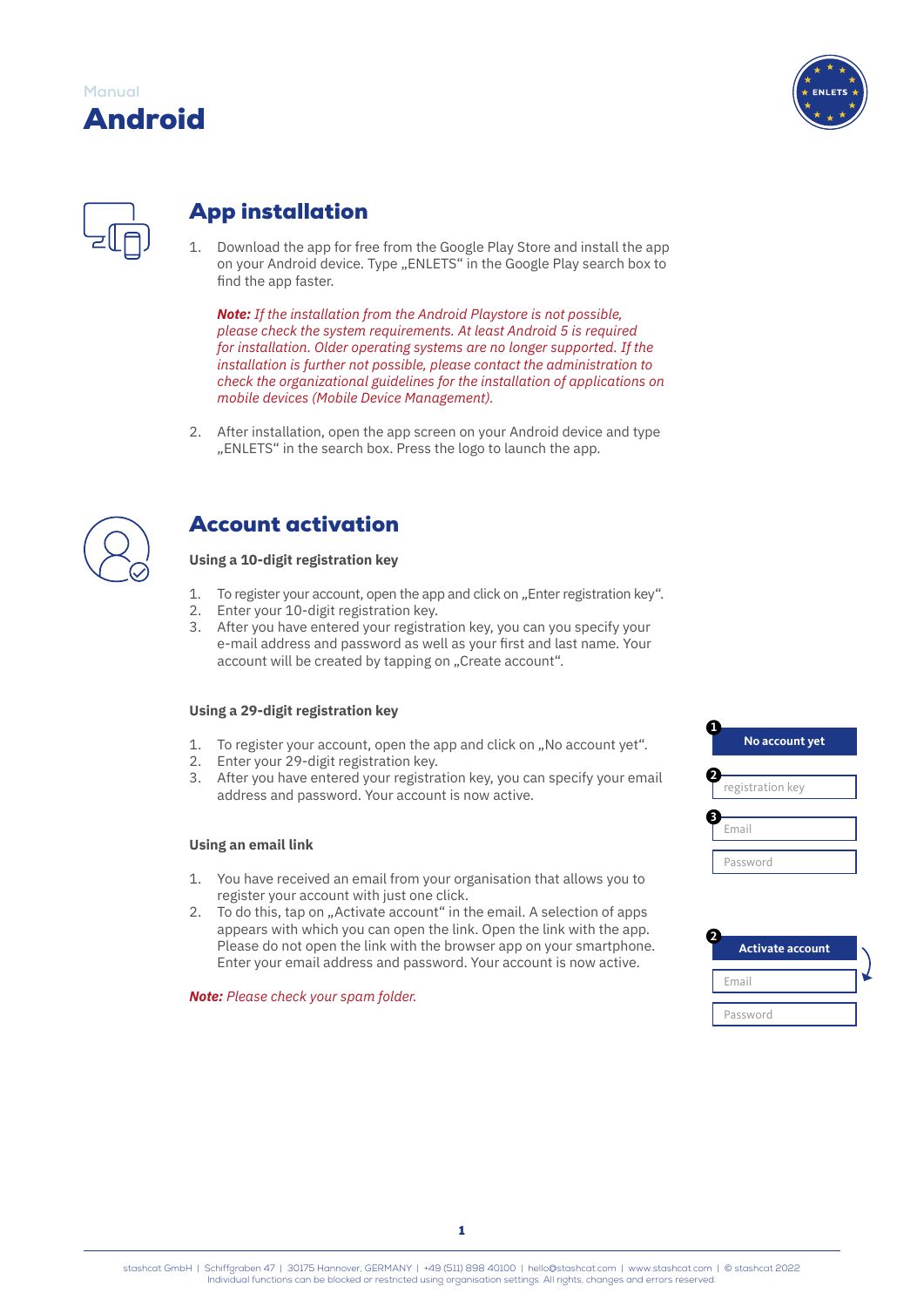

<span id="page-4-0"></span>

# Log in

- 1. Open the app.<br>2. Enter your e-n
- 2. Enter your e-mail address, confirm it the first time you login and press "Continue".
- 3. Enter your password and tap "Log in" to log in.
- 4. When you log in to the app for the first time you have to set an encryption password first.

*Attention: Please write down the encryption password and keep it in a secure place. If you forget the encryption password, you can reset it. In this case, you will have to retransmit the key once for all existing encrypted conversations.*



# Encryption method

Communication is encrypted end-to-end to ensure optimal protection of your data. You have several options for encrypting the app.

# **Activation using another device**

If you are already logged in with a device, you can use it to activate the new device. Make sure you have the latest version installed and have the device on hand.

- 1. Log in and select the option, "Using another device".
- 2. On the already activated device, give your consent that the device may be used for activation.
- 3. Enter the displayed 6-digit code on your Android device.

# **Activation by entering your encryption password**

- 1. Log in and select the option "Using your encryption password".
- 2. Enter your encryption password.
- 3. Press "DECRYPT".

#### **Did you forget your encryption password?**

If you have forgotten your encryption password, you can assign a new encryption password.

- 1. Log in and select the option, "Forgot your encryption password?".
- 2. Enter a new encryption password and then enter it again.
- 3. Press "RESET".

| Email address   |
|-----------------|
| <b>CONTINUE</b> |
| Password        |
| <b>LOG IN</b>   |





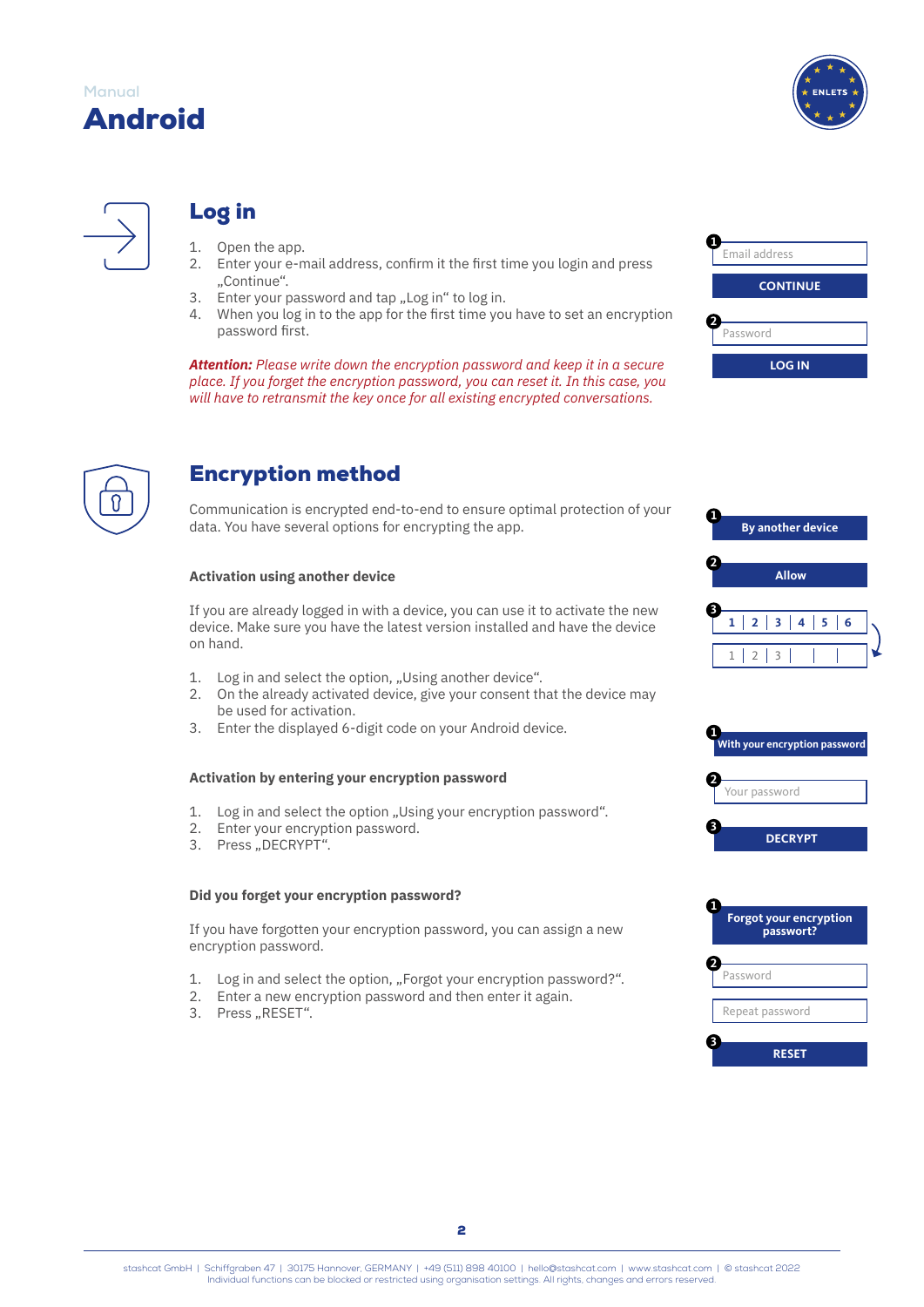

#### **Add user**

There are two types of registration keys:

1. The 10-digit, non-personalized key.

If you have the appropriate authorization, you will find the item "Invite user" in the settings. By tapping on "Invite user" you will get an overview of your created registration keys. Here you can delete your created keys and see who has used your key. Via the plus you can create a new registration key.

*Note: Since the 10-digit keys are not personalized, they can be used several times. After entering the key, users must enter their personal data themselves.*

2. The 29-digit, personalized key.

The creation of 29-digit, personalized keys is only available for administrators and therefore only in the desktop and web client. The first and last name of the user is fixed and cannot be edited by the user himself. For more information on creating 29-digit keys, see the Organization Settings section.

#### **Extend Organizational Membership**

If an expiration date has been stored for the users, they can extend their organizational membership with a 10-digit, non-personalized key. The 10-digit registration key can be created by users with the appropriate authorization (see *Adding Users*).

To extend your own organisation membership, tap on ..Companies" in the settings. Tap on the organisation for which you want to renew your account, tap on "Renew Membership" and enter your new renewal key here.

*Note: In addition to the new expiration date, the role stored in the 10-digit key is also taken over for the user.*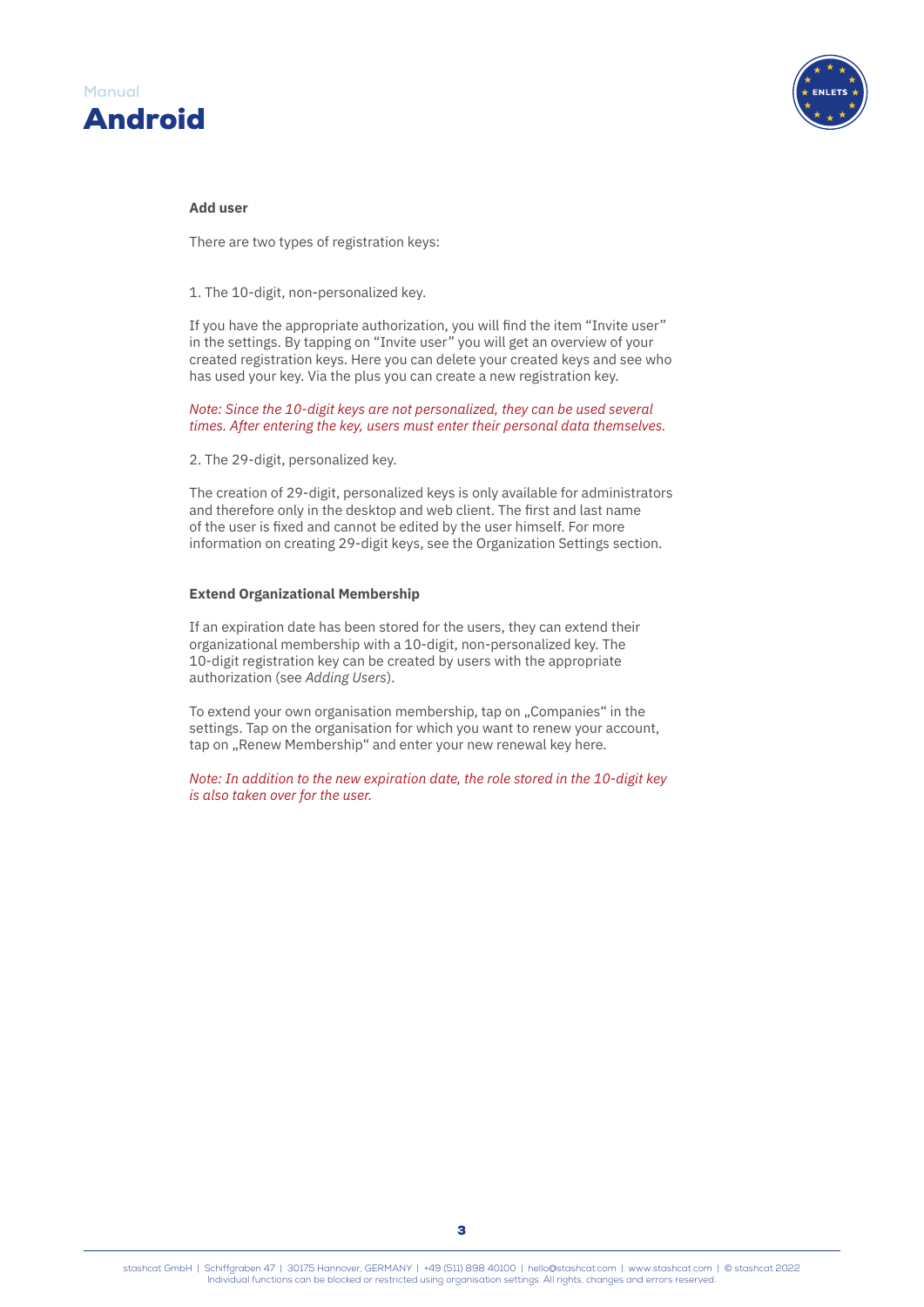

<span id="page-6-0"></span>

# **Channels**

# **Create a Channel**

- 1. Open the navigation via the "Menu" icon at the top left. Select "Chats" and then tap on the "CHANNELS" tab.
- 2. Press the "plus" icon in the lower right corner.
- 3. Select "New Channel".
- 4. Give the Channel an appropriate name.
- 5. You can add a description for the Channel.
- 6. Choose a Channel type:
	- Public Channels are accessible to every user.
	- For password protected channels, the user must enter the correct password or be invited to the channel. If a user is invited, they do not have to enter the password.
	- Encrypted channels can only be entered by invitation by a member of the channel. A user can still submit a membership request, which must be confirmed by a channel member. Encrypted channels can also be hidden so that they cannot be found by search.
- 7. Assign the write permissions to all members or to managers only (the Channel creator is automatically a manager).
- 8. Finish the creation using the "CREATE CHANNEL" button.
- 9. The Channel will open for you immediately.

#### **Invite users**

- 1. Open the Channel that you want to create invitations for.
- 2. Tap on the three dots.
- 3. Press "Invite members".
- 4. Select all desired Channel participants.
- 5. You can add an invitation text to your invitation using the "pencil" icon.
- 6. Confirm creation of the invitations using the check mark on the top right.
- 7. All users will receive a notification and can accept or reject the invitation.

#### **Join Channel (subscribe)**

- 1. Open the navigation via the "Menu" icon at the top left. Select "Chats" and then tap on the "CHANNELS" tab.
- 2. Press the "plus" icon in the lower right corner.
- 3. Select "Join Channel".
- 4. Select the desired Channel from the "Recommended Channels" or "All Channels" list.
	- Already subscribed Channels have a green "check mark" icon.
	- Password-protected Channels have a "key" icon
	- For Channels with a "letter" icon, participation must be requested
	- Confirm the participation or enter the required password.
- 5. The Channel will open for you immediately.







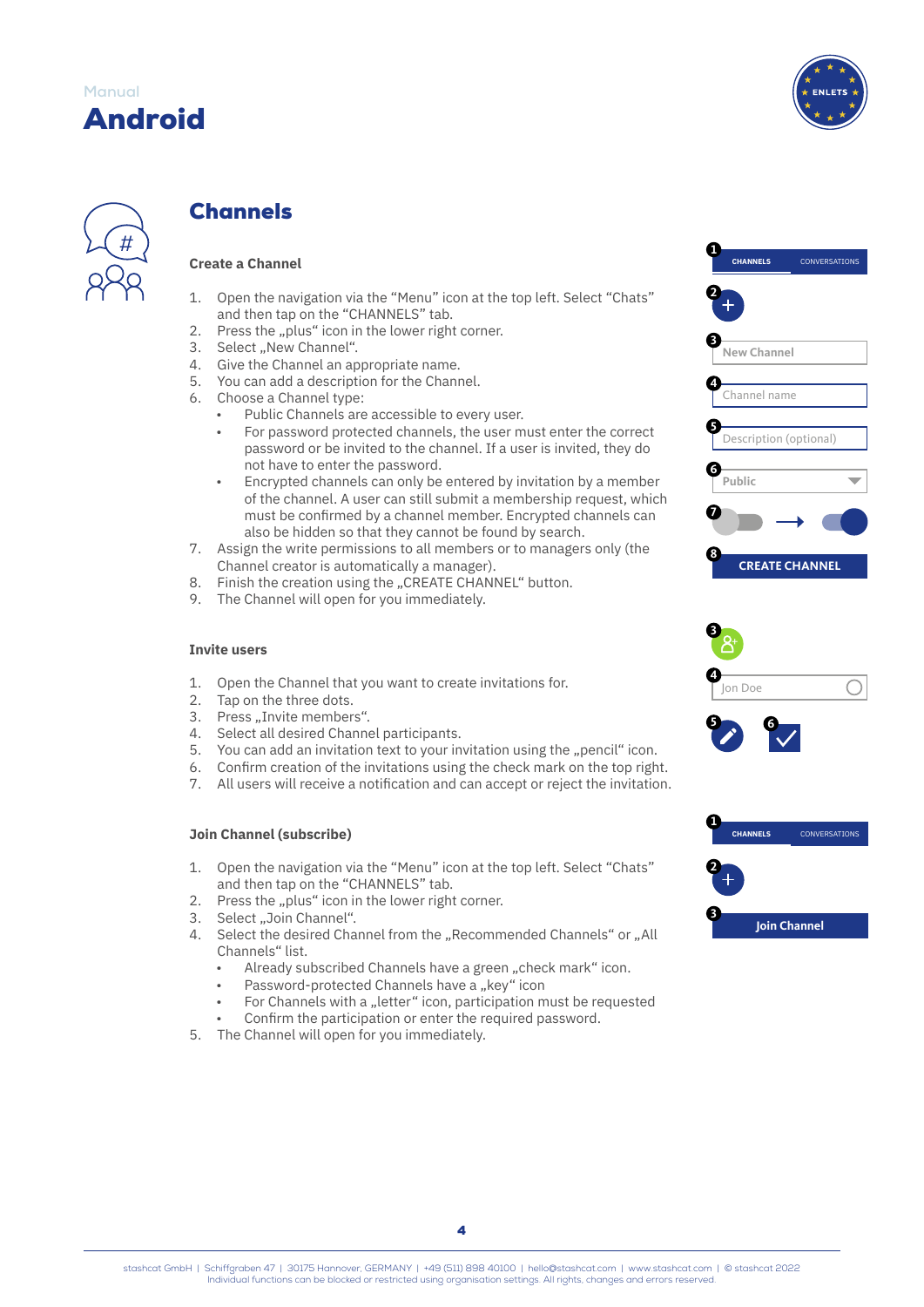

<span id="page-7-0"></span>

# Conversations

You can find the list of all your active individual and group conversations here. You can create as many conversations as you like with one or more participants. You can remove a conversation from the list by archiving it. The content remains intact. Simply start a new conversation with the same participants to access the content again.

*Note: after creating a conversation, no participants can be added or removed. Please use a channel for this option.*

# **Create a new conversation**

- 1. Open the navigation via the "Menu" icon at the top left. Select "Chats" and then tap on the "CONVERSATIONS" tab.
- 2. Press the "plus" icon in the lower right corner.
- 3. Select all desired conversation participants and confirm the creation with the check mark in the top right corner.
- 4. The conversation will be opened for you immediately.

### **Archive conversation**

- 1. Open the navigation via the "Menu" icon at the top left. Select "Chats" and then tap on the "CONVERSATIONS" tab.
- 2. Open the conversation menu (keep conversation pressed for longer) and select "Archive."
- 3. The conversation is removed from the list.
- 4. Simply create a new conversation to continue the conversation.



# **Broadcasts**

Provided you have the appropriate authorizations, the broadcast function allows you to reach a large number of users with a single message. The users receive the message in a single conversation and can reply to you.

### **Creating a new broadcast list**

- 1. Open the navigation via the "Menu" symbol in the upper left corner or drag the menu in from the left edge of the screen.
- 2. Select ..Conversations" and then the ..Speech bubble" icon in the bottom bar.
- 3. Tap on "Broadcasts" and then on the "Plus" symbol in the top right-hand corner to create a new broadcast list.
- 4. Then select all users who will receive your message and tap "Next".
- 5. Give the broadcast list a name to help you assign it later and then click "Done". The created broadcast list will be opened for you immediately.



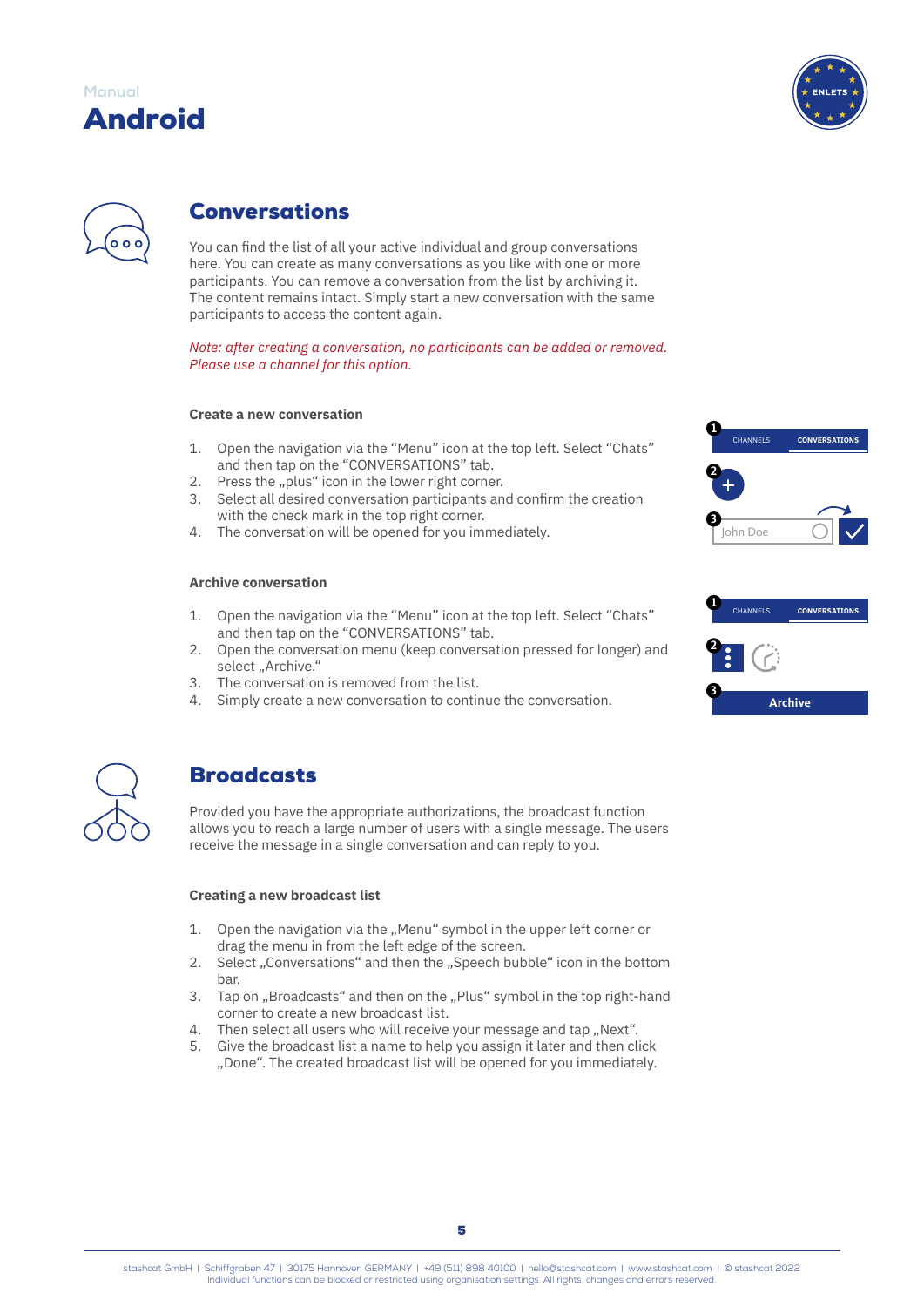

<span id="page-8-0"></span>

# **Contacts**

You will find the list of all members of your organisation in the sidebar under Contacts. You can search for users by clicking on the "magnifying glass" icon at the top. Select a contact to view their details, start a call or send a message.

*Note: if the visibility of users in your organisation is restricted by an administrator, you may not be able to see all users.*



# File storage

Organise and save your files in folders and share them with other users inside or outside the app. You have access to your data anytime, anywhere.

The file storage is divided into the "PERSONAL" and "CHATS" areas. While the personal area contains files that only you have access to, the "CHATS" area lists all files that you have shared in chats.

# **Create folder [PERSONAL]**

- 1. Open the navigation via the "Menu" icon at the top left.
- 2. Tap on "File storage".
- 3. Press the "plus" icon in the bottom right corner and select "Folder".
- 4. Enter your desired name for the new folder and confirm with "CREATE".

### **Upload file [PERSONAL]**

- 1. Open the navigation via the "Menu" icon at the top left.
- 2. Tap on "File storage".
- 3. Tap on the three dots in the lower right corner and select "Share in chat".
- 4. Allow the app access to your files, if requested.
- 5. Select the file you want to upload.

# **File sharing [PERSONAL and CHATS]**

- 1. Open the navigation via the "Menu" icon at the top left.
- 2. Tap on "File storage".
- 3. Press the three dots on the file you want to share and select "GENERATE LINK".
- 4. Optionally, enter a password to protect your link and confirm with "GENERATE LINK".
- 5. The generated link will be copied directly. The link can also be sent to and retrieved by a external user.
- 6. To deactivate or delete the link, perform steps 1 and 2 again. If a link has been generated for the file, it will now be displayed. Via the three dots behind the link you can deactivate or delete it.

External links allow you to share files and folders with others who do not have access to the app.









stashcat GmbH | Schiffgraben 47 | 30175 Hannover, GERMANY | +49 (511) 898 40100 | [hello@stashcat.com](mailto:hello%40stashcat.com?subject=Manual) | [www.stashcat.com](http://www.stashcat.com/en) | © stashcat 2022 Individual functions can be blocked or restricted using organisation settings. All rights, changes and errors reserved.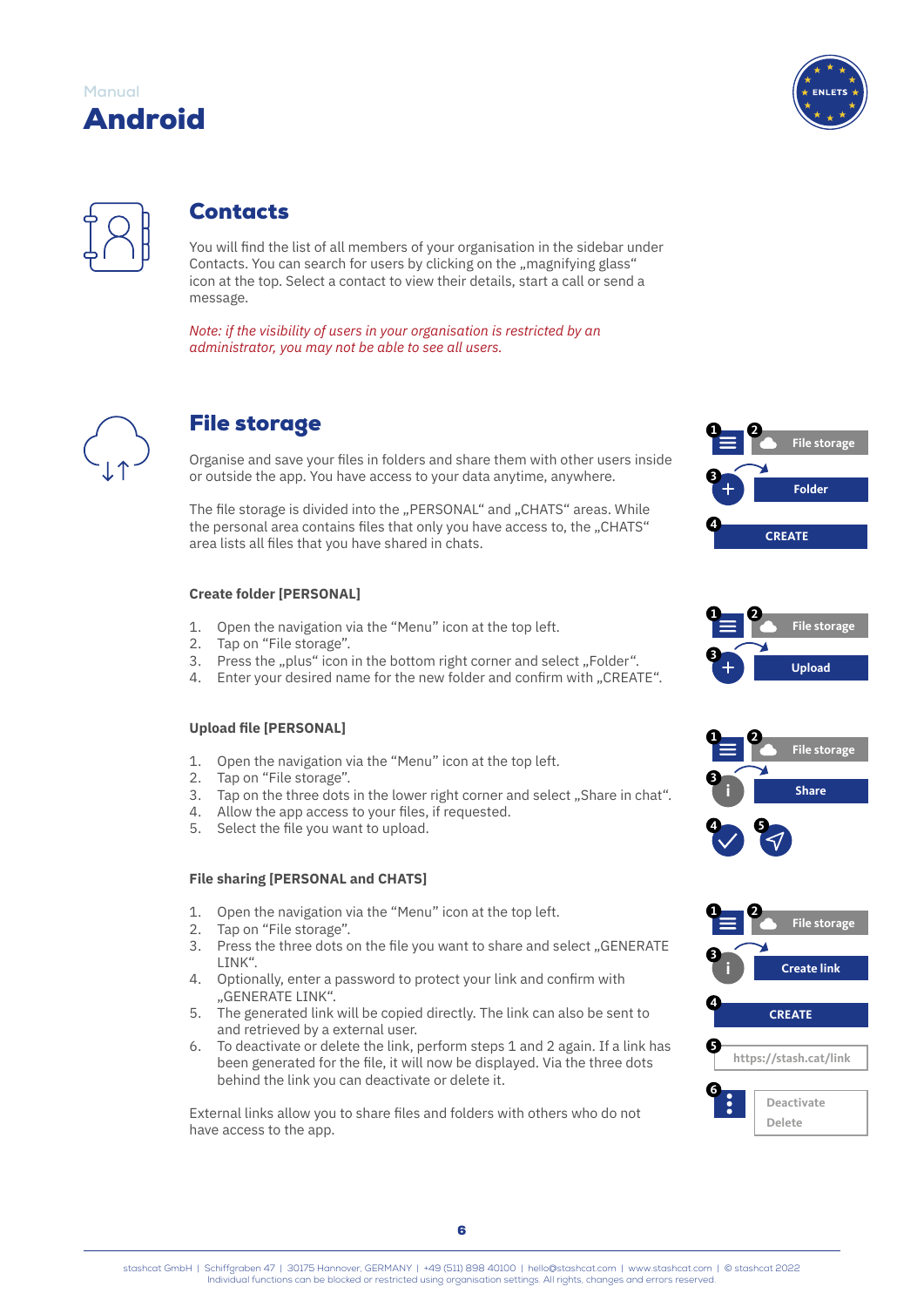<span id="page-9-0"></span>



#### **Create external link [PERSONAL and CHATS]**

- 1. Open the navigation via the "Menu" icon at the top left.
- 2. Tap on "File storage".
- 3. Press the (i) on the file you want to share and select "Generate link".
- 4. Optionally enter a password to protect your link and confirm with "Create".
- 5. The generated link will be displayed. Copy the link by pressing the link for longer, enabling the file to be sent to and accessed by a user who does not use the app.
- 6. You can deactivate and delete the link via the menu to the right of the link.

External links allow you to share files and folders with others who do not have access to the app.



# Notifications

The following notifications are displayed:

### **Channel invitations**

Once someone invites you into a Channel, you will receive a notification. This notification contains the creator of the message, the Channel name, and the options for accepting or rejecting the invitation.

#### **Calendar notifications**

As soon as someone invites you to an appointment, you will receive a notification. For private appointments, you can accept or decline the appointment. Public appointments or Channel appointments are entered directly in the calendar and do not need to be confirmed.

#### **Survey Notification**

As soon as someone invites you to a survey or responds to your survey, you will receive a notification.

#### **New device logged in**

Each time you log in with your account on a device, you will be informed by notification about the time and the IP address used.

#### **Confirm requested key**

If a member in one of your subscribed Channels or conversations has reset their key (generates a new encryption password), they will need to obtain a new key from you to decrypt the existing content.

#### **Joining requests**

If you are the manager of an encrypted Channel, you can receive joining requests from other users. You can centrally manage and confirm or reject requests via the Notification Center.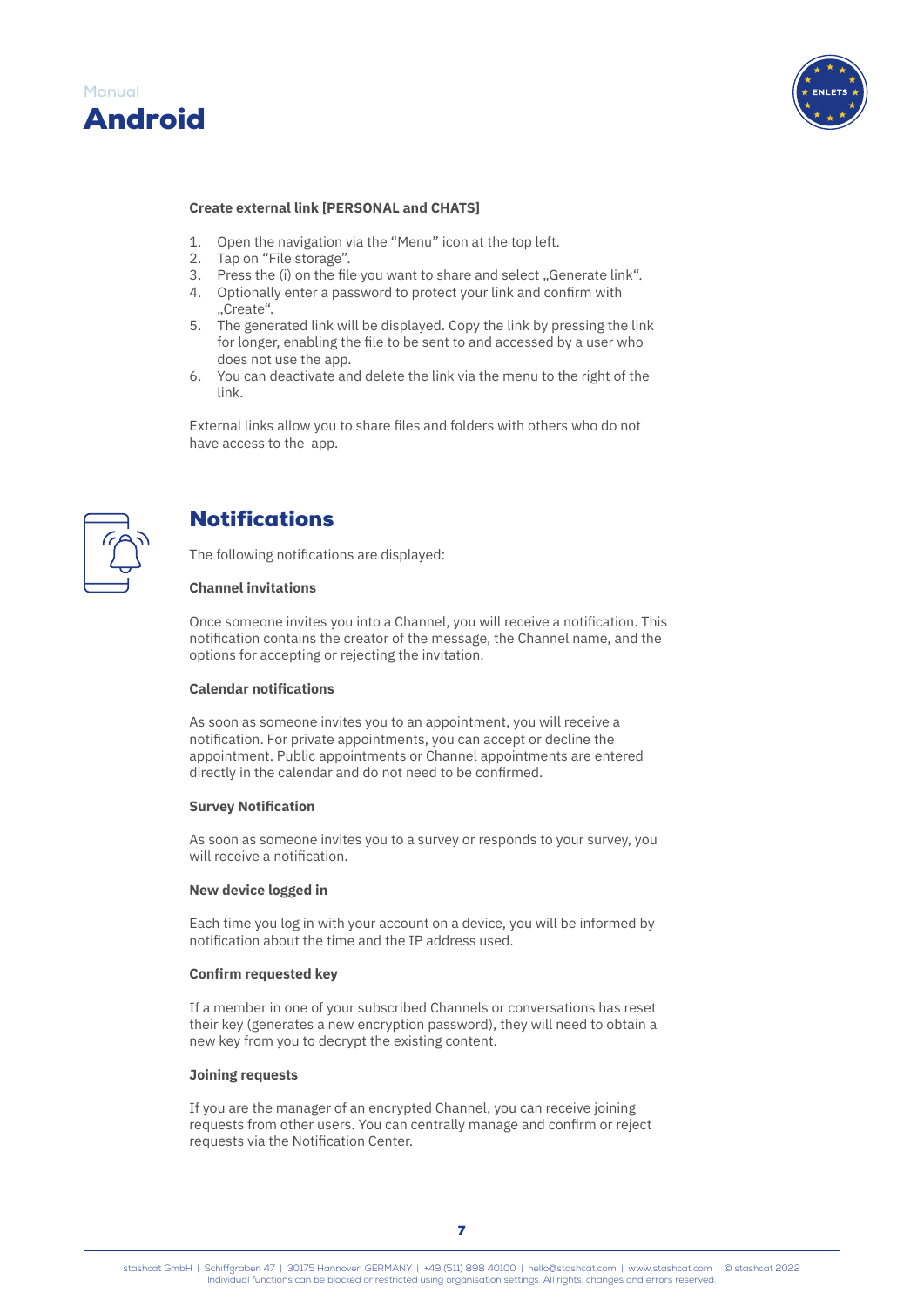

<span id="page-10-0"></span>

# Settings

In Settings, you can adjust and view your account and app settings. You can access the settings using the side menu. The current profile picture and status can be adjusted by clicking on the profile picture on the top left. By clicking on the pencil button, the profile picture can be reset or a new picture uploaded or photographed.

### **Account**

- You can make changes to email address, password, and encryption here.
- A list is displayed of terminals that are active or offline. Individual devices can be deactivated.
- How much space is currently in use is visualized under "Cloud storage".

# **Email notifications**

• You can enable or disable email notifications in this view.

### **Privacy**

• You can choose whether to show your Online status or location in the privacy settings. You can also suppress your read confirmation.

### **Notifications**

In this section, you can configure the notification settings for each area in detail and mute all incoming calls.

### **Data usage**

• You can specify how the app behaves in mobile networks here. The settings can increase the app's data economy.

# **Appearance**

In this section, you can change the sorting of names or customize certain views in the app.

### **Security**

• You can set individual security rules for access to your app here.

# **Organizations**

- Overview of the organisations in which you are a member.
- Extend your membership.
- Join a new organization with a 10-digit or 29-digit registration key using the plus symbol at the bottom right.

### **Registration Key** *(with permission)*

Assuming the appropriate permission, this view allows you to create registration keys for other users.

# **Log out**

"Log out" directly logs you out of the app.

### **Restore default settings**

• Reset the app to its default settings. *Attention: all individual settings will be reset.*

# **About the app**

This view allows you to find additional information about the app. including with the version number.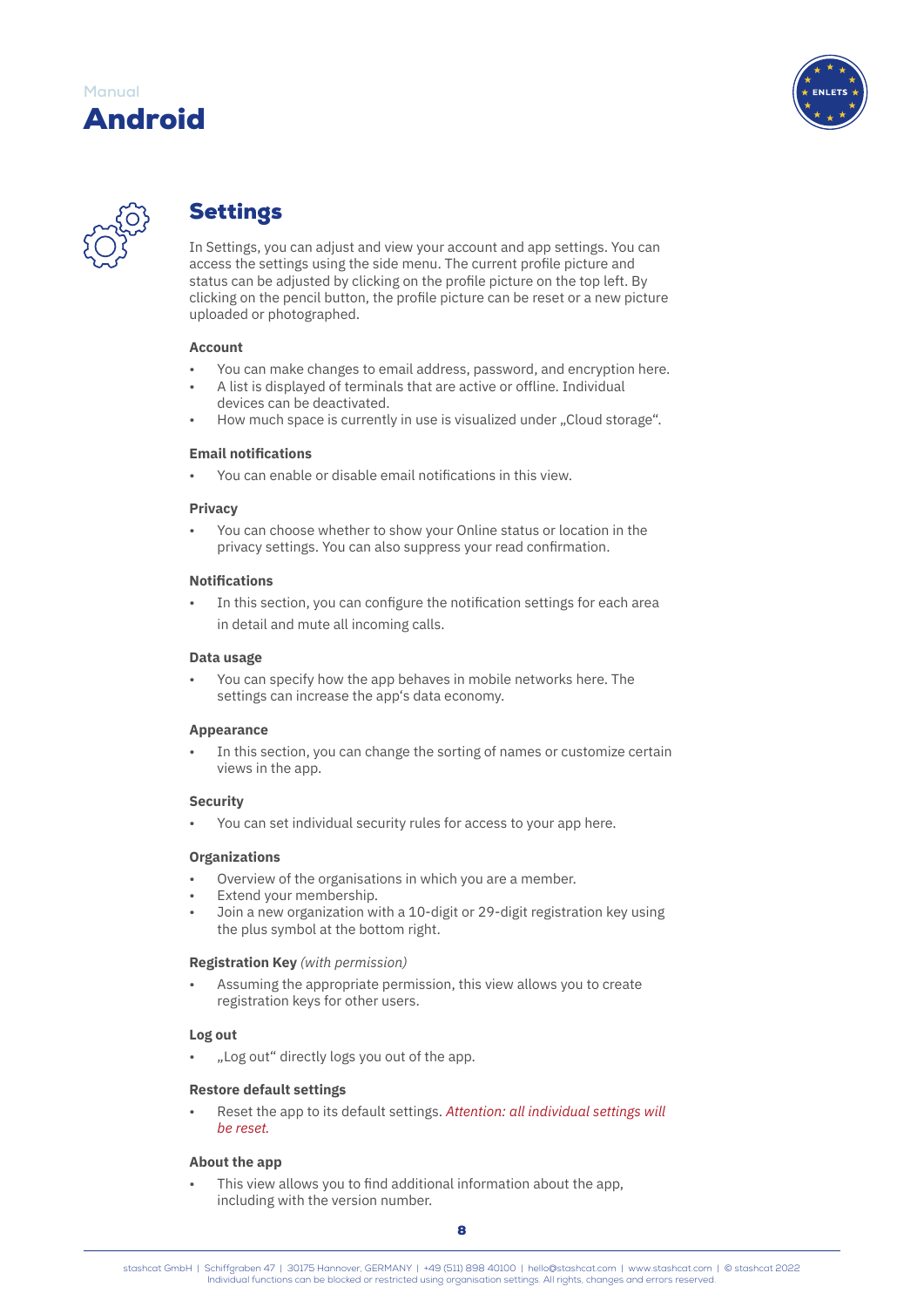

<span id="page-11-0"></span>

# Calendar

The calendar module will be displayed when the module is activated for your organisation. You can access the calendar via the calendar icon in the sidebar.

### **Calendar views**

You can change the view by tapping the vertically arranged three dots in the top right.

**• Day view** You will be shown the respective calendar week along with an hourly division of the selected day, including all upcoming appointments.

**• Month view**

You will find an overview of the month here, along with all appointments for the selected day.

**• Year view**

You will receive an overview of the selected year. When you tap the picture it automatically switches to the month view.

At the top, tap the calendar icon with today's date to switch to the current date.

### **Display options for created appointments**

The days with appointments are marked by dots in both the month view and in the day view.

- If you tap on a date in the month view, you will be shown an appointment overview for that day.
- To view details about an appointment, tap the appointment in the overview. In addition to basic information about the appointment, you will find here an overview of commitments, cancellations, and pending replies from other participants.

### **Create appointment**

To create an appointment, tap the "plus" icon in the bottom right corner. A dialogue will open for entering your appointment information.

- 1. Give the appointment a name.
- 2. Optionally add a location.
- 3. Choose whether to create your appointment for the whole day or select the date and time.
- 4. Specify whether it is a one-time or a recurring appointment.<br>5. Select the appointment type.
- Select the appointment type.
	- Private: create a private appointment or invite individuals to your appointment as needed.
	- Channel: create an appointment for a Channel. All Channel members will be invited
	- Public: create a public appointment. This will be visible to all users of your organisation.
- 6. Invite people to attend the appointment.
- 7. Optionally add a note.
- 8. Tap "Create" and confirm the appointment.



 $31$ 



9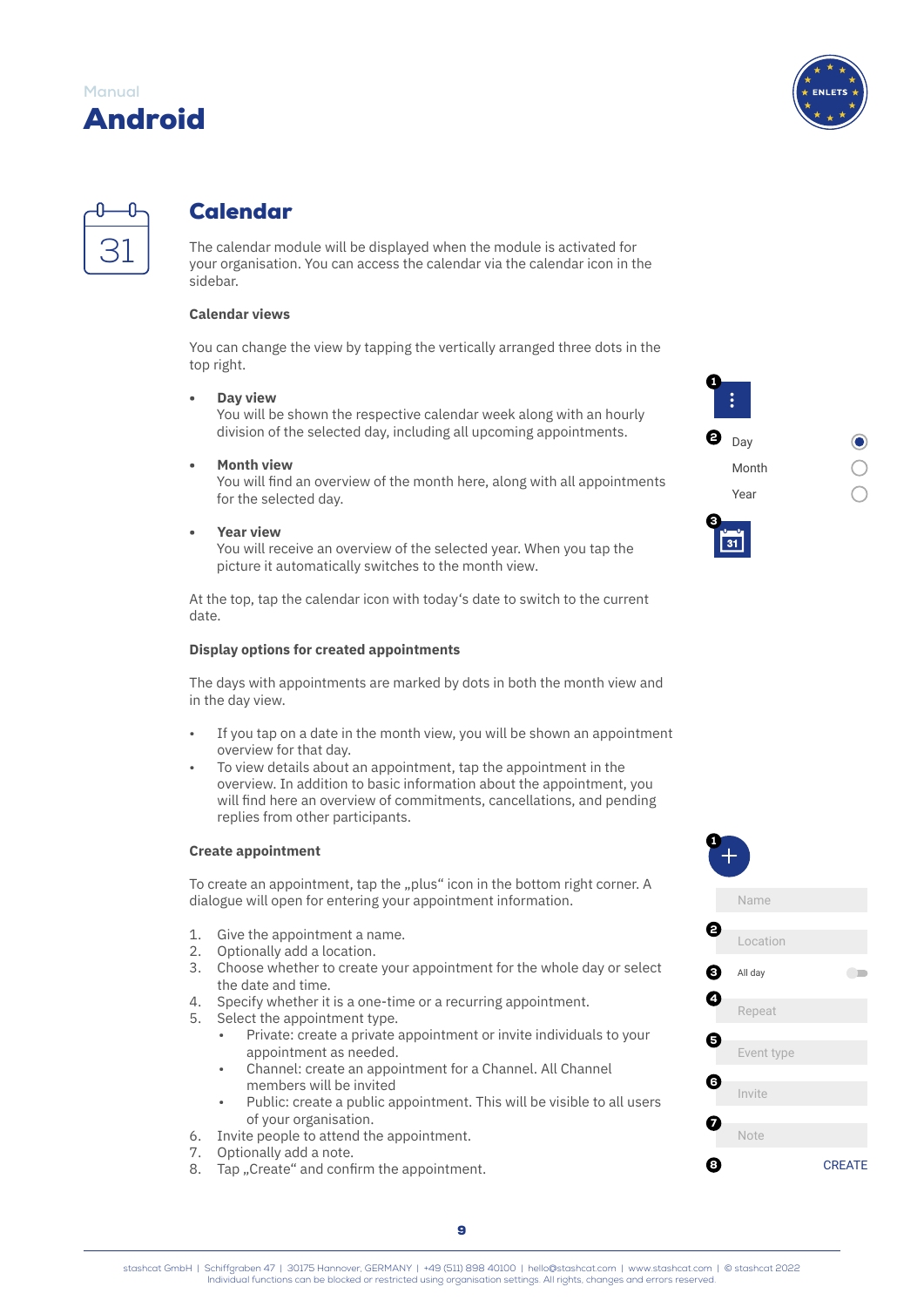



#### **Appointment types**

If you only want to display certain appointments, you can filter by the three appointment types in the overview. You can add or hide appointment types for your calendar view. In the main view in the upper bar, tap the icon with the vertically arranged lines.

#### **• Private appointments | green**

You will find your private appointments here. You can show or hide them in your calendar using the "green square".

#### **• Public | red**

You will see all the organisations appointments here. If you belong to several organisations, you have the option of showing or hiding the appointments of an organisation. To do this, tap on the "red square" in front of the respective organisation.

#### **• Channel | blue**

Your Channels will be displayed, the appointments for which you can individually turn on or hide. To do this, tap on the "blue square" in front of the respective Channel.

#### **Reply to appointments**

Users who have been invited to your appointment will automatically receive an appointment invitation in their notifications ("bell icon" in the sidebar) and have the option here to confirm or decline the appointment.

#### **Appointment details and editing**

As an appointment creator, you can view your confirmations and cancellations, edit your appointment, or delete the appointment.

- 1. In the relevant day or month view, tap the appointment. This opens a detailed overview with the current status of confirmation or cancellation.
- 2. Tapping on the "pencil" gives you the option to edit or delete your appointment later.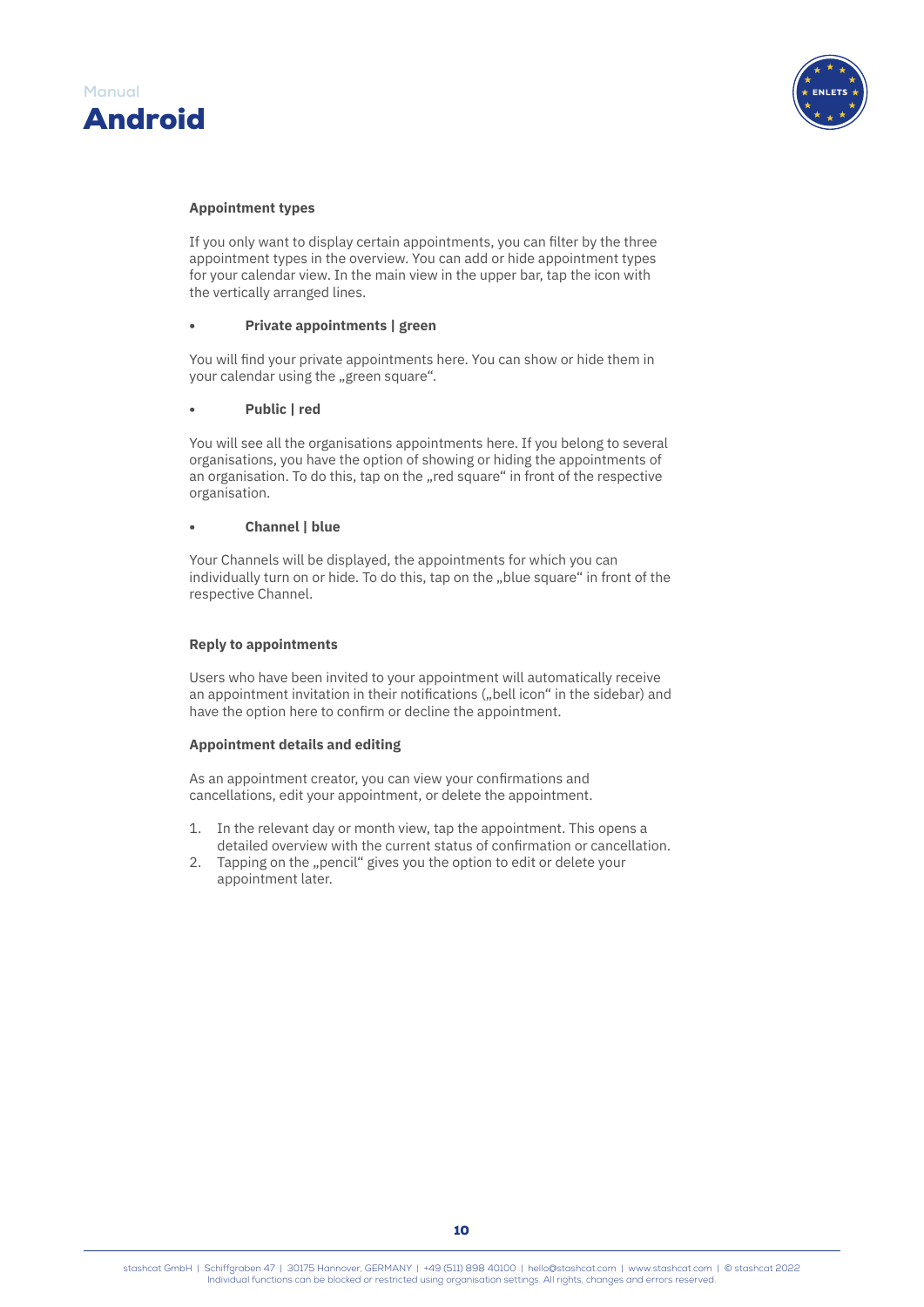

<span id="page-13-0"></span>

# Surveys

To access the Survey feature, tap the survey icon in the module bar to the left. This opens the survey module's main view.

# **Main view**

You can switch views using the "OWN", "ACTIVE", or "ARCHIVED" tabs.

**• OWN**

The "OWN" tab gives you an overview of the surveys you have created. It also clearly displays important key points, such as the total number of participants or the current response status.

**• ACTIVE**

This section displays the surveys you have been invited to and that are currently active.

**• ARCHIVED**

You can move the surveys you have already participated in to this section. You can also find already expired surveys here.

**• Search**

Tap the magnifying glass and enter a search term or keyword to search for surveys.

### **Create survey**

To create a survey, tap the "plus" icon in the bottom right corner of the main screen. This puts you in creation mode. Surveys can only be created if your user role has been granted permission to do so

### *Step 1: Information*

- Specify a name for your survey.
- Is this an anonymous survey? In that case, only you can see the participants and their answers.
- If you want to limit the survey period, set the period with start and end times.
- Optionally add a description.
- Tap on "Continue".
- Now add a question and choose whether you want the answers to your survey to be given as responses to an open query or to a date query with a fixed date and time.

#### *Step 2: Set question and answer options*

1. Edit questions with "Open query"

You now have the option of entering any number of open query options for your question.

- Add as many open query options as you like and select how many participants are permitted to choose the individual options in each case.
- Then decide how many answers each participant may select.
- Tap on ..Done".

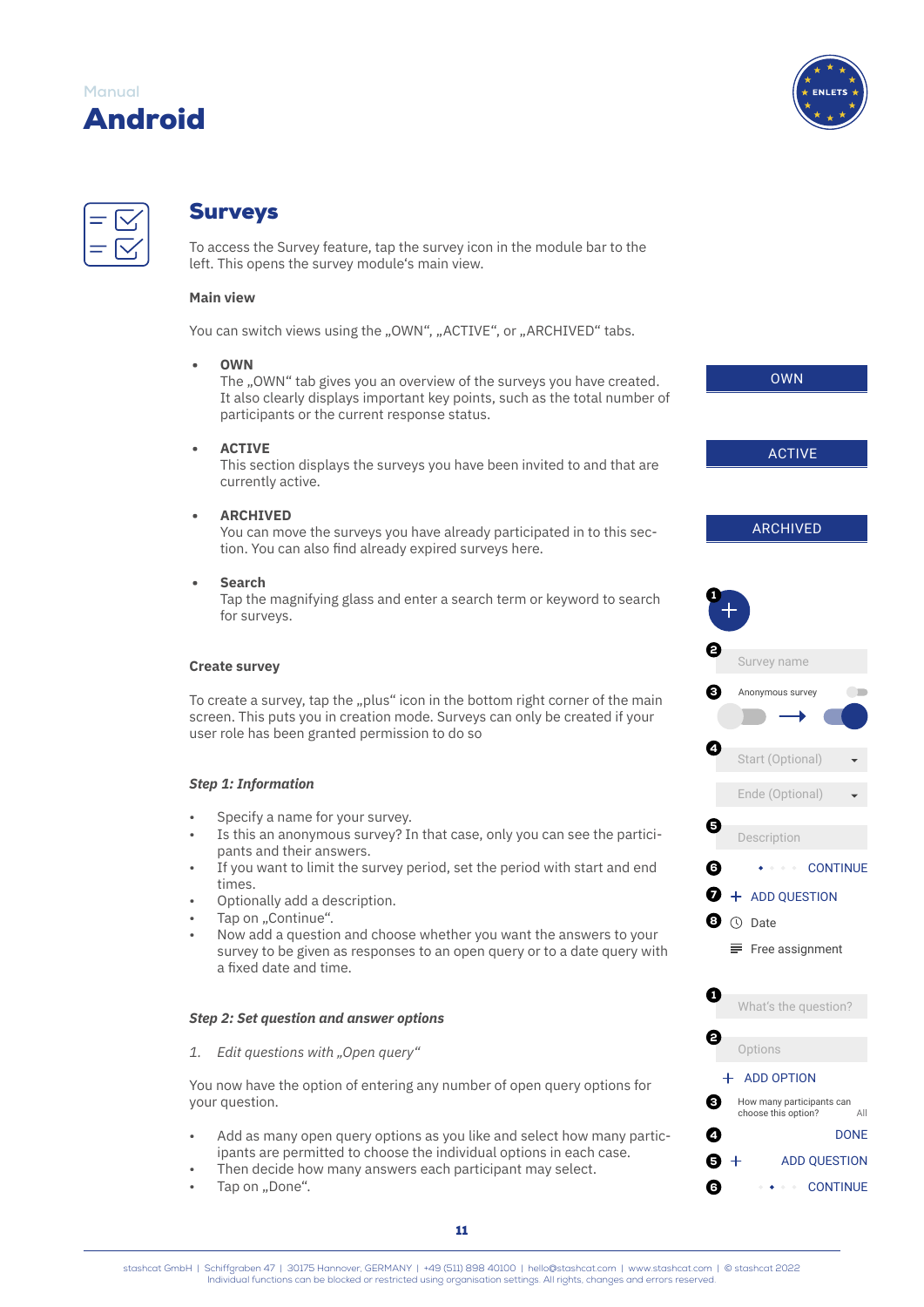



Start

ADD END TIME

OptionS + ADD OPTION

 $\boldsymbol{c}$ 

41

Results

All day

0

0

0

**6** CONTINUE

 $\bigoplus$  + Add participants

 $\bullet$  # Channels **4** Contacts

How many participants can choose this option? All

**COL** 

 $\bullet \bullet \bullet$  CONTINUE

**4 CREATE** 

What's the question?

- You can now duplicate your question with a swipe to the left using the "three dots" or, if needed, add further questions using the "plus" icon.
- Tap on "Continue".
- 2. *Edit questions with "Date"*

You have the option here of entering any number of response options with fixed times for your question.

- Select any number of times for your question as an answer option.
- Define how many participants are permitted to select them for each answer.
- You can now duplicate your question with a swipe to the left using the ", triple dot" icon or, if necessary, add further questions using the "plus icon.
- Tap on "Done".

# Step 3: Invitation

- Now select the participants of your survey via "Add participants" and decide between Channels or individual contacts.
- Tap on "Continue".

### Step 4: Confirmation

- You will receive an overview of your complete survey for a final check.
- Tap on ..Create".
- Your survey will now appear in the main view under "Own".

### **Administration of your surveys**

You have the option of administering your own surveys in the main view under "Own". To do this, tap the triple dot next to the survey to open the action menu.

|           | <b>Results</b><br>You will receive a detailed overview of the current status of your survey.<br>2                                        | Unfollow |
|-----------|------------------------------------------------------------------------------------------------------------------------------------------|----------|
| $\bullet$ | <b>Follow/Unfollow</b><br>Enable or disable notifications about a surveys current status.                                                | Edit     |
|           | <b>Edit</b><br>Here you can edit your survey. If the survey is already active, only the<br>settings and not the questions can be edited. | Archive  |
| $\bullet$ | <b>Archive</b><br>The survey is archived and can no longer be viewed under "Own" but<br>under "Archive".                                 | Delete   |

**• Delete**

Your survey will be deleted.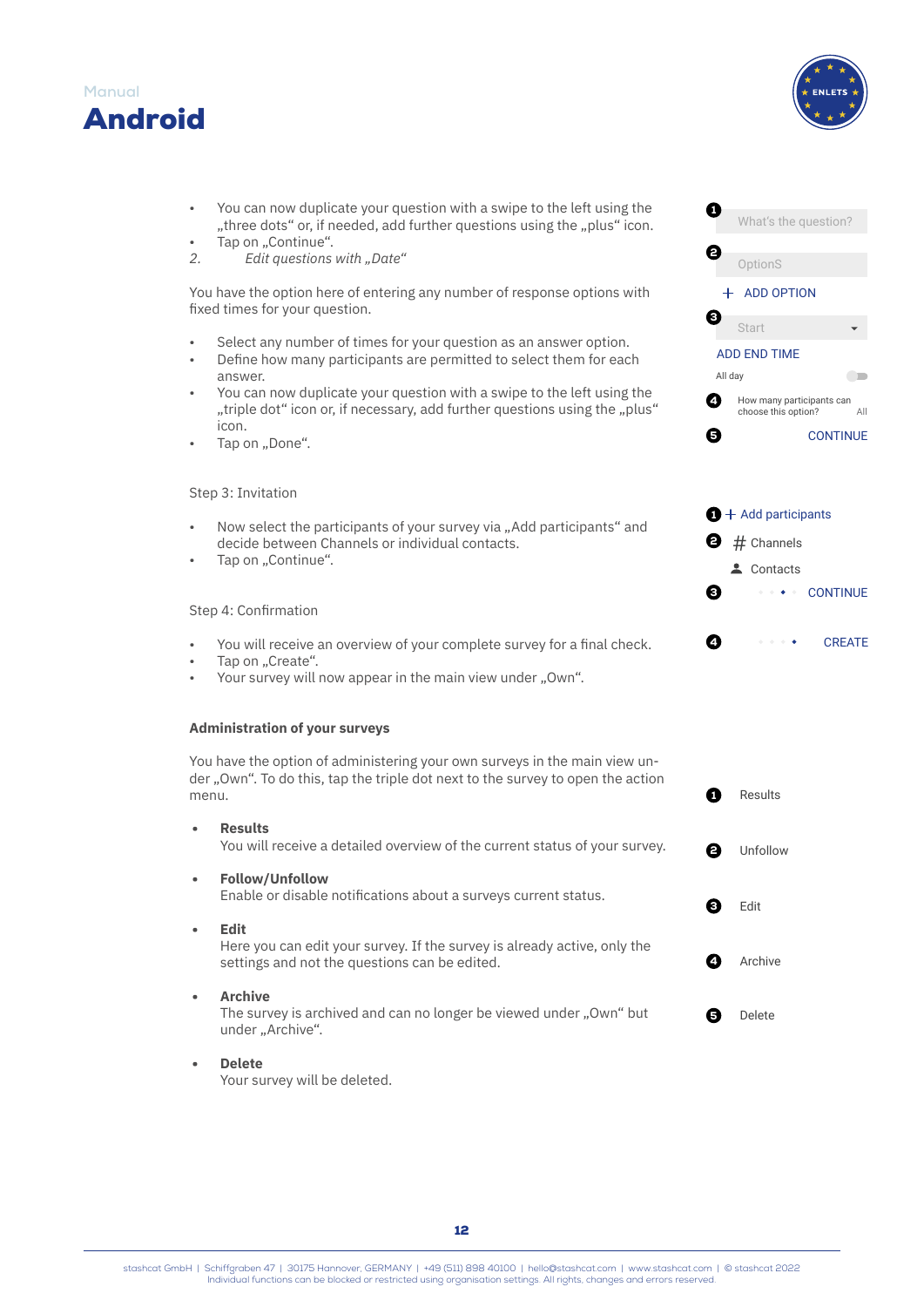

<span id="page-15-0"></span>iOS **Manual**

# App installation

1. Download the app free of charge from the Apple App Store and install the app on your iOS device. Type "ENLETS" in the Apple App Store search box to find the app faster.

*Note: If the installation from the Appstore is not possible, please check the system requirements. At least iOS 12 is required for installation. Older operating systems are no longer supported. If the installation is further not possible, please contact the administration to check the organisational guidelines for the installation of applications on mobile devices (Mobile Device Management).*

2. After installation, open the app screen on your iOS device and type "ENLETS" in the search box. Press the logo to launch the app.



# Account activation

# **Using a 10-digit registration key**

- 1. To register your account, open the app and click on "No account yet".
- 2. Enter your 10-digit registration key.
- 3. After you have entered your registration key, you can you specify your e-mail address and password as well as your first and last name. Your account will be created by tapping on "Create account".

### **Using a 29-digit registration key**

- 1. To register your account, open the app and click on "No account yet".
- 2. Enter your 29-digit registration key.
- 3. After you have entered your registration key, you can specify your email address and password. Your account is now active.

# **Using an email link:**

- 1. You have received an email from your company that allows you to register your account with just one click.
- 2. To do this, tap on "Activate account" in the email. Enter your email address and password. Your account is now active.

### *Note: E-Mail not found?*

- 1. Open the spam/junk mail folder in your mail program.
- 2. Right-click on the email which you don't want in the spam folder. Move your mouse over the "Junk" item and click on "Never block sender".
- 3. Drag the e-mail to your inbox.



| <b>Activate account</b> |  |
|-------------------------|--|
| Email                   |  |
| Password                |  |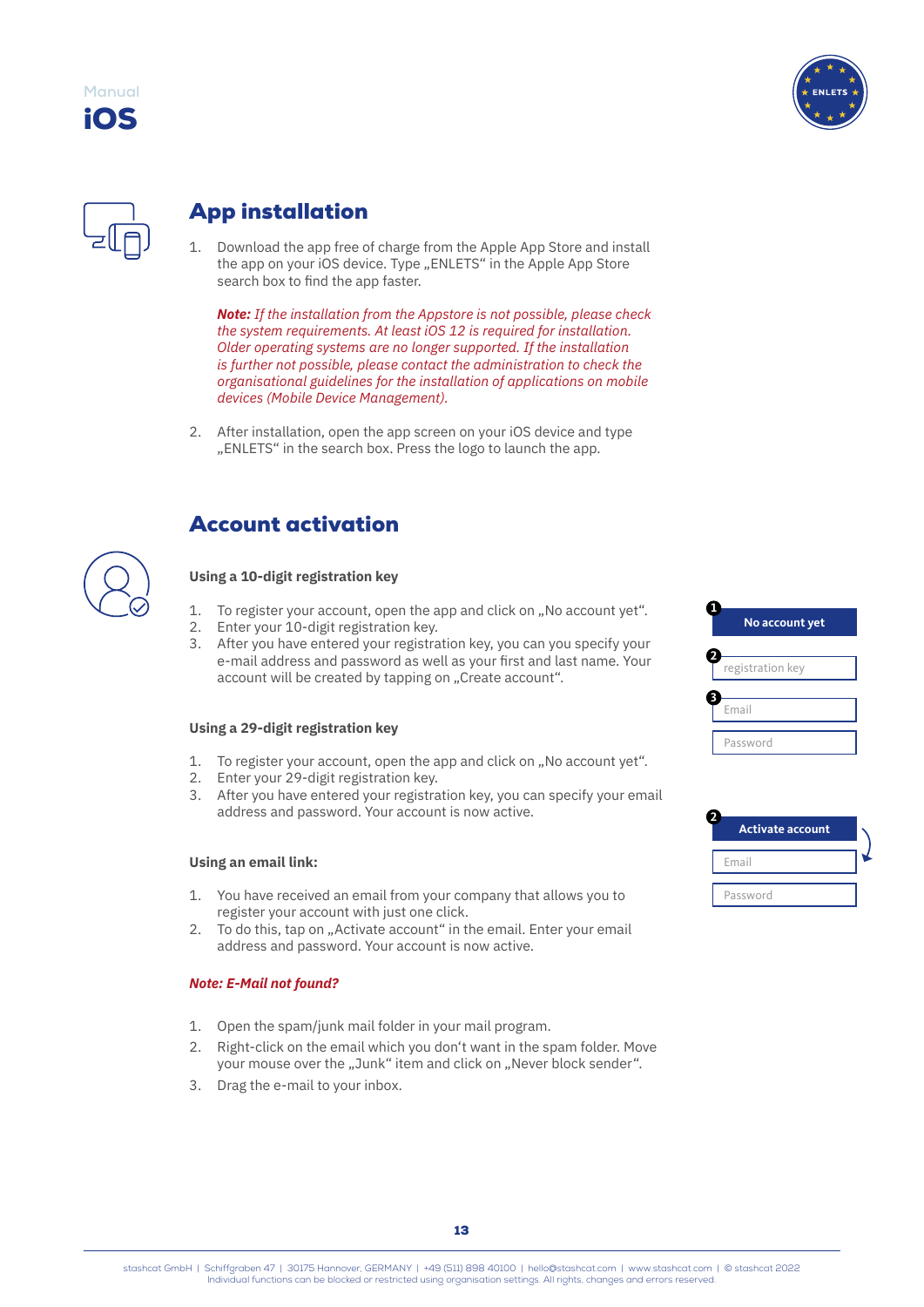<span id="page-16-0"></span>





# Log in

- 1. Open the app.<br>2. Enter your e-m
- 2. Enter your e-mail address, confirm it the first time you login and press "Next".
- 3. Enter your password and tap "Log in" to log in.



# Encryption method

Communication is encrypted end-to-end to ensure optimal protection of your data. You have several options for encrypting the app:

### **Activation using another device**

If you are already logged in with a device, you can use it to activate the new device. Make sure you have the latest version installed and have the device on hand.

- 1. Log in and select the option, "Using another device".
- 2. On the already activated device, give your consent that the device may be used for activation.
- 3. Enter the displayed 6-digit code on your iOS device.

### **Activation by entering your encryption password**

- 1. Log in and select the option, "Using your encryption password".
- 2. Enter your encryption password.
- 3. Press "Done".

# **Did you forget your encryption password?**

If you have forgotten your encryption password, you can assign a new password.

*ATTENTION: In order to view the contents of your encrypted chats, you must be authorized by another chat participant. Only assign a new encryption password if you really cannot determine your old encryption password.*

- 1. Log in and select the option, "Did you forget your encryption password?".
- 2. Enter a new encryption password and then enter it again.
- 3. Press "Done".









|  | Repeat Encryption password |  |
|--|----------------------------|--|
|  |                            |  |

**3**



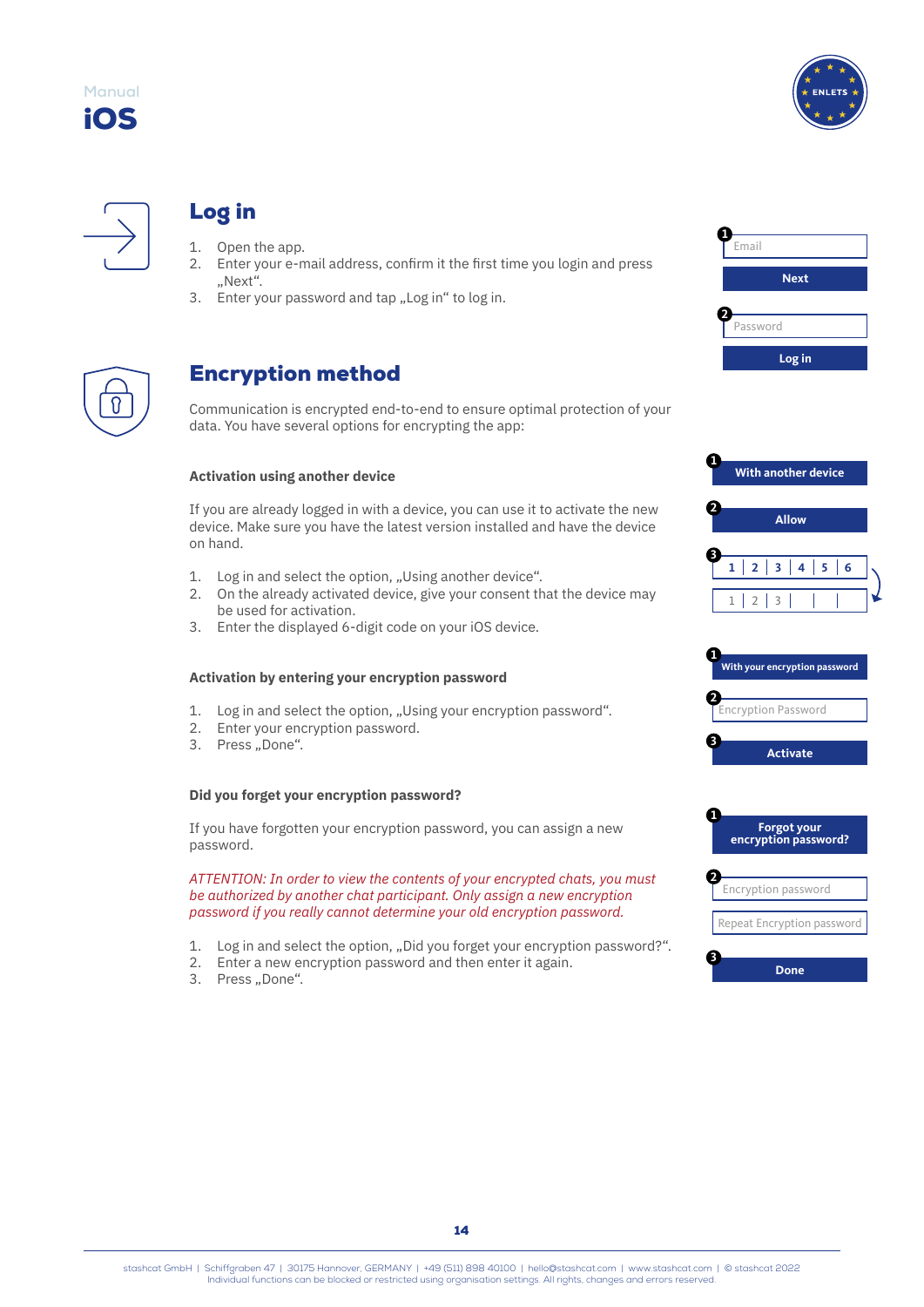



#### **Add user**

There are two types of registration keys:

### **1. The 10-digit, non-personalized key.**

If you have the appropriate authorization, you will find the button "Invite user" in the settings. By tapping on "Invite users" you will get an overview of your created registration keys. Here you can delete your created keys and see who has used your key. You can use the "plus" to create a new registry key.

*Note: Since the 10-digit keys are not personalized, they can be used several times. After entering the key, users must enter their personal data themselves.*

### **2. The 29-digit, personalized key.**

The creation of 29-digit, personalized keys is only available for administrators and therefore only in the desktop and web client. The first and last name of the user is fixed and cannot be edited by the user himself.

### **Extend Organizational Membership**

If an expiration date has been stored for the users, they can extend their organizational membership with a 10-digit, non-personalized key. The 10-digit registration key can be created by users with the appropriate authorization. (see *Adding Users*)

To extend your organizational membership, tap Settings -> Organizations. Tap on the organization for which you want to renew your account and then tap on "Renew Membership".

*Note: In addition to the new expiration date, the role stored in the 10-digit key is also taken over for the user.*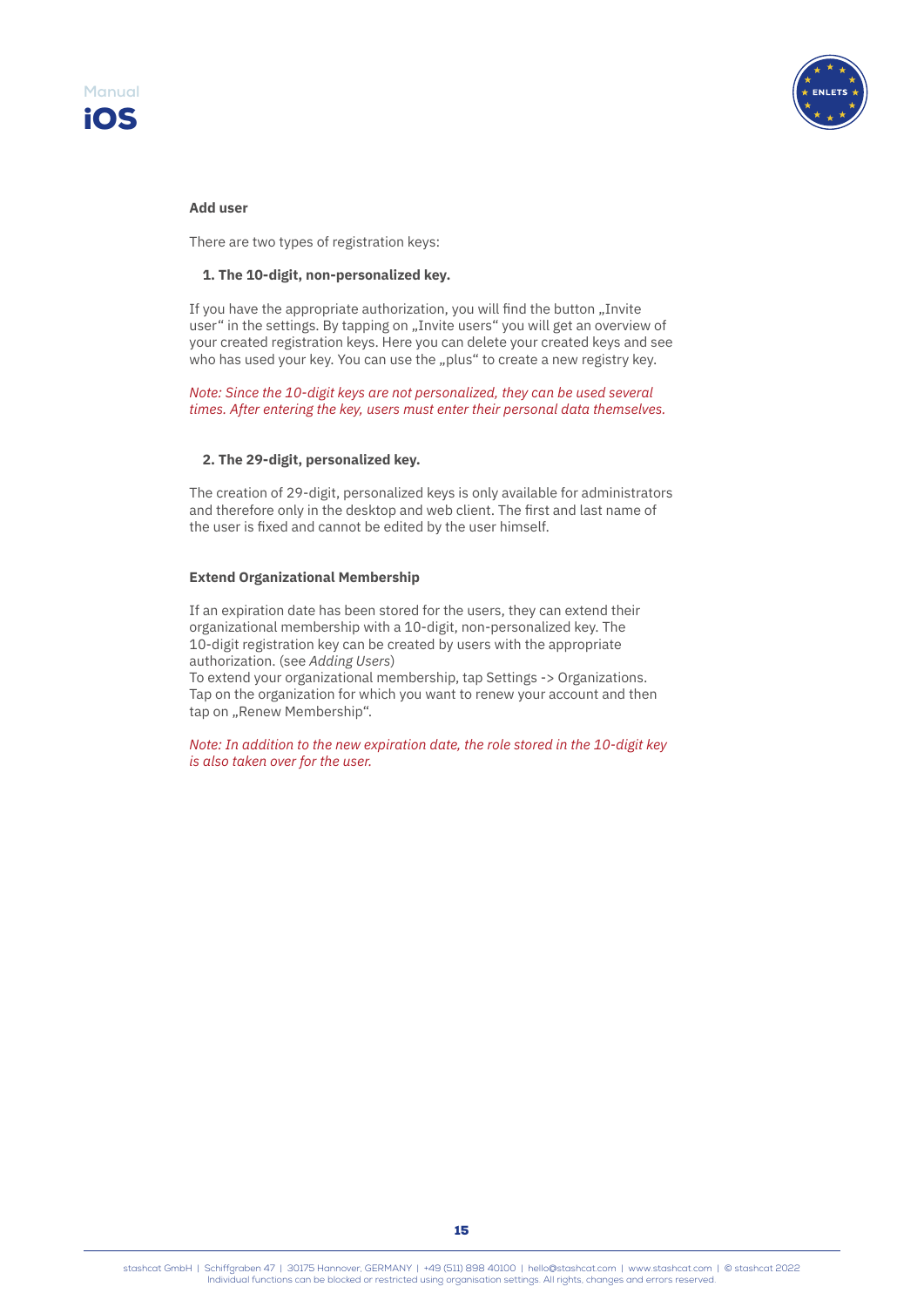

<span id="page-18-0"></span>

# Channels

# **Create a Channel**

- 1. Open Navigation using the "Menu" symbol in the top left corner or drag the menu from the left edge of the screen.
- 2. Select "Chats" and then the  $#$  " icon in the bottom bar.
- 3. Press the "plus" icon in the upper right corner.
- 4. Select "New Channel".
- 5. Give the Channel an appropriate name.
- 6. You can add a description for the Channel.
- 7. Choose a Channel type:
	- Public Channels are accessible to every user.
	- For password protected channels, the user must enter the correct password or be invited to the channel. If a user is invited, they do not have to enter the password.
	- Encrypted channels can only be entered by invitation by a member of the channel. A user can still submit a membership request, which must be confirmed by a channel member. Encrypted channels can also be hidden so that they cannot be found by search.
- 8. Assign the write permissions to all members or to managers only (the Channel creator is automatically a manager).
- 9. Finish the creation using the "Create" button.
- 10. The Channel will open for you immediately.

#### **Invite users**

- 1. Open the Channel that you want to create invitations for.
- 2. Press the Channel name at the top of the screen to open the Channel menu.
- 3. Tap "Invite" in the list.
- 4. Select all desired Channel participants.
- 5. Confirm creation of the invitations by tapping the "Invite" button.
- 6. All users will receive a notification and can accept or reject the invitation.

### **Join Channel**

- 1. Open Navigation using the "Menu" symbol in the top left corner or drag the menu from the left edge of the screen.
- 2. Select "Chats" and then the "#" icon in the bottom bar.
- 3. Press the "plus" icon in the upper right corner.
- 4. Select ..Join Channel".
- 5. Select the desired Channel from the "RECOMMENDED" or "ALL" list.
	- Already subscribed Channels have a "check mark" icon.
		- Closed Channels are indicated with a lock. Either a password is required for these or membership can be obtained by invitation or by request to join.
- 6. Confirm that you want to join or enter the required password in the input field at the bottom of the screen.
- 7. The Channel will open for you immediately.





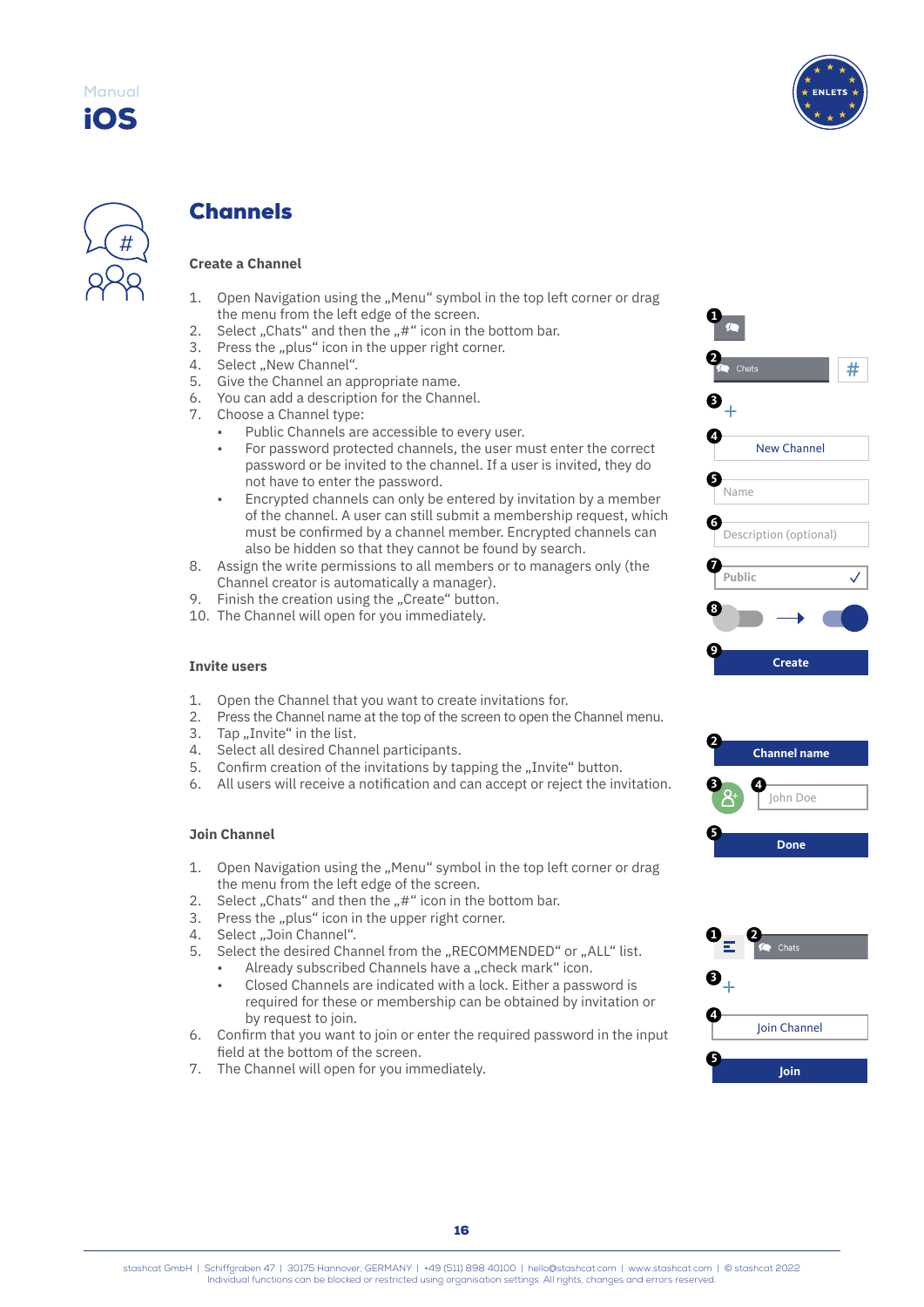

<span id="page-19-0"></span>



# Conversations

You can find the list of all your active individual and group conversations here. You can create as many conversations as you like with one or more participants. You can remove a conversation from the list by archiving it. The content remains intact. Simply start a new conversation with the same participants to access the content again.

*Note: after creating a conversation, no participants can be added or removed. Please use a Channel for that.*

# **Create a new conversation**

- 1. Open Navigation using the "Menu" symbol in the top left corner or drag the menu from the left edge of the screen.
- 2. Select "Chats" and then the "speech bubble" icon in the bottom bar.
- 3. Press the "plus" icon in the upper right corner.
- 4. Select all the conversation participants you want and press "Done" in the top corner.
- 5. The conversation will be opened for you immediately.

# **Archive conversation**

- 1. Open Navigation using the "Menu" symbol in the top left corner or drag the menu from the left edge of the screen.
- 2. Select "Chats" and then the "speech bubble" icon in the bottom bar.
- 3. Open the conversation menu (drag chat to the left).
- 4. Select "Archive" and confirm the action.
- 5. The conversation is removed from the list.
- 6. Just create a new conversation to continue the chat.



# **Broadcasts**

Provided you have the appropriate authorizations, the broadcast function allows you to reach a large number of users with a single message. The users receive the message in a single conversation and can reply to you.

### **Creating a new broadcast list**

- 1. Open the navigation via the "Menu" symbol in the upper left corner or drag the menu in from the left edge of the screen.
- 2. Select "Conversations" and then the "Speech bubble" icon in the bottom bar.
- 3. Tap on "Broadcasts" and then on the "Plus" symbol in the top right-hand corner to create a new broadcast list.
- 4. Then select all users who will receive your message and tap "Next".
- 5. Give the broadcast list a name to help you assign it later and then click "Done". The created broadcast list will be opened for you immediately

| Chats<br>$\bigcap$ |  |
|--------------------|--|
| 2                  |  |
| John Doe           |  |
| <b>Done</b>        |  |

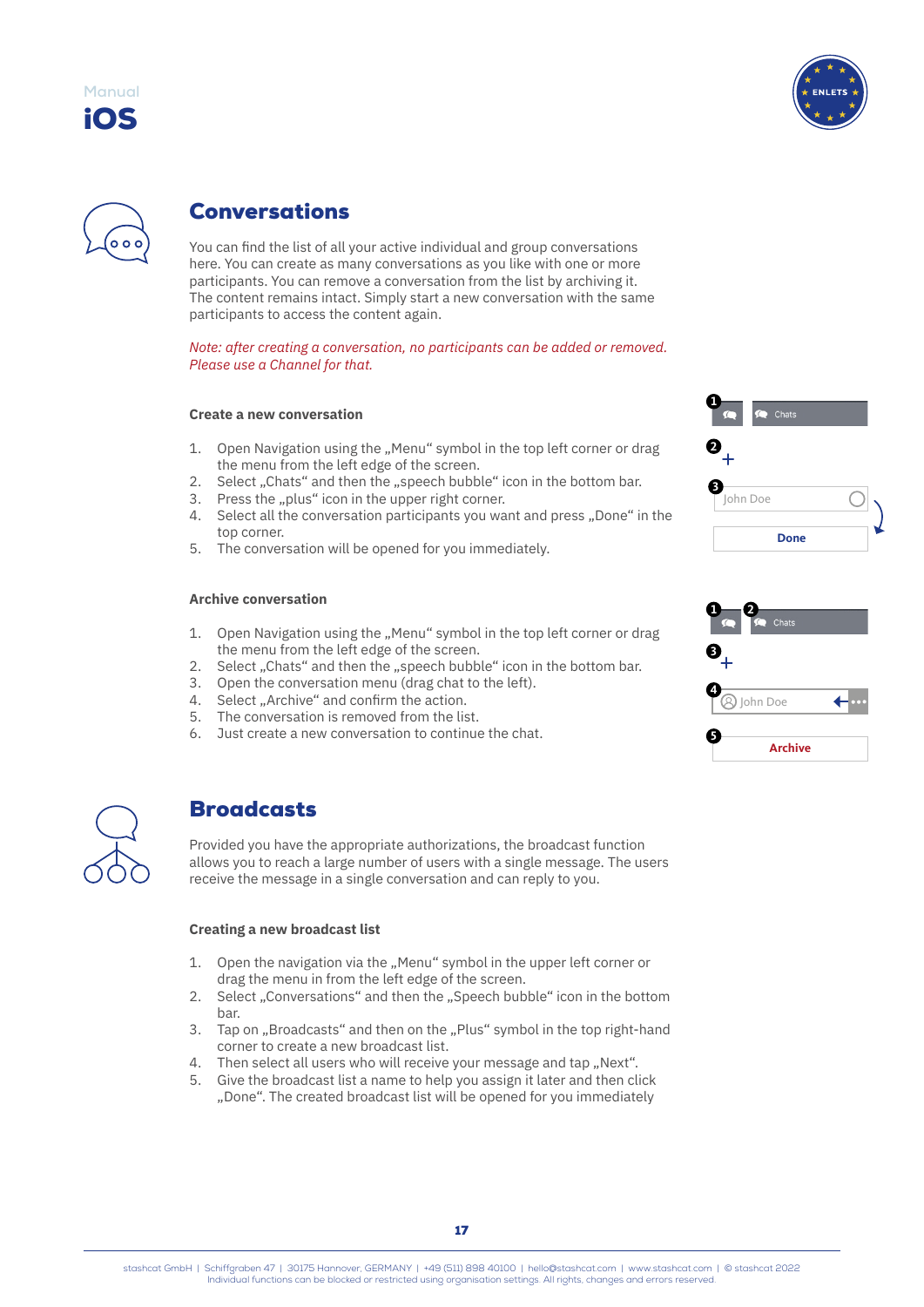<span id="page-20-0"></span>





# **Contacts**

Open Navigation using the "Menu" symbol in the top left corner or drag the menu from the left edge of the screen. Select "Contacts." Select a contact directly from the list, or enter a name via Search. Select a contact to view its details or send a message.

*Note: if the visibility of users in your organisation is restricted by an administrator, you may not be able to see all users.*



# File storage

Organise and save your files in folders and share them with other users inside or outside the app. You always have access to your data from anywhere. The file storage is divided into the "Personal" and "Chats" areas. While the personal area contains files that only you have access to, the "Chats" area lists all files that you have shared in chats.

# **Create folder [Personal]**

- 1. Open Navigation using the "Menu" symbol in the top left corner or drag the menu from the left edge of the screen.
- 2. Select, File storage'.
- 3. Tap on the three dots and select "New folder".
- 4. Enter your desired name for the new folder and confirm with "Create Folder".

# **Upload files [Personal]**

- 1. Open the navigation via the "Menu" icon at the top left or drag the menu in from the left edge of the screen.
- 2. Select "File storage".
- 3. Press the three dots and select the directory from which you want to upload a file.
- 4. Allow the app access if it is requested.<br>5. Select the file you want to upload and
- 5. Select the file you want to upload and finish the process by clicking "Confirm".

### **File sharing [Personal and Chats]**

- 1. Open the navigation via the "Menu" icon at the top left or drag the menu in from the left edge of the screen.
- 2. Select "File storage".
- 3. Open the file menu (press and hold on the file) of the file you want to share.
- 4. Select ..Share in Chat."
- 5. You can share the file to as many conversations and channels as you want. Filter the list to find conversations and channels faster.
- 6. Confirm with the check mark in the upper right corner.







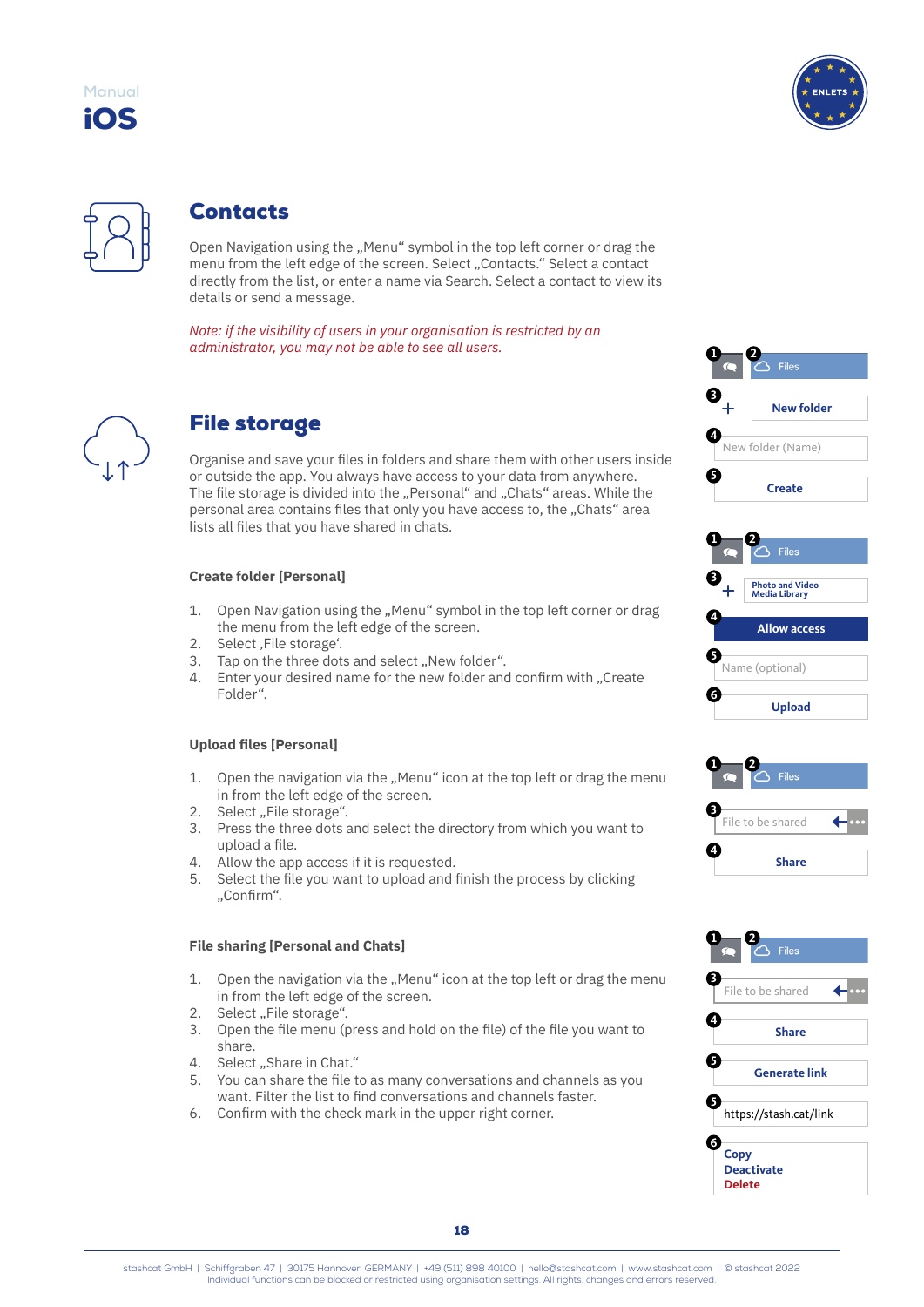<span id="page-21-0"></span>



#### **Create external link [Personal and Chats]**

External links allow you to share files and folders with others who do not have access to the app.

- 1. Open the navigation via the ..Menu" icon at the top left or drag in the menu from the left edge of the screen.
- 2. Select "File Storage."
- 3. Open the file menu (press and hold on the file).
- 4. Select "Generate Link". The generated link will be displayed to you and the file can be accessed via it by a external user.
- 5. Via the link menu you can copy, deactivate and delete it.



# Notifications

Open Navigation using the "Menu" symbol in the top left corner or drag the menu from the left edge of the screen. Select "Notifications." The following notifications are displayed:

The following notifications are displayed:

### **Channel invitations**

Once someone invites you into a Channel, you will receive a notification. This notification contains the creator of the message, the Channel name, and the options for accepting or rejecting the invitation.

#### **Calendar notifications**

As soon as someone invites you to an appointment, you will receive a notification. For private appointments, you can accept or decline the appointment. Public appointments or Channel appointments are entered directly in the calendar and do not need to be confirmed.

#### **Survey Notification**

As soon as someone invites you to a survey or responds to your survey, you will receive a notification.

#### **New device logged in**

Each time you log in with your account on a device, you will be informed by notification about the time and the IP address used.

#### **Confirm requested key**

If a member in one of your subscribed Channels or conversations has reset their key (generates a new encryption password), they will need to obtain a new key from you to decrypt the existing content.

#### **Joining requests**

If you are the manager of an encrypted Channel, you can receive joining requests from other users. You can centrally manage and confirm or reject requests via the Notification Center.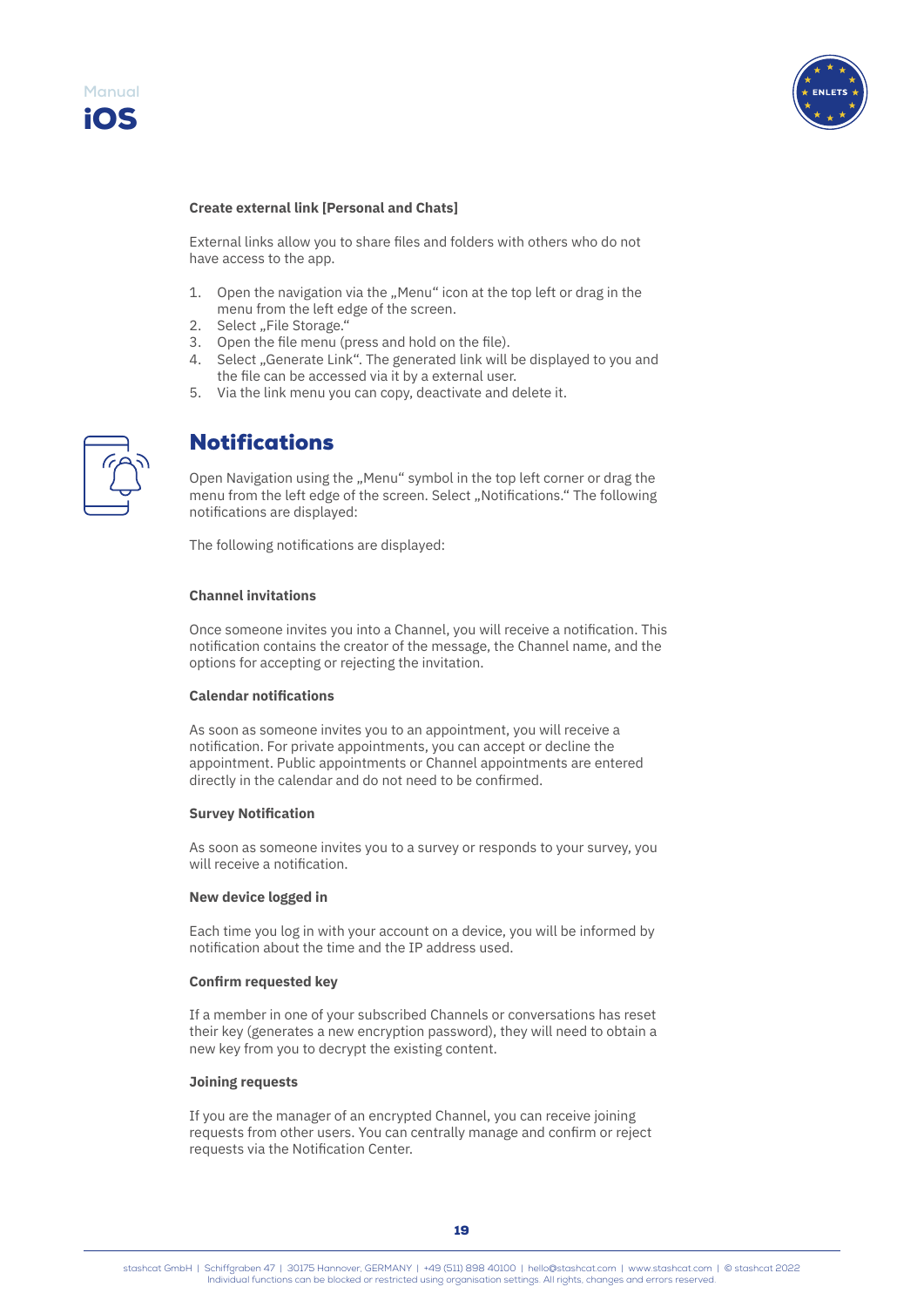<span id="page-22-0"></span>





# Settings

In the settings you can customize and view your account and app settings. You can access the menu by clicking on the profile picture in the sidebar.

### **Account**

In this section you can view your storage space and view or edit your e-mail address.

# **Notifications**

You can adjust the push settings this section. You will be taken directly to your phone's push settings. You can also copy your push ID in this section.

### **Privacy & Security**

Here you can set the online status and read confirmation, change your passwords and suppress incoming calls.

### **Data usage**

Here you can define how the app should behave in mobile networks. Through the settings you can increase the data sparseness of the app.

#### **Organizations**

- Overview of the organisations in which you are a member.
- Extend your membership.
- Join a new organization with a 10-digit or 29-digit registration key using the plus symbol at the bottom right.

#### **Invite users**

Here you will find an overview of your created 10-digit keys. By clicking on the plus symbol in the upper right corner you can create additional 10-digit keys.

#### **Calendar**

The calendar settings can be edited here with respect to calendar week display, start of week and day.

#### **Appearance**

You can specify the sort and display order in the contact list.

### **About the app**

This view allows you to find additional information about the app, along with the version number.

### **Log out**

"Log out" directly logs you out of the app.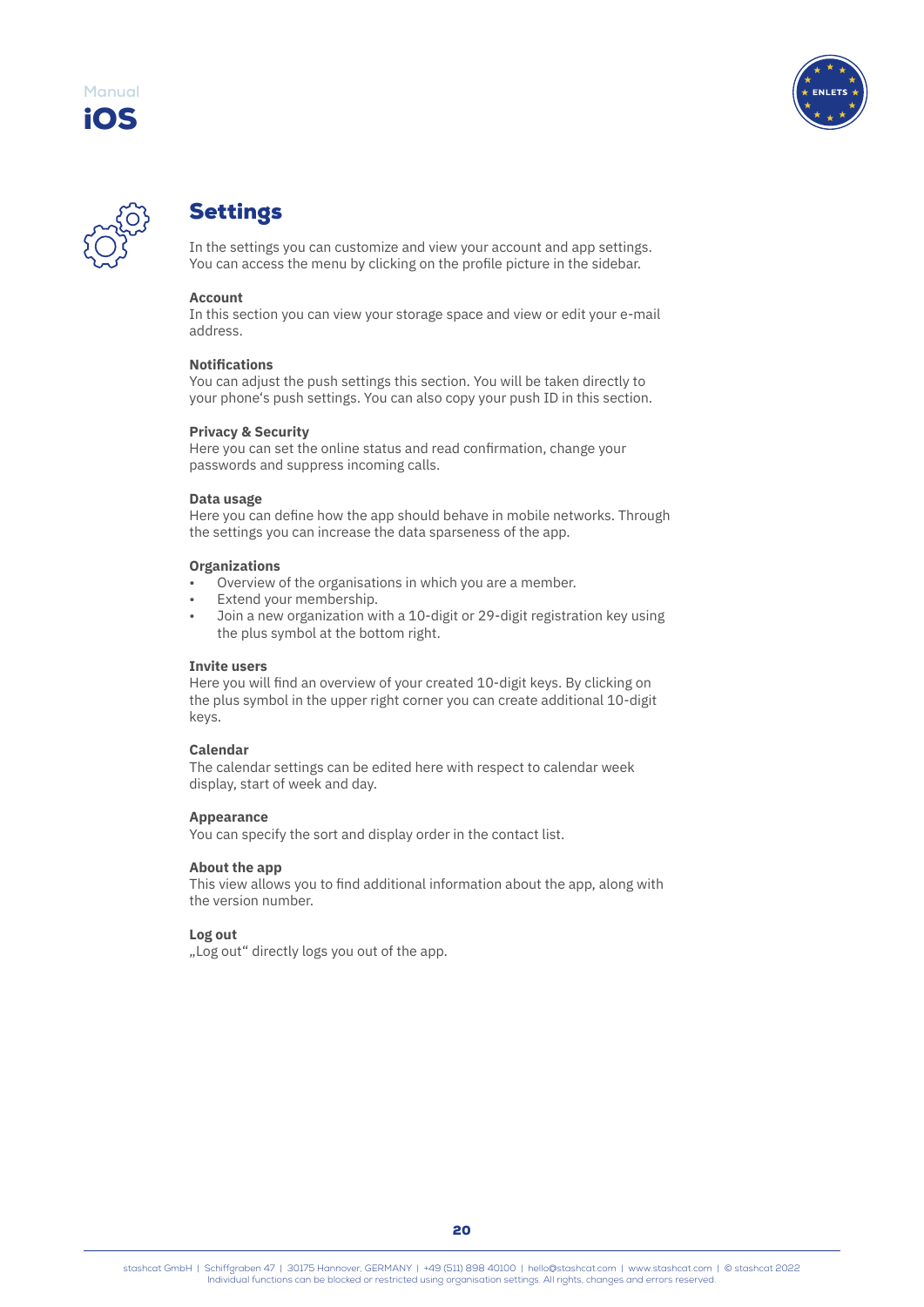<span id="page-23-0"></span>





# Calendar module

The calendar module will be displayed when the module for your organisation has been unlocked. You can access the calendar via the calendar icon in the sidebar.

### **Calendar views**

You can change the view using the buttons "Year", "Month", and "Day".

#### **Year view**

You will receive an overview of the selected year.

### **Month view**

You will find an overview of the month here, along with all appointments for the selected day.

#### **Day view**

You will be shown the respective calendar week along with an hourly division of the selected day, including all upcoming appointments.

Tap "Today" at the bottom to always jump to the current date.

#### **Display options for created appointments**

The days with appointments are marked by dots in both the month view and in the day view.

- If you tap on a date in the month view, you will be shown an appointment overview for that day.
- To view details about an appointment, tap the appointment in the overview.

In addition to basic information about the appointment, you will find here an overview of commitments, cancellations, and pending replies from other participants.

#### **Create appointment**

To create an appointment, tap "New" in the bottom right corner. A dialogue will open for entering your appointment information.

- 1. Give the appointment a name.
- 2. Optionally add a location.
- 3. Choose whether to create your appointment for the whole day or select the date and time.
- 4. Select the appointment type.
	- Private: create a private appointment or invite individuals to your appointment as needed.
	- Channel: create an appointment for a Channel. All Channel members are invited
	- Public: create a public appointment. This will be visible to all users of your organisation.
- 5. Add participants via the "plus" icon.
- 6. Specify whether it is a one-time or a recurring appointment.
- 7. Optionally add a note.
- 8. Tap "Create" to complete the action.



**Today** 

| - |  |
|---|--|

| <b>New</b>            |  |
|-----------------------|--|
| Title                 |  |
| Location              |  |
| $\bullet$ All day     |  |
| Begin<br>End          |  |
| 4<br>Appointment type |  |
| 5<br>Participants     |  |
| 6<br>Repeat           |  |
| Note                  |  |
| 8<br>Create           |  |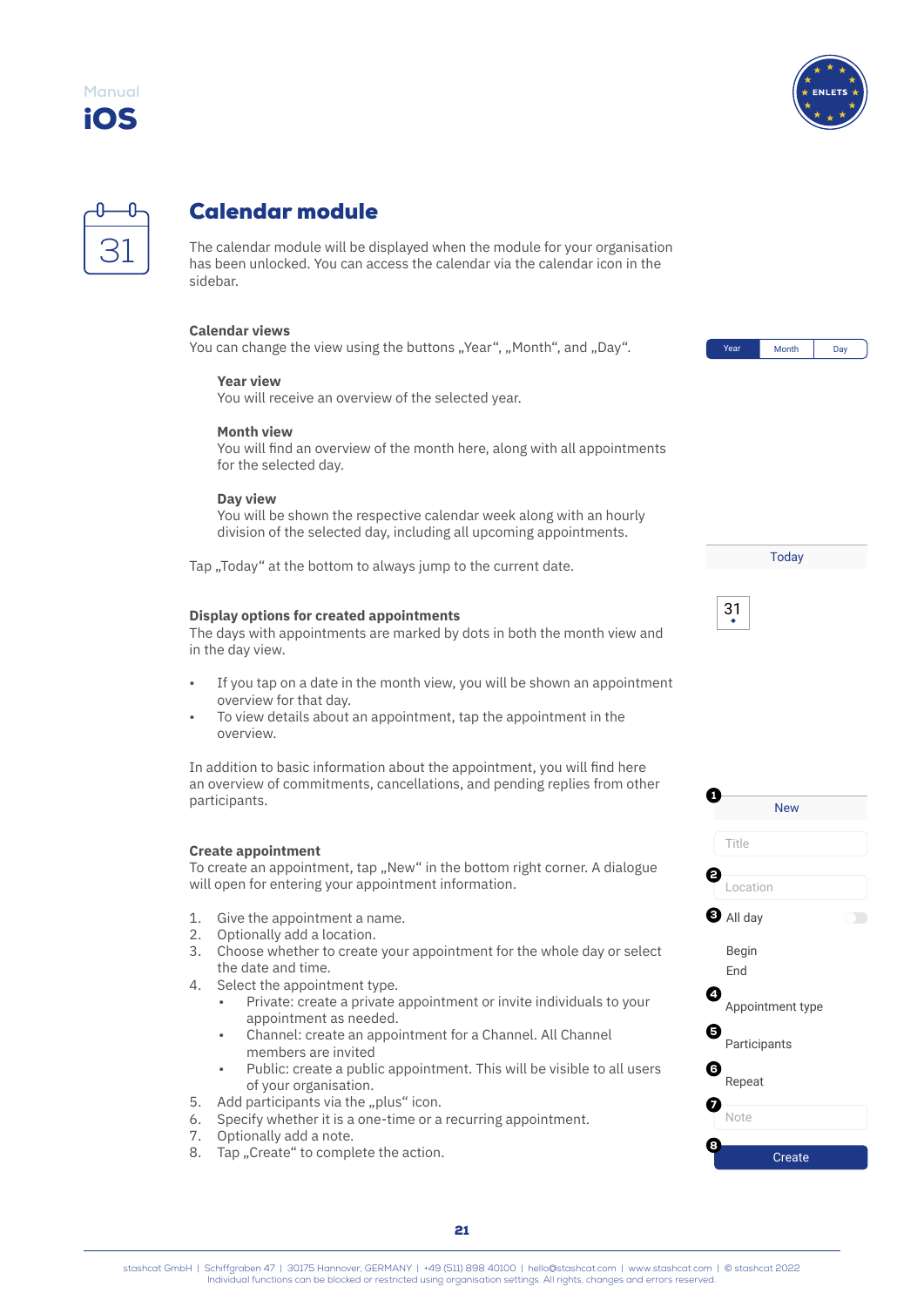



#### **Appointment types**

If you only want to display certain appointments, you can filter by the three appointment types in the overview. You can add or hide appointment types for your calendar view. In the main view, tap on "Filter".

#### **Private appointments | green**

You will find your private appointments here. You can show or hide them in your calendar using the "green square".

#### **Channel | blue**

Your Channels will be displayed, the appointments for which you can individually turn on or hide. To do this, tap on the "blue square" in front of the respective Channel.

#### **Public | red**

You will see all the organisations appointments here. If you belong to several organisations, you have the option of showing or hiding the appointments of an organisation. To do this, tap on the "red square" in front of the respective organisation.

#### **Reply to appointments**

Users who have been invited to your appointment will automatically receive an appointment invitation in their notification center ("bell icon" in the sidebar) and have the option of confirming or canceling the appointment.

#### **Appointment details and editing**

As an appointment creator, you can view your confirmations and cancellations, edit your appointment, or delete the appointment.

- 1. In the relevant day or month view, tap the appointment. This opens a detailed overview with the current status of confirmation or cancellation.
- 2. Tapping on "Edit" gives you the option to edit or delete your appointment later.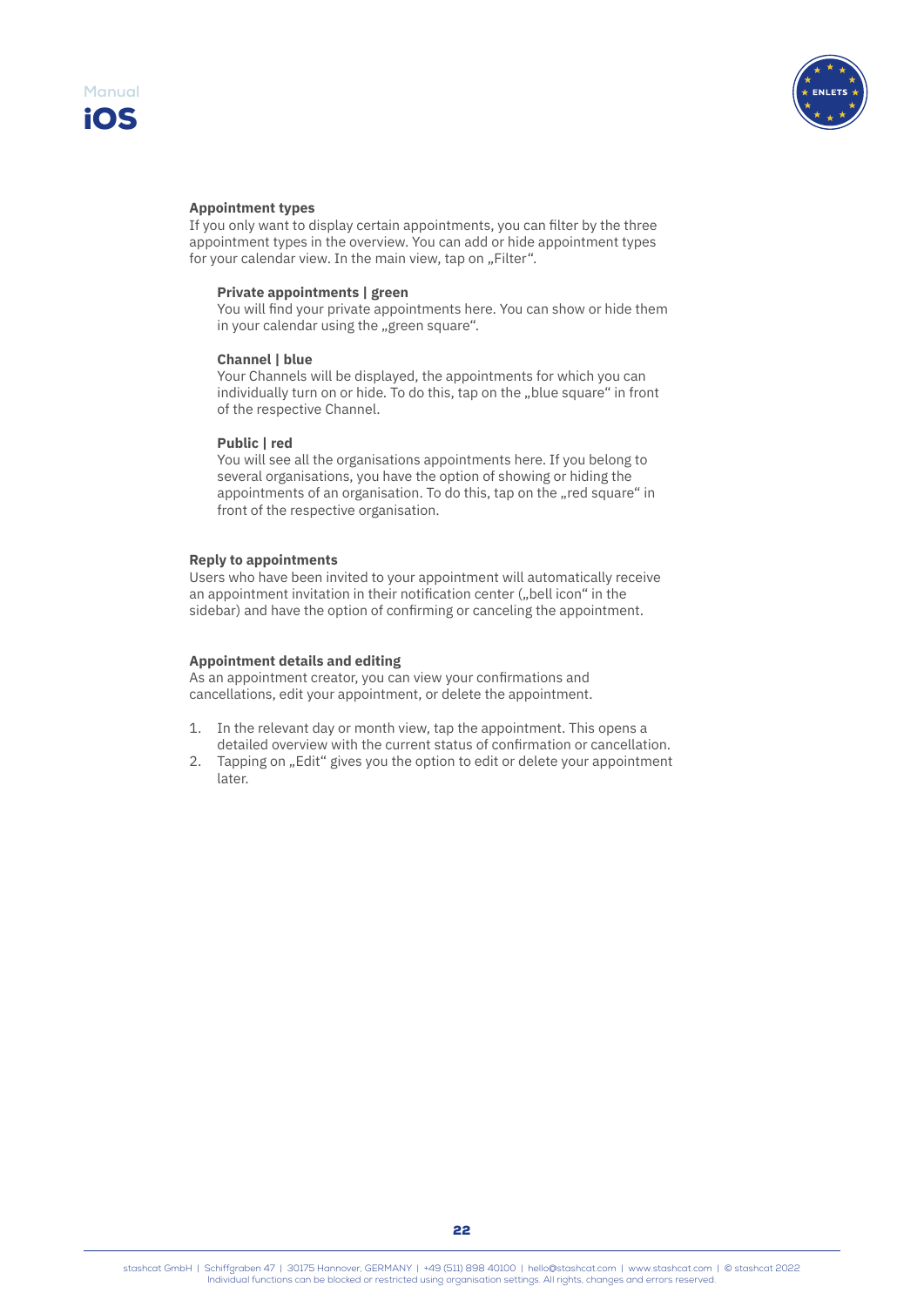<span id="page-25-0"></span>





# Survey module

To access the Survey feature, tap the survey icon in the module bar. This opens the survey module's main view.

# **Main view**

You can switch views using the "My", "Active", or "Archived" tabs.

### **My**

The ..My" tab gives you an overview of the surveys you have created. It also clearly displays important key points, such as the total number of participants or the current response status.

### **Active**

This section displays the surveys you have been invited to and that are currently active.

### **Archived**

You can move the surveys you have already participated in to this section. You can also find already expired surveys here.

### **Create survey**

To create a survey, tap the "plus" icon in the bottom right corner of the main screen. This puts you in creation mode. Surveys can only be created if your user role has been granted permission to do so.

#### *Step 1: Information*

- 3. Give your survey a title.
- 4. Is this an anonymous survey? In that case, only you can see the participants and their answers.
- 5. Set a time period during which your survey will be open.
- 6. Optionally add a description.
- 7. Tap "Continue".
- 8. Now add a question and choose whether you want the answers to your survey to be given as responses to an open query or to a date query with a fixed date and time.

### *Step2: Set question and answer options*

1. Edit questions with "Open query"

You now have the option of entering any number of open query options for your question.

- Add as many open query options as you like and select how many participants are permitted to choose the individual options in each case.
- Then decide how many answers each participant may select.
- Tap on "Done".You can now duplicate your question with a swipe to the left using the "triple dot" icon or, if necessary, add further questions using the "plus" icon.
- Tap on "Continue".



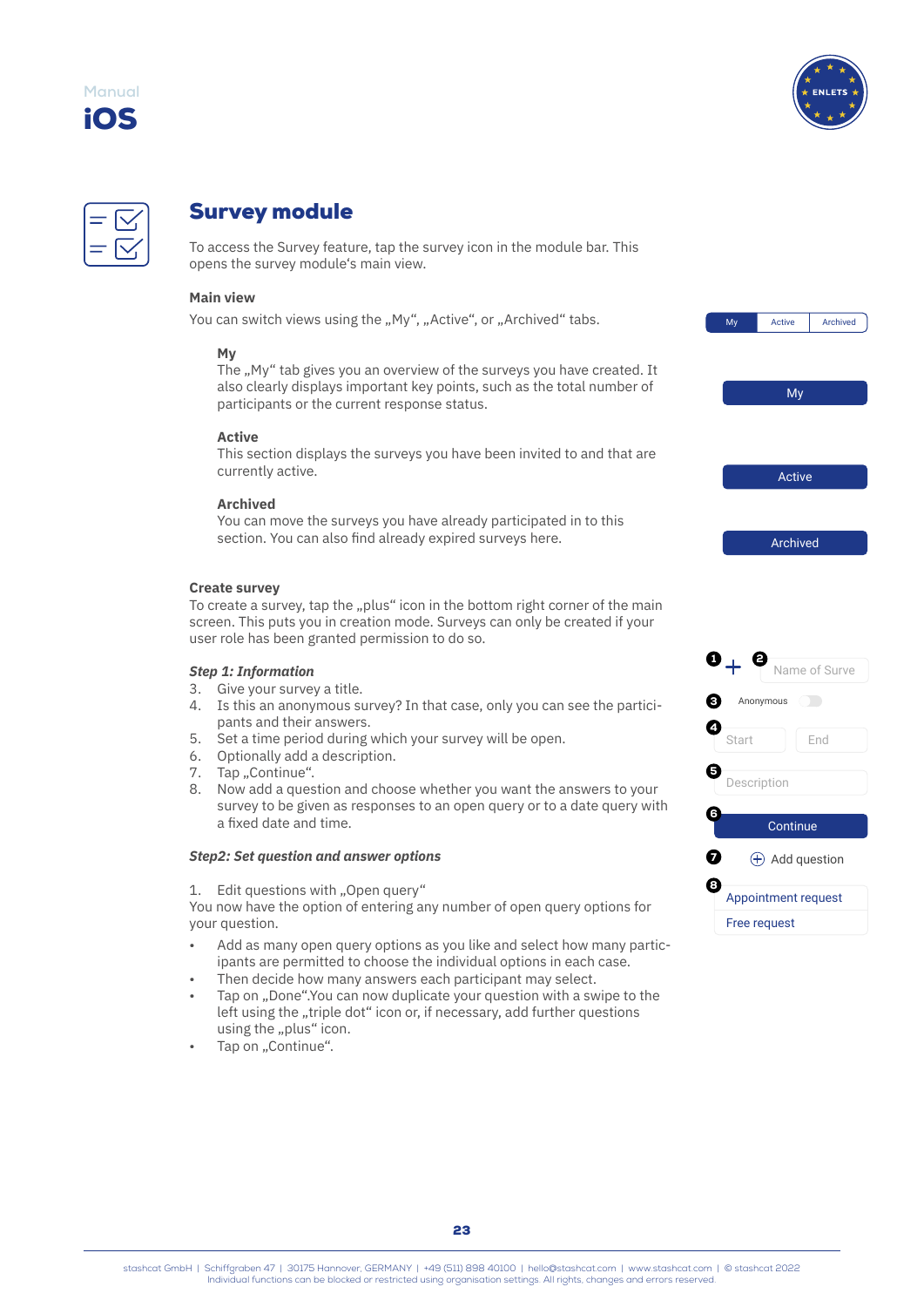



#### 2. Edit questions with "Date query"

You have the option here of entering any number of response options with fixed times for your question.

- Select any number of times for your question as an answer option.
- Define how many participants are permitted to select them for each answer.
- You can now duplicate your question with a swipe to the left using the "triple dot" icon or, if necessary, add further questions using the "plus" icon.
- Tap on "Continue".

#### *Step 3: Invitation*

- Now select the participants of your survey via "Add participants" and decide between Channels or individual contacts.
- Tap on "Continue".

### *Step 4: Confirmation*

- You will receive an overview of your complete survey for a final check.
- Tap on ..Create".
- Your survey will now appear in the main view under "My".

### **Administration of your surveys**

You have the option of administering your own surveys in the main view under "My". To do this, swipe the survey to the left. There will be a triple dot that you can use to open the following menu.

# **Results**

You will receive a detailed overview of the current status of your survey.

#### **Follow/Stop following**

Enable or disable notifications about a surveys current status.

#### **Edit**

Here you can edit your survey. If the survey is already active, only the settings and not the questions can be edited.

#### **Archive**

The survey is archived and can no longer be viewed under "My" but under "Archive".

#### **Delete**

Your survey will be deleted.

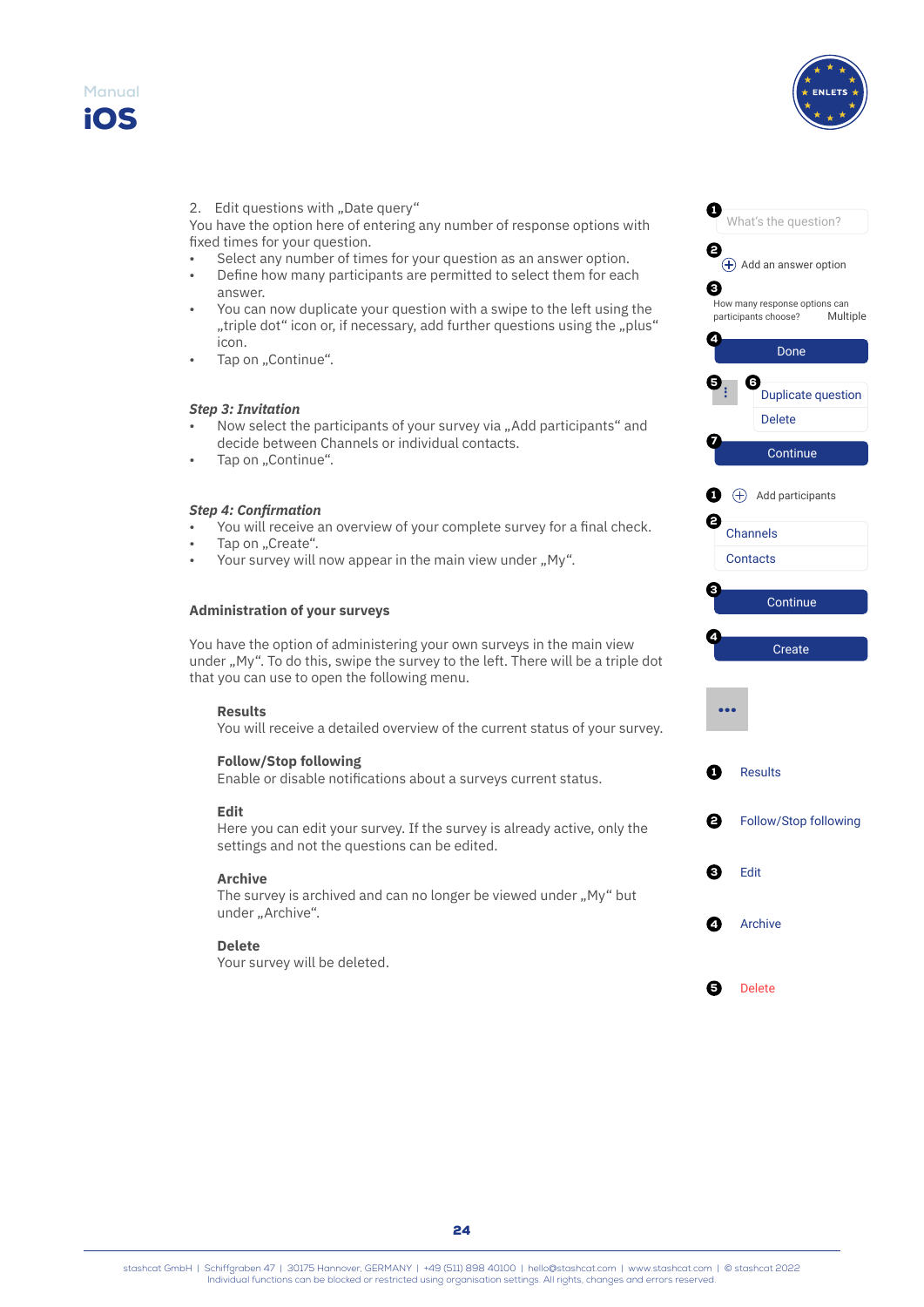

<span id="page-27-0"></span>

# Download the desktop application

- 1. Go to [www.stashcat.com/en/app-downloads](http://www.stashcat.com/en/app-downloads).
- 2. Download your desktop application. You will automatically get the desktop application optimized for your operating system.





# Account activation

### **Per 10-digit registration key**

- 1. To register your account, access the following page: <https://app.stashcat.com/web/app#/start/register>
- 2. Enter your 10-digit registration key.
- 3. Once you have entered your registration key, you can enter your email address and password, as well as your first and last name. Click on "Create account" to create your account.

# **Per 29-digit registration key** *(personalized)*

- 1. To register your account, access the following page: <https://app.stashcat.com/web/app#/start/register>
- 2. Enter your registration key
- 3. After you have entered your registration key, you can specify your email address and password. Your account is now active.

### **Using an email link:**

- 1. You have received an email from your company that allows you to register your account with just one click.
- 2. To do this, tap on "Activate account" in the email. Enter your email address and password. Your account is now active

# *Note: E-Mail not found?*

- 1. Open the spam/junk mail folder in your mail program.
- 2. Right-click on the email which you don't want in the spam folder. Move your mouse over the "Junk" item and click on "Never block sender".
- 3. Drag the e-mail to your inbox.



# Log in

- 1. Open the application.
- 2. Enter your e-mail address, confirm it the first time you login and press "Next".
- 3. Enter your password and tap "Log in" to log in.



Registration key

**Check**

| Email address |
|---------------|
| <b>Next</b>   |
| Password      |
| Log in        |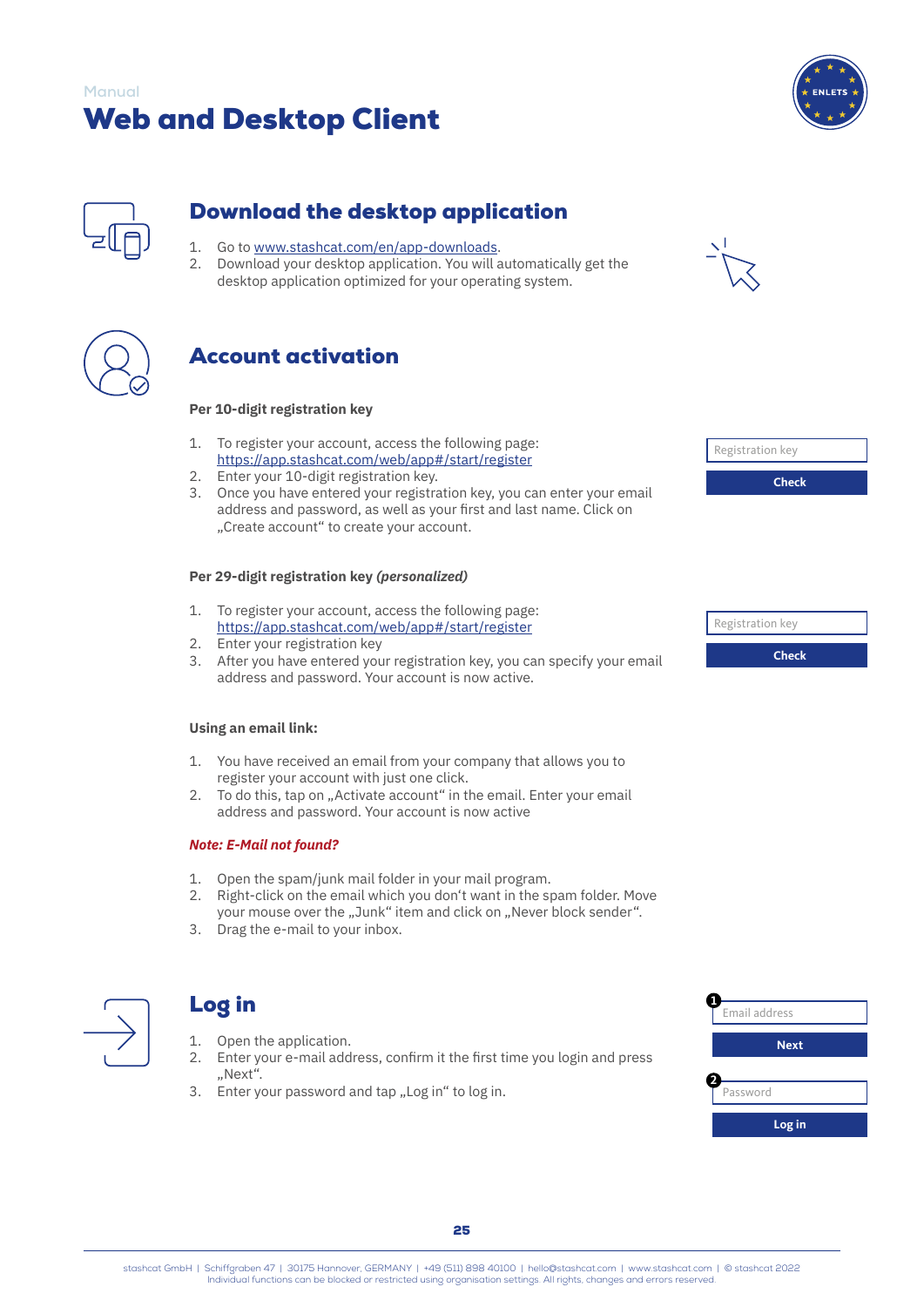

<span id="page-28-0"></span>

# Encryption and activation

# **First activation after registration**

### *Note: it is necessary to take this step once after registration.*

Activation requires an encryption password. This is additionally required with every login to the account password.

- 1. Enter a new encryption password and then enter it again.
- 2. Press "GENERATE".

#### **Activation using another device**

If you are already logged in with a device, you can use it to activate the new device. Make sure you have the latest version installed and have the device on hand.

- 1. Log in and select the option, "Using another device".
- 2. On the already activated device, give your consent that the device may be used for activation.
- 3. Enter the displayed 6-digit code on your device.

#### **Activation by entering your encryption password**

- 1. Log in and select "Using your encryption password".
- 2. Enter your encryption password.
- 3. Press "Continue".

#### **Did you forget your encryption password?**

If you have forgotten your encryption password, you can assign a new password here.

*ATTENTION: If you reset your encryption password, conversation partners in encrypted chats must first confirm your new key request before you can read the content again.*

- 1. Log in and select the option, "Did you forget your encryption password?".
- 2. Enter a new encryption password and then enter it again.
- 3. Press "Continue".





**2**





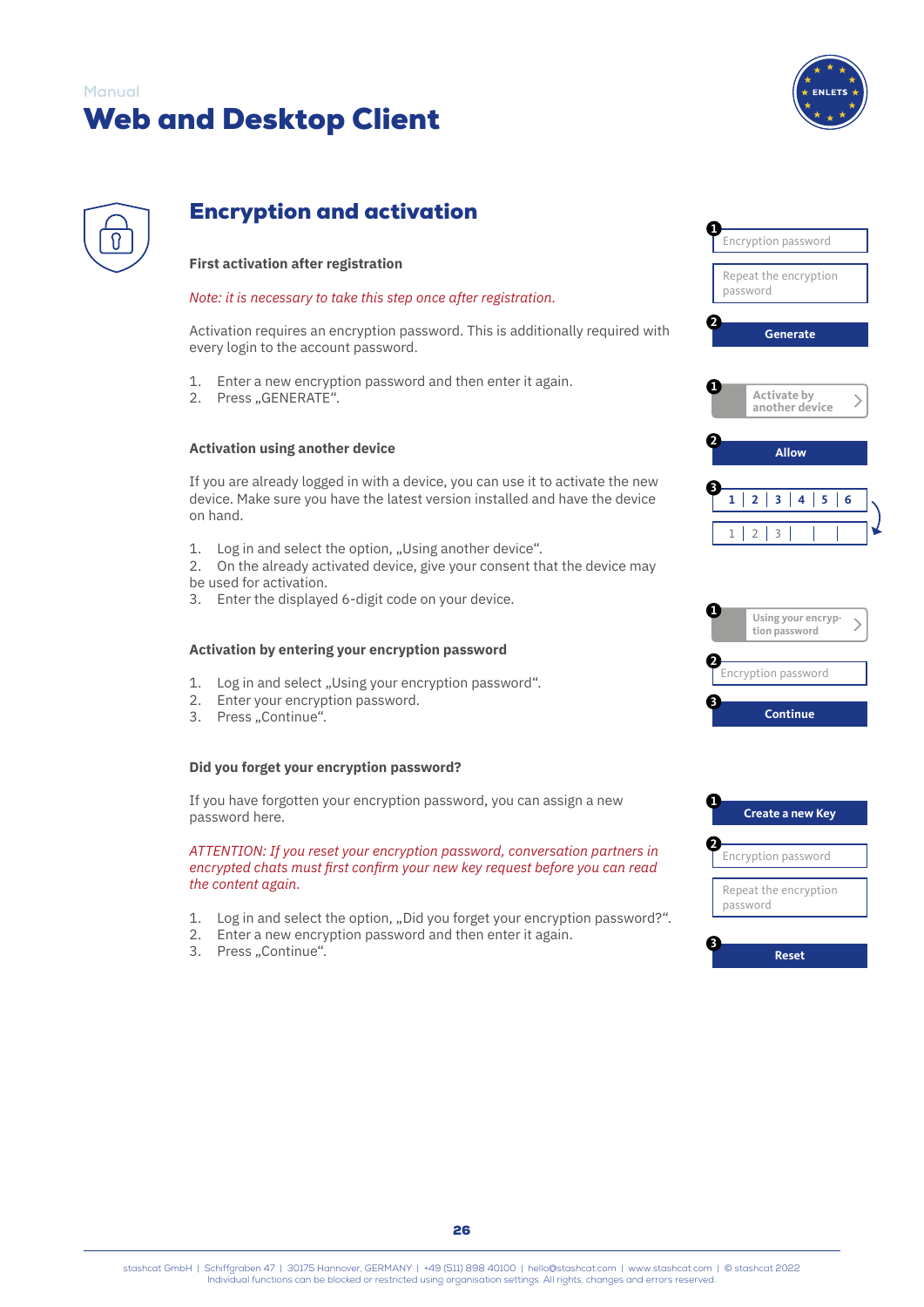

#### **Add user**

There are two types of registration keys:

1. The 10-digit, non-personalized key.

If you have the appropriate authorization, you will find the item "Invite user" at the bottom left of the stashcat homepage. Click on "Invite user" to open the configuration overview of the key.

You can access an overview of the registration keys you have created by clicking on the gearwheel below  $\Leftrightarrow$  Settings  $\Leftrightarrow$  "Invite user". Here you can delete your created keys and see who has used your key.

*Note: Since the 10-digit keys are not personalized, they can be used several times. After entering the key, the users must enter their personal data themselves.*

2. The 29-digit, personalized key.

By default, creating 29-digit personalized keys is only available to administrators (see Organization Settings). The user's first and last name is fixed and cannot be edited by the user himself.

#### **Extend Organizational Membership**

If an expiration date has been stored for the users, they can extend their organizational membership with a 10-digit, non-personalized key. The 10-digit registration key can be created by users with the appropriate authorization. (see "Adding Users")

To extend your organizational membership, click on the gear -> Settings -> Organizations. Click on the three points next to the organization for which you want to renew your membership and select "Renew Membership".

*Note: In addition to the new expiration date, the role stored in the 10-digit key is also taken over for the user.*

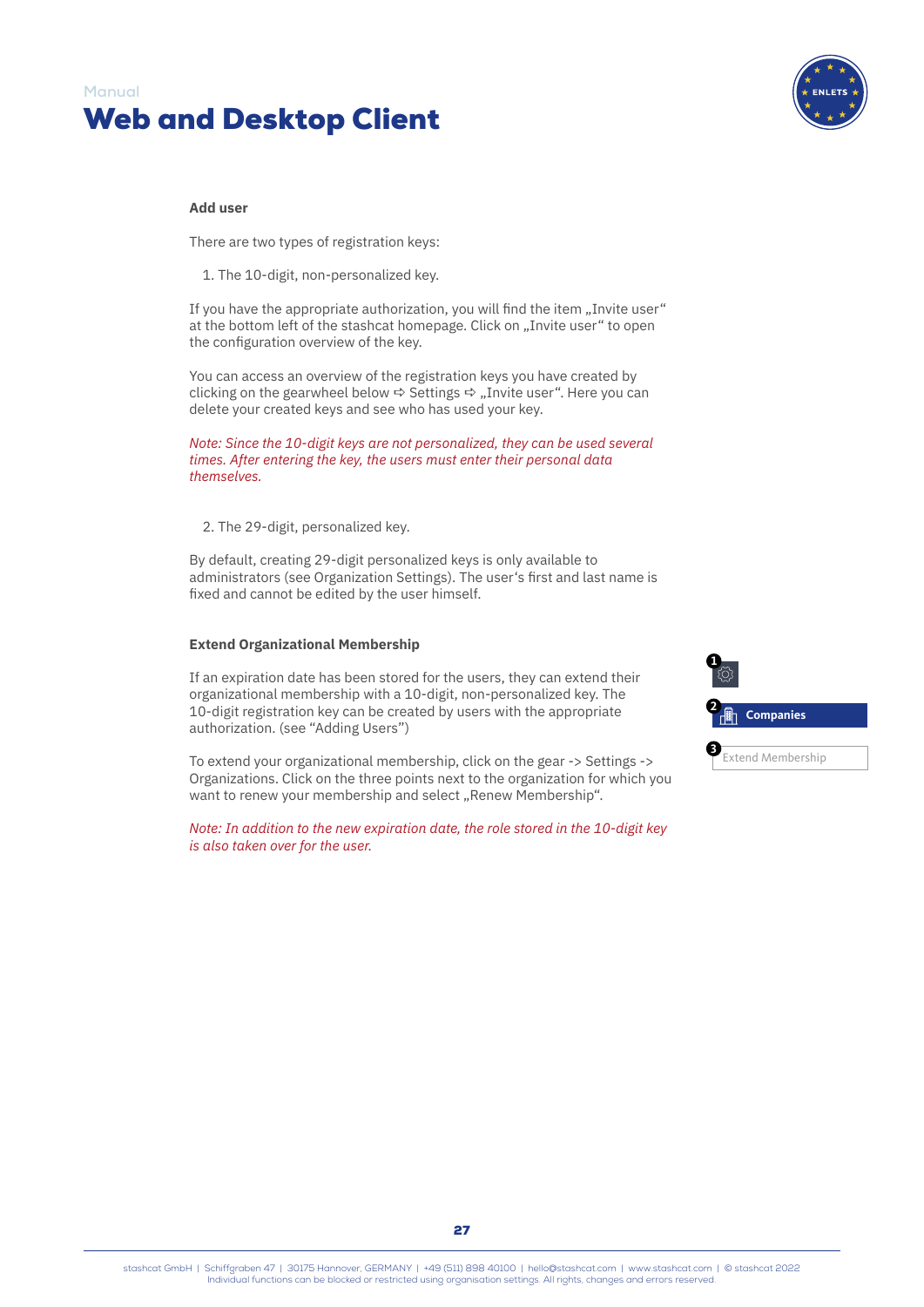# <span id="page-30-0"></span>**Manual**

# Web and Desktop Client





# **Channels**

# **Create a Channel**

- 1. In the left page section, click the "plus" icon next to "Channels".
- 2. Give the Channel an appropriate name.
- 3. You can add a description for the Channel.
- 4. Choose a Channel type:
	- Public Channels are accessible to every user.
	- For password protected channels, the user must enter the correct password or be invited to the channel. If a user is invited, they do not have to enter the password.
	- Encrypted channels can only be entered by invitation by a member of the channel. A user can still submit a membership request, which must be confirmed by a channel member. Encrypted channels can also be hidden so that they cannot be found by search.
- 5. Assign the write permissions to all members or to managers only (the Channel creator is automatically a manager).
- 6. Finish the creation using the "Create Channel" button.

### **Invite users**

- 1. Open the Channel that you want to create invitations for.
- 2. Select "Information" above the Channel menu in the top right corner.
- 3. Click on ..Invite".
- 4. Select all desired Channel participants. If you have the appropriate permissions, you can also invite contact groups (for example, marketing department) to Channels.
- 5. You can add invitation text to your invitation.
- 6. Confirm creation of the invitations using the "Send invitation" button.
- 7. All users will receive a notification and can accept or reject the invitation.

### **Join Channel (subscribe)**

- 1. Click on "Channels" on the left side.
- 2. In the search field, enter the name of the Channel you want to join, or select the Channel you want from the list of "Recommended Channels" list.
- 3. Click on "Join Channel" in the bottom right corner.





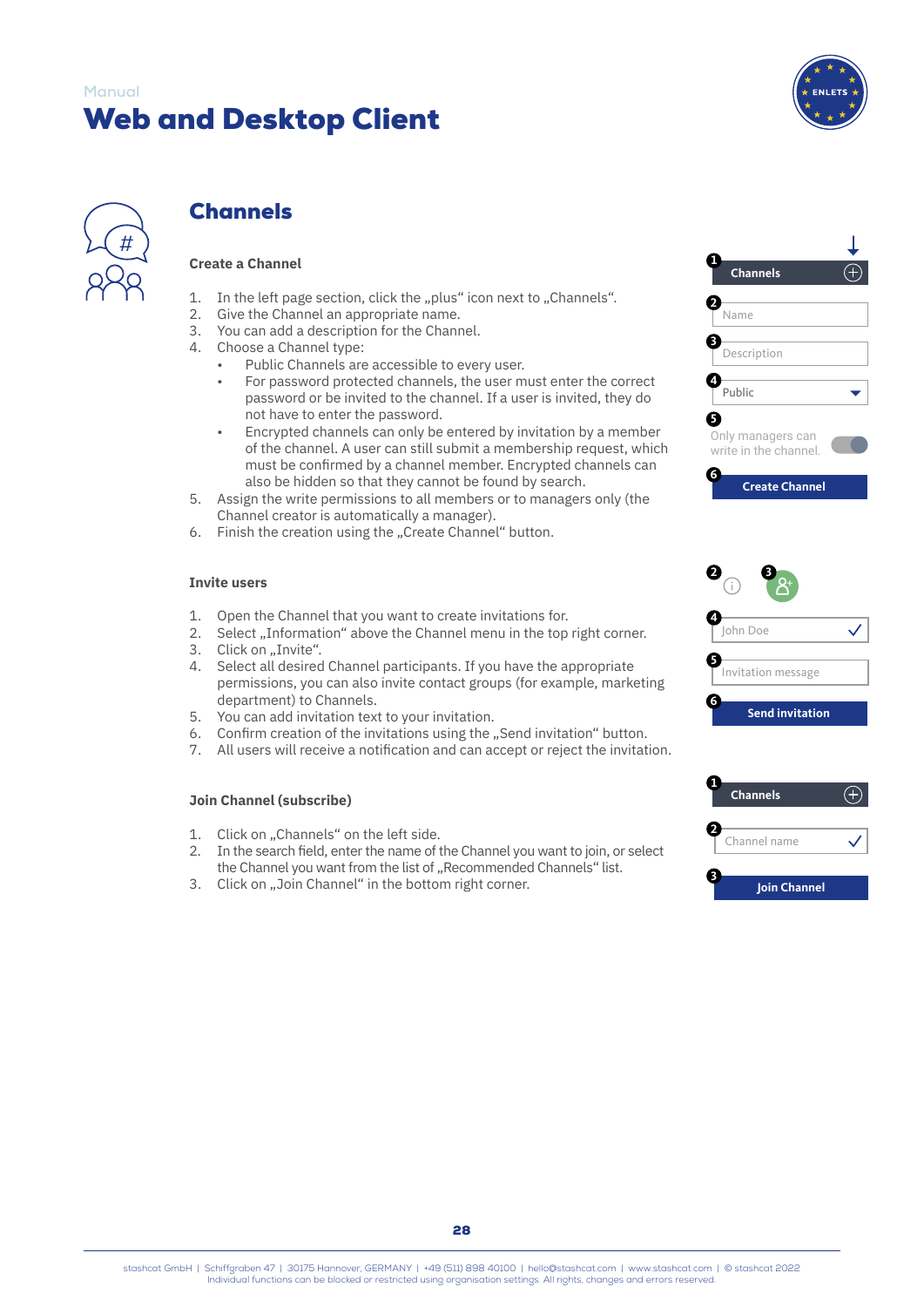

<span id="page-31-0"></span>

# Conversations

You can find the list of all your active individual and group conversations here. You can create as many conversations as you like with one or more participants. You can remove a conversation from the list by archiving it. The content remains intact. Simply start a new conversation with the same participants to access the content again.

*Note: After creating a conversation, no participants can be added or removed. Please use a Channel for that.*

### **Create a new conversation**

- 1. In the left sidebar, click the "plus" icon next to "Conversations."
- 2. Select all desired conversation participants and confirm the creation with the "Create" button.
- 3. The chat will open for you immediately.

### **Archive conversation**

- 1. Click in the corresponding conversation and open the conversation menu via the info icon in the upper right corner.
- 2. Select "Archive".
- 3. The chat will be removed from the list.
- 4. Simply create a new conversation to continue the conversation.







# **Broadcasts**

The broadcast function enables you to reach a large number of users with just one message, provided that you have the appropriate authorizations. The users receive the message in a one-on-one conversation and can answer you.

### **Creating a New Broadcast List**

- 1. Click on "New list".
- 2. Give the broadcast list a name in order to be able to assign it later.
- 3. You can use the search function to select the users who should receive your message.
- 4. Click on "Create".



# **Contacts**

You will find the list of all members of your organisation in the sidebar under Contacts. You can search for users using the search field at the top. Select a contact to view their details, send a message or start a call.

*Note: if the visibility of users in your organisation is restricted by an administrator, you may not be able to see all users.*



stashcat GmbH | Schiffgraben 47 | 30175 Hannover, GERMANY | +49 (511) 898 40100 | [hello@stashcat.com](mailto:hello%40stashcat.com?subject=Manual) | [www.stashcat.com](http://www.stashcat.com/en) | © stashcat 2022 Individual functions can be blocked or restricted using organisation settings. All rights, changes and errors reserved.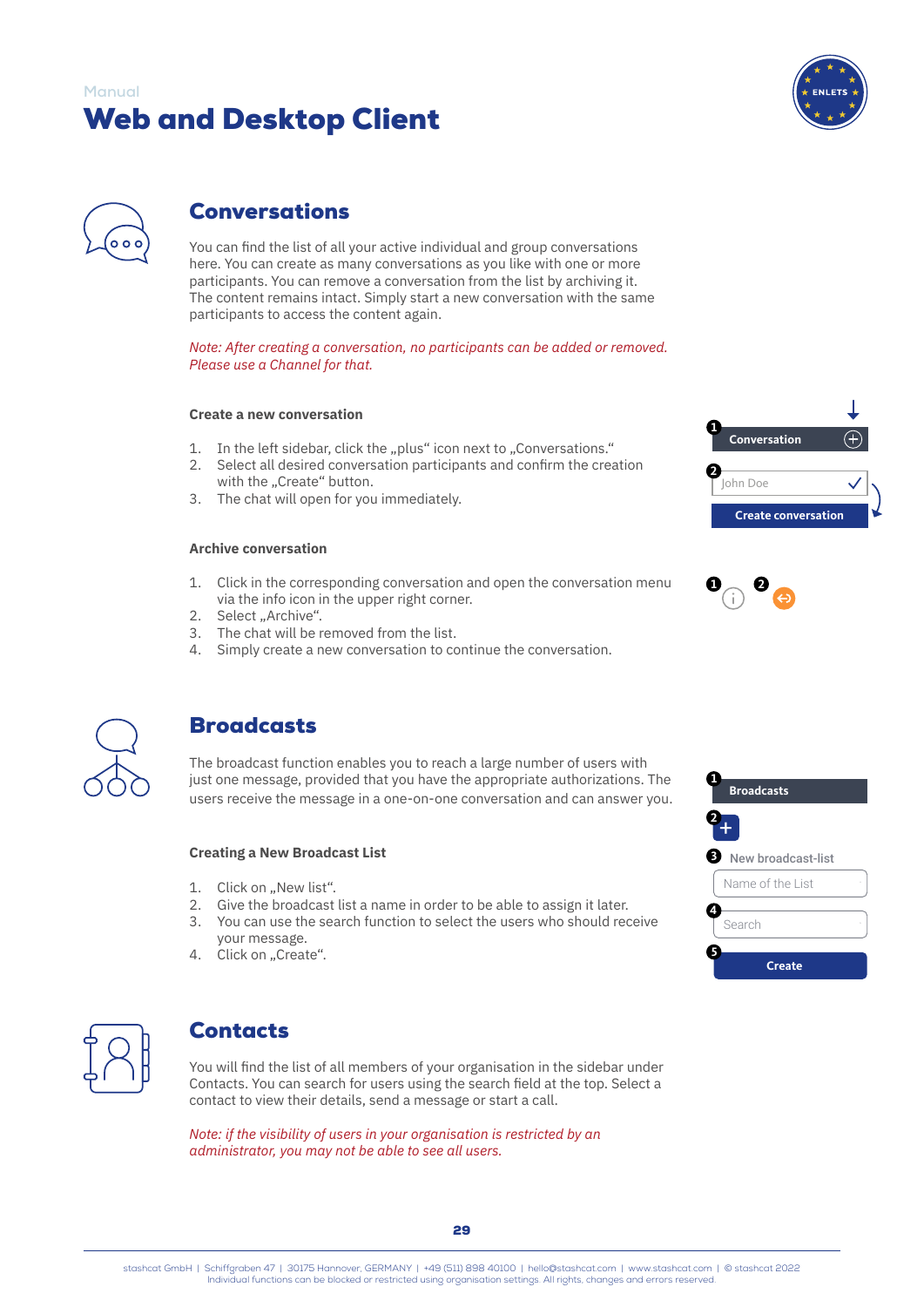

<span id="page-32-0"></span>

# File storage

Organise and save your files in folders and share them with other users inside or outside the messenger. You have access to your data anytime, anywhere. The file storage is divided into the "Personal" and "Chats" areas. While the personal section contains files that only you have access to, the "Chats" section lists all files that you have shared in chats.

### **Create folder [Personal]**

- 1. Open the file tray ("clouds" icon) via the navigation bar on the left.
- 2. Click on "New" in the top right corner and select "Folder".
- 3. Enter your desired name for the new folder and confirm with "Create folder".

# **Upload file [Personal]**

- 1. Open the file tray ("cloud" icon) via the navigation bar on the left.
- 2. Click on "New" in the upper right corner and select "Upload files".
- 3. On your computer, locate the file you want to upload.

### **File sharing [Personal and Chats]**

- 1. Open the file tray ("Cloud" icon) via the navigation bar on the left.
- 2. Click the three dots at the end of the file you want to share and select
- the "Share" option.
- 3. You can share the file to as many chats and channels as you like. Search for users or conversations and optionally add a message.
- 4. Confirm by clicking the "Share" button at the bottom right.

### **Create external link [Personal and Chats]**

- 1. Open the file tray ("cloud" icon) via the navigation bar on the left.
- 2. Click on the three dots at the file you want to share and select "Details".
- 3. Now click on "Generate link" in the window on the right.
- 4. Click on the generated link. You can now share this link with external people who do not have an account.







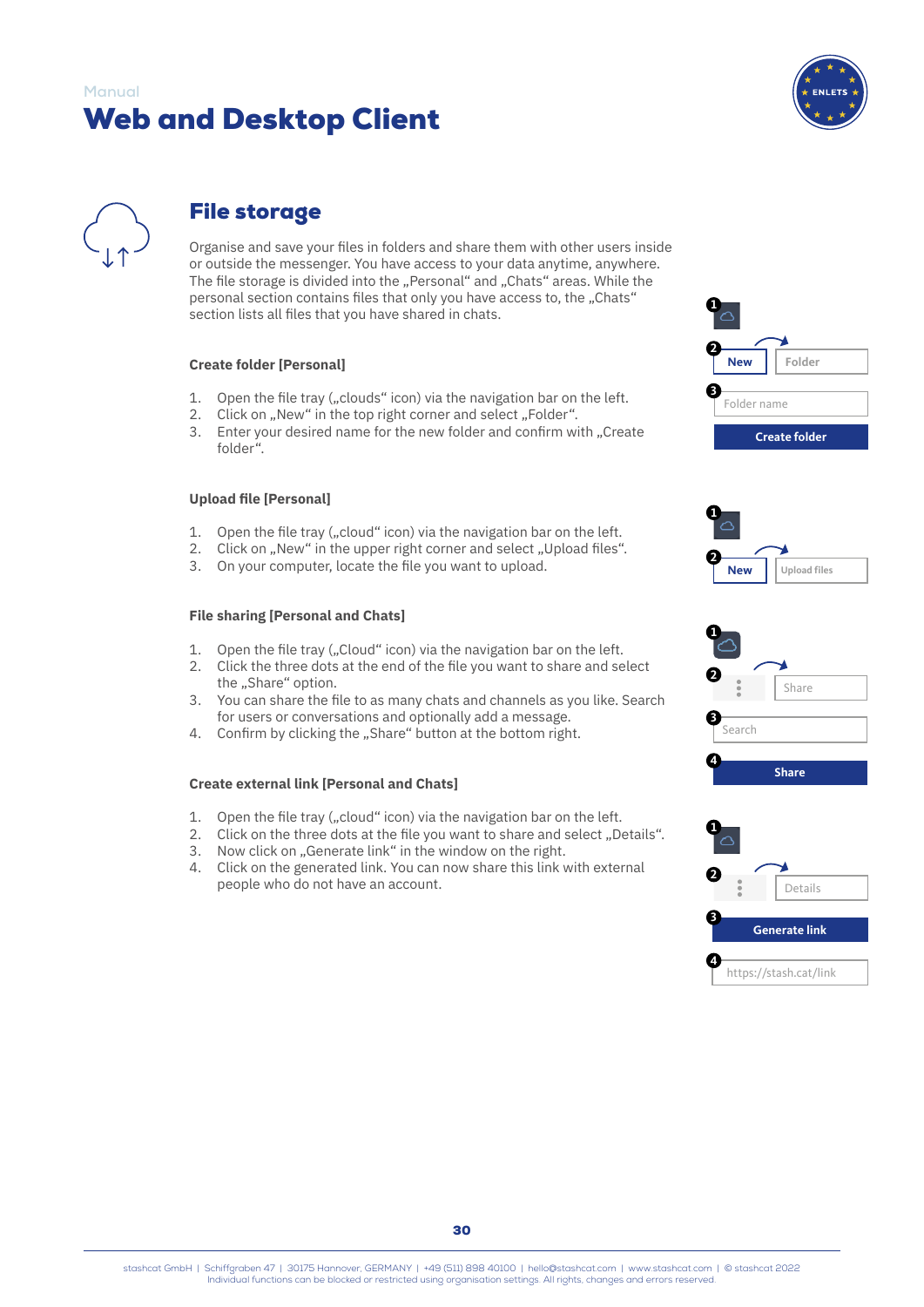

<span id="page-33-0"></span>

# Notifications

The following notifications are displayed:

### **Channel invitations**

Once someone invites you into a Channel, you will receive a notification. This notification contains the creator of the message, the Channel name, and the options for accepting or rejecting the invitation.

### **Calendar notifications**

As soon as someone invites you to an appointment, you will receive a notification. For private appointments, you can accept or decline the appointment. Public appointments or Channel appointments are entered directly in the calendar and do not need to be confirmed.

### **Survey Notification**

As soon as someone invites you to a survey or responds to your survey, you will receive a notification.

### **New device logged in**

Each time you log in with your account on a device, you will be informed by notification about the time and the IP address used.

### **Confirm requested key**

If a member in one of your subscribed Channels or conversations has reset their key (generates a new encryption password), they will need to obtain a new key from you to decrypt the existing content.

#### **Joining requests**

If you are the manager of an encrypted Channel, you can receive joining requests from other users. You can centrally manage and confirm or reject requests via the Notification Center.



# Settings

In Settings, you can adjust and view your account settings. You can reach the menu by clicking on the cogwheel in the lower left ("Settings").

### **Email**

- Your email address, which you use the app with.
- The settings for email notifications.

#### **Profile**

- The option for adding your profile picture.
- The option for adding a status.
- Activate or deactivate the Enter key to send messages.

#### **Appearance**

• You can specify the sort and display order in the contact list.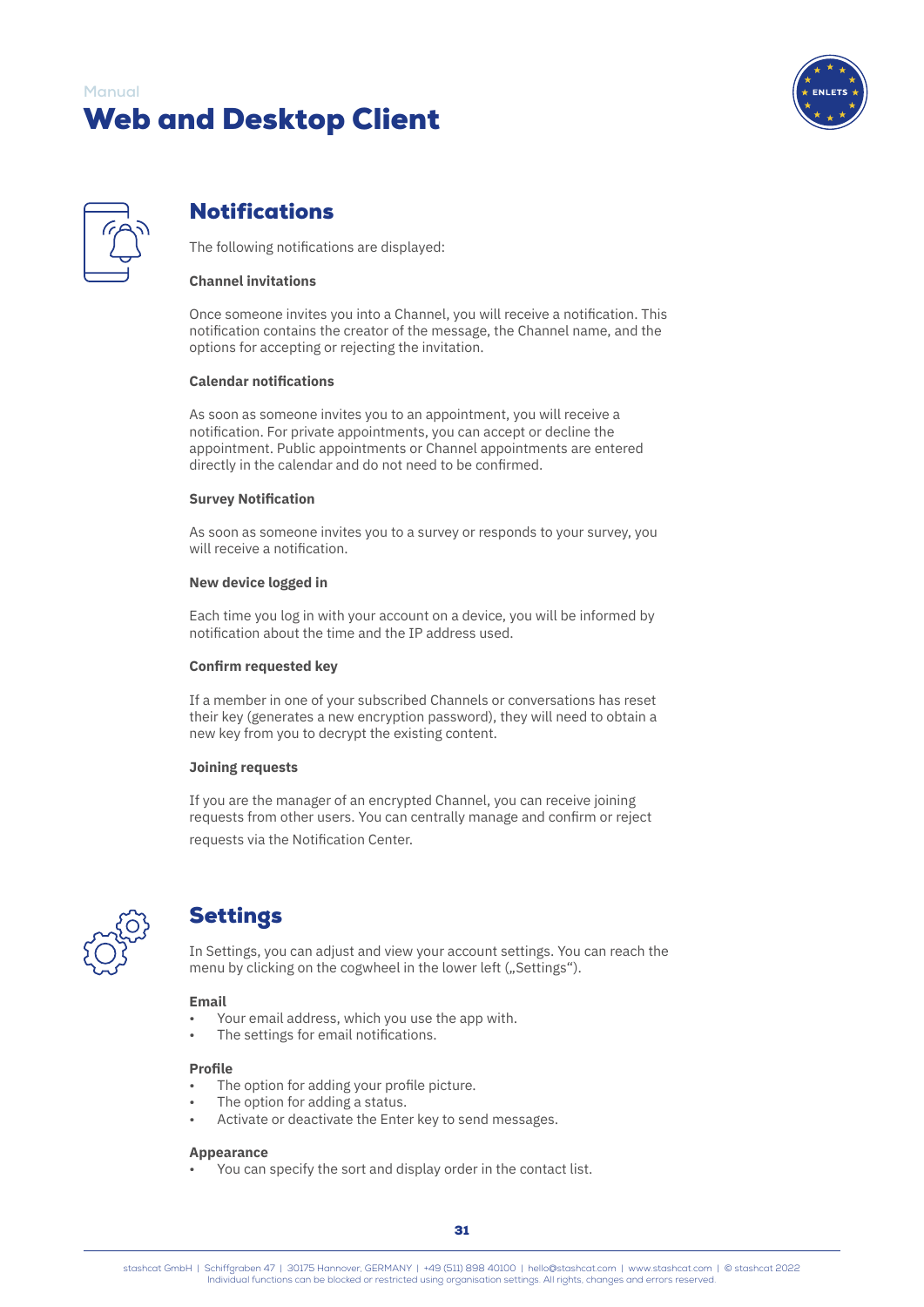

#### **Password**

• Change your password.

### **Privacy**

- Decide if your online status is visible.
- If necessary, suppress your read confirmation.
- Decide if your location will also be sent.

#### **Encryption**

This section contains information about your encryption.

#### **Devices**

This section shows you which devices are activated with your account.

#### **Organizations**

- Overview of the organisations in which you are a registered member.
- By clicking on the three points you can extend your membership.
- Via "Join Organization" you can join a new organization with a registration key of 10 or 29 digits.

#### **Registration key**

- Here you will find an overview of your created 10-digit keys.
- By clicking on "New key" further 10-digit keys can be created.

#### **Call settings**

• You can specify the settings for voice and video calls.

#### **Notifications** *(only for desktop client)*

In this view, you can set the notification settings for the desktop.

#### **Language**

• Decide on the language that you want to use the app with.

#### **Security**

- Select whether you want to hide the chat view if you are not actively working in the app.
- Decide whether key inquiries will be answered automatically.

#### **Automatic start** *(only for desktop client)*

• Decide whether the client will launch right at system startup.

#### **Proxy** *(only for desktop client)*

If required, you can configure your proxy settings here.

#### **Sign out**

To log out, click on "Log out". You will be logged out of the app. If you want to log in again, you must enter your encryption password

#### **About the app**

In this view, you can see the version number and other information about the app.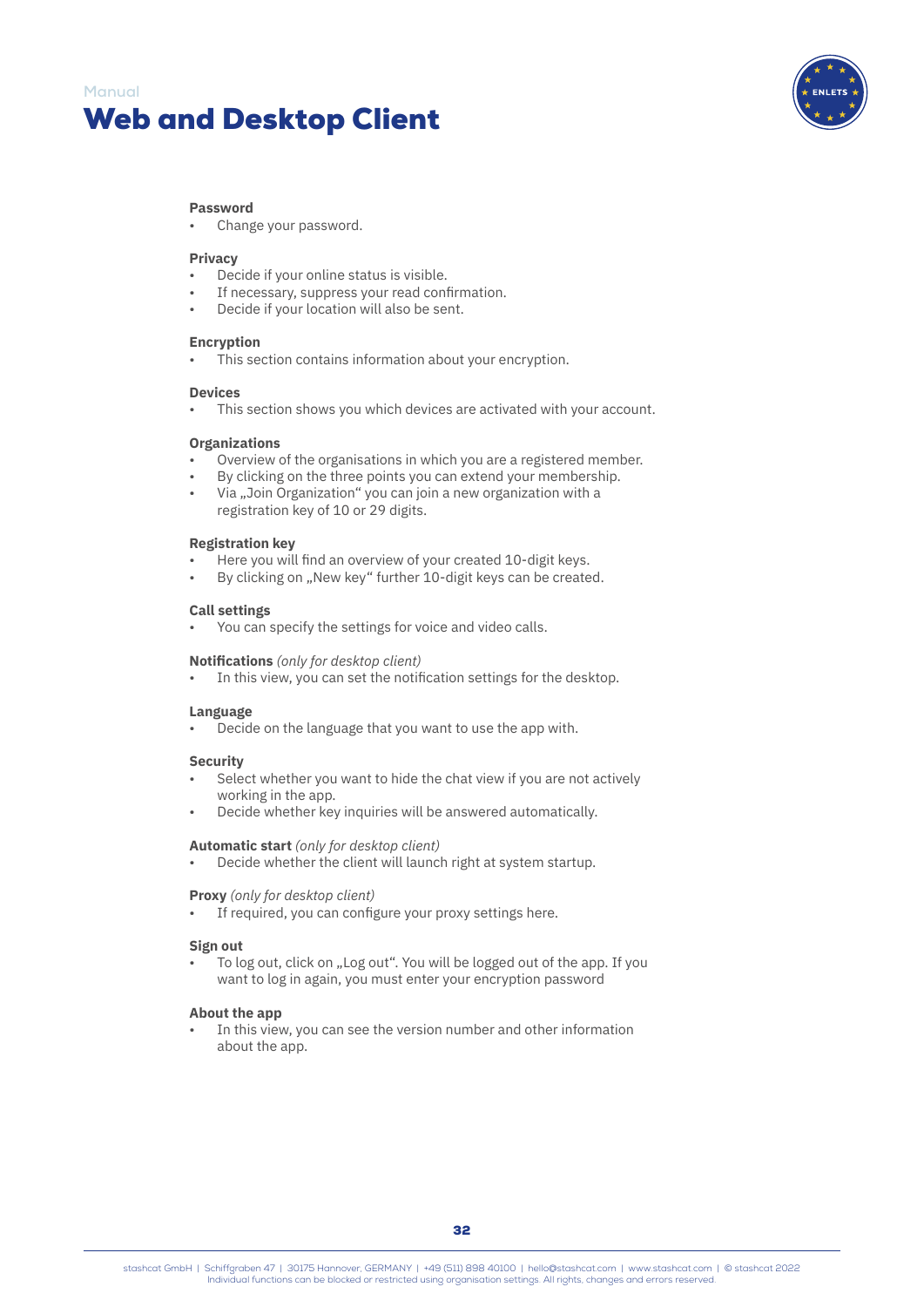

<span id="page-35-0"></span>

# Organisation Settings

Organisation Settings are only available in the desktop and web client and for administrators.

To access the organisation settings, click on the "gear icon" in the navigation bar at the bottom left and select the sub-item "Organisation settings".



# **Users** (Organisation Settings)

Click on "User" to open user administration. New members can be added to the organisation here, and you can manage accesses and permissions for all members of the organisation. Only users with administrator rights can access this section.

#### **Create new user**

- 1. Click on "New user" in the top right corner.
- 2. Enter the required information and assign a user role to the user. The app offers the option of defining your own user roles for your organisation. (See permissions)
- 3. Click on "Create user".

If an email address has been entered for a user during creation, an email will automatically be sent to the user once the creation is finished. If an email address has not been entered, the user must receive their registration key in another way (see "Creating registration letters").

#### **Import users**

Click on "Import users" at the top right. You now have the possibility to perform a pure import or a user comparison. Select one of the options and follow the next steps.

If an email address has been entered for a user during import, an email will automatically be sent to the user once the import is finished. If an email address has not been entered, the user must receive their registration key in another way (see "Creating registration letters").

#### **Manage user**

To edit a user, move the mouse over the user and select one of the following pictograms. Clicking on the user will show you the user details:

**1. Change account validity**

Specify how long the account should be valid. After expiration of the validity, the user will be deactivated for 14 days and then deleted completely.

**2. Add to user roles**

Define which role/roles you want to assign to the user.

# **3. Add to contact groups**

Assign the user to one or more contact groups. The contact group must have been created beforehand under the "Contact groups" tab. For more information on contact groups, please refer to the Contact Groups section in the manual.

| New user                |  |  |
|-------------------------|--|--|
|                         |  |  |
| Forename                |  |  |
|                         |  |  |
| Surname                 |  |  |
| Email (optional)        |  |  |
|                         |  |  |
| external ID (optional)  |  |  |
| <b>Account validity</b> |  |  |
|                         |  |  |
| Assign user roles       |  |  |
| Assign user groups      |  |  |



3

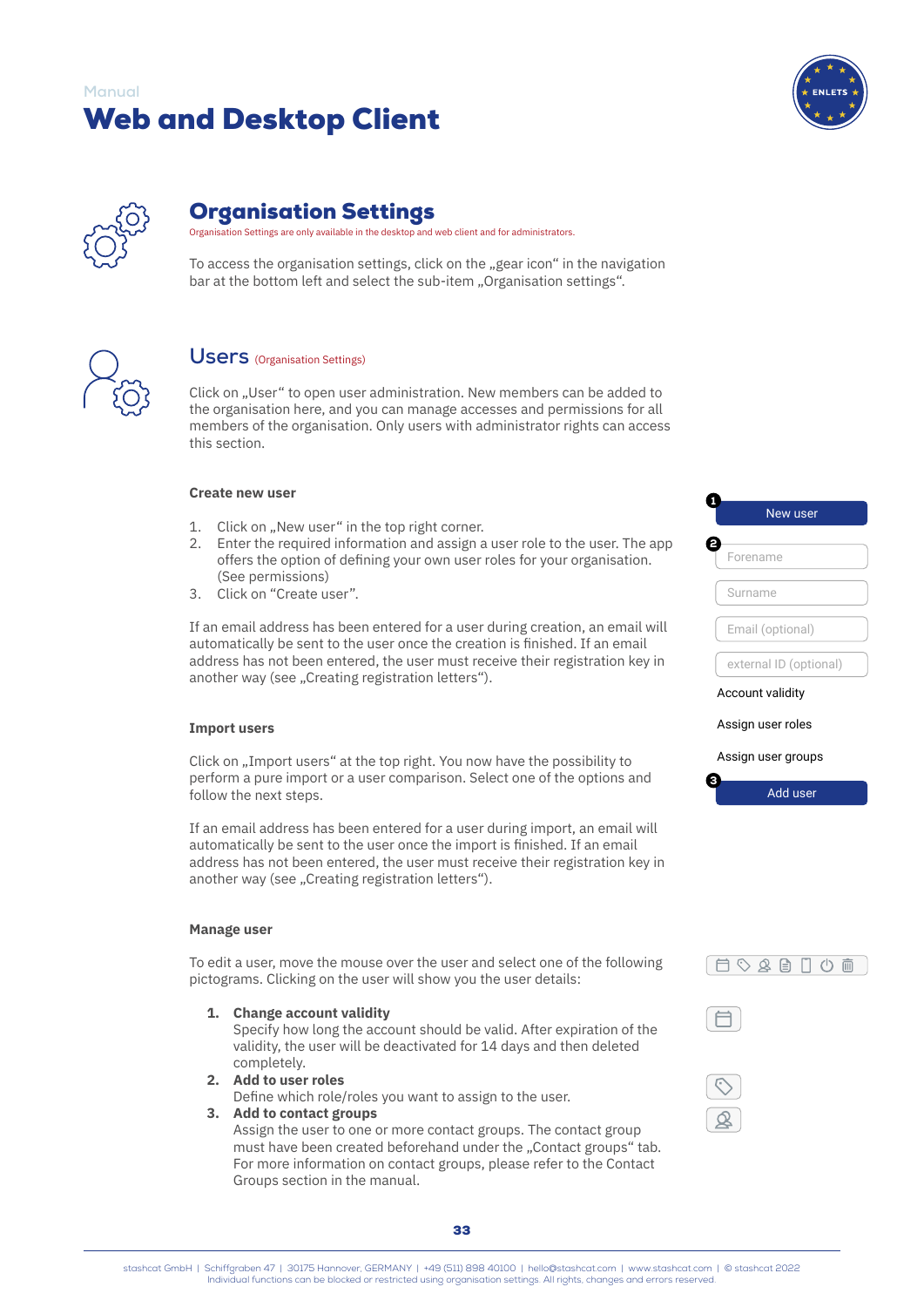# Web and Desktop Client

**4. Generate registration letter**

**Manual**



# this document and distribute it to the appropriate users. **5. Display mobile devices** All active end devices with which the user has logged on to the app are displayed. End devices can also be deleted by the administrator. The user then loses the authentication for this terminal device. In case of loss or theft of a terminal device, no unauthorized person will gain access. **6. Deactivate user** This click deactivates the selected user. As long as the user is deactivated, the user cannot log in or be found by other users. The user can be reactivated by an administrator. **7. Remove from organization** This click will remove the selected user from the organization after confirmation. **Multiple selection of users** In addition to the administration of individual users, you have the possibility to perform actions for several users at the same time. To select several users at once, check the parent box. Ć When selecting multiple users, you have the following options: **• Change account validity** Expiration date for the users can be set or disabled. **• Edit user roles** Existing user roles can be replaced or new user roles can be assigned. **• Add to contact groups** Users can be added to already created contact groups. **• Generate registration letters**

A document with the user's registration key is output. You can print

- Creates a collection of all registration letters for the selected users.
- **• User information** Users can be assigned attributes that can be viewed by all users.
- **• Remove from organization** Removes all selected users from your organization.

### **Filter**

The filter allows you to filter users by status, validity, roles and contact groups.

#### **Search**

The search field on the top right enables targeted searching for a user.







| ば | $\beta$ | ⊟ | $\sqrt{2}$ | 画 |
|---|---------|---|------------|---|
|   |         |   |            |   |

| <b>Status</b>  |  |
|----------------|--|
| All            |  |
| Expiry         |  |
| All            |  |
| Roles          |  |
| All            |  |
| Contact groups |  |
| All            |  |
|                |  |
| Search users   |  |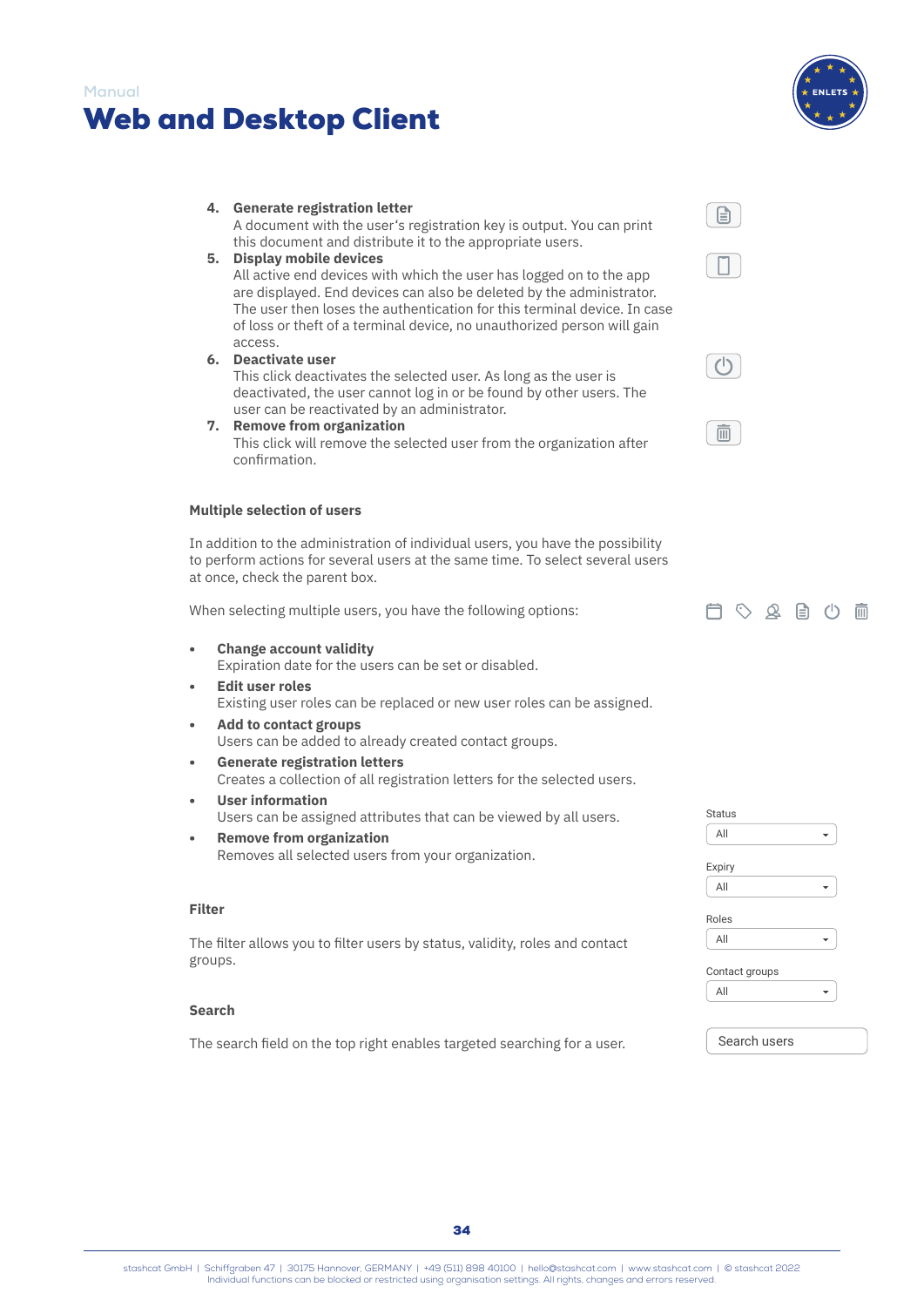

<span id="page-37-0"></span>

# User/Contact groups (Organisation Settings)

Users can be divided into groups in order to centrally group related users together.

#### **Create a new user group**

- 1. Click on "New user group" in the upper right corner.
- 2. Select a name for the new contact group. You can automatically create a Channel for the contact group with the "Create Channel" button. All members of the contact group are automatically members of the created Channel.
- 3. Click on "Continue".
- 4. In the next step, you select the users who will belong to this contact group.
- 5. Click on "Continue".
- 6. You have the option of restricting the communication Channels here, and you can select which other contact groups this contact group is permitted to communicate with.
- 7. Click on "Create contact group".

#### **Edit user group**

To manage a contact group, click on the "triple dot" in the contact group overview on the right. You will then you have a choice between:

- Edit
- Delete



# **Channels** (Organisation Settings)

Click on "Channels" to open Channel management. All the organisations Channels can be viewed and managed here.

#### **New Channel**

The "New Channel" button allows you to create organization-wide Channels. In the organization-wide Channels, all users of the organization are automatically added without having to accept a Channel invitation.

#### **Manage Channel**

To manage a Channel, click on the "triple dot" in the Channel overview of Channel management on the right. You will then be able to:

- **• Edit a Channel** You can change the name, description, and permissions for the selected Channel here.
- **• Delete a Channel** Channels can be deleted here. *Note: the contents will be irretrievably lost.*
- **• Search** The entry field with the "magnifying glass" on the top right offers targeted searching for a Channel.





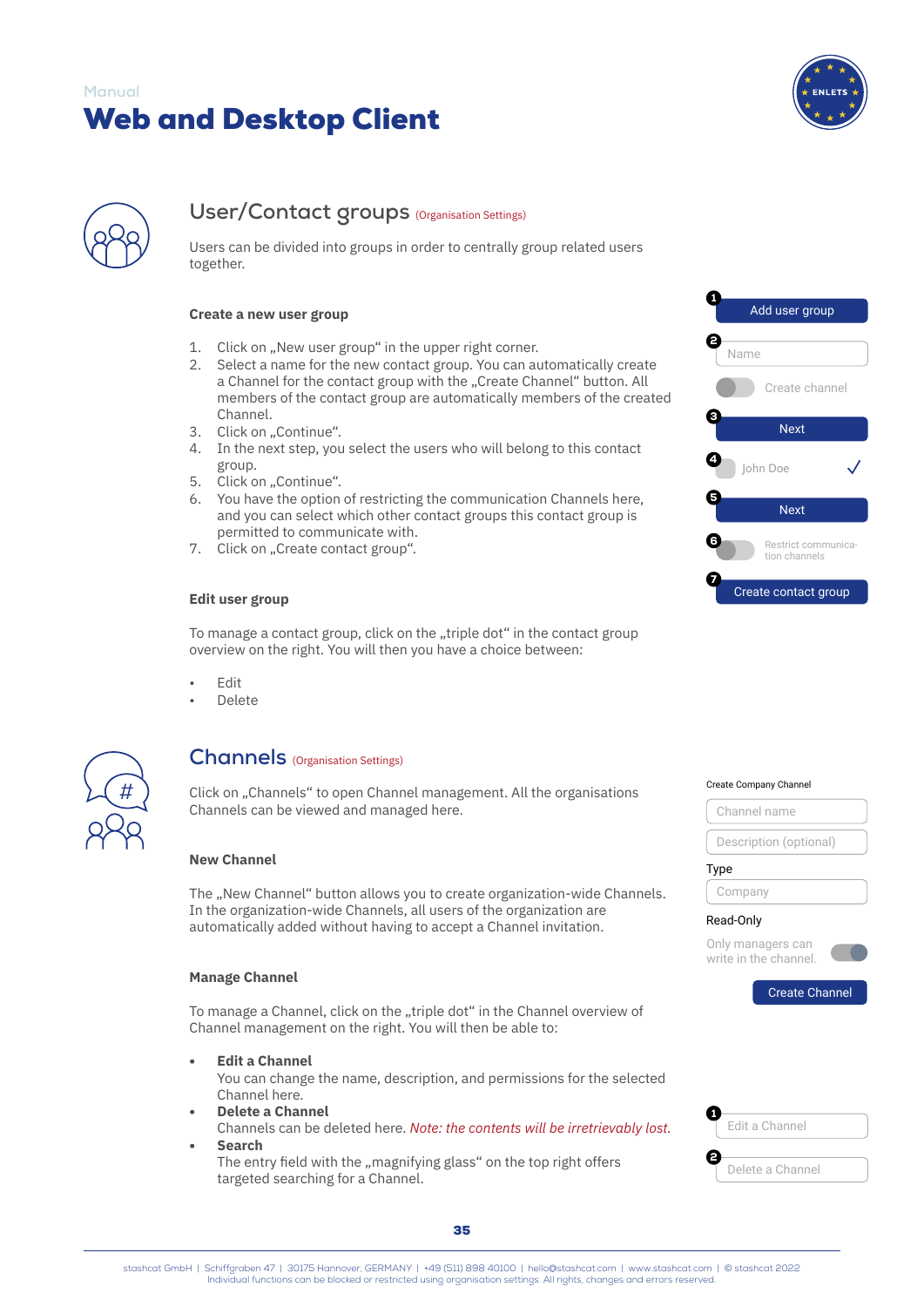

<span id="page-38-0"></span>

# **Settings** (Organisation Settings)

As the organisations administrator, you can centrally set some settings for your organisation. The settings affect the usage options for all users created in your organisation.

#### **Manual account creation**

With this setting the creation of user accounts can be activated/deactivated manually.

### **Self deletion of accounts**

This setting allows you to choose whether or not your organisations users will be able to independently delete their account using settings. Deleted accounts cannot be recovered.

#### **Deleting messages by the author**

Here you can set whether authors can delete their messages in chats independently

#### **Notifications on account expiry**

Here you can set the time at which users with an expiration date receive a notification of the impending expiration.

### **Default language setting for newly created Accounts**

Determines the language setting that will be applied to newly created accounts.

### **Automatic start**

The application can be launched right at system startup. This setting enables automatic startup for all installed applications in your organisation.

### **Confirm email address**

After a user is created, they will receive a confirmation email for activating their user account. If this setting is enabled, the email address must be confirmed before the account can be used.

### **Adjustable Email notifications when registering new devices**

This setting allows you to specify whether users are allowed to configure the sending of email notifications when they register new devices in their account settings.

### **PIN protection for mobile devices**

A PIN can be used to protect the app on mobile devices against access by unauthorized third parties. If PIN protection is specified (the options are ... required" or ..disabled"), the user has no influence on this setting.

### **Time interval until PIN re-entry**

The app on mobile devices can ask the user for the PIN again after a defined period of inactive use. The setting specified on the server cannot be overwritten on the devices.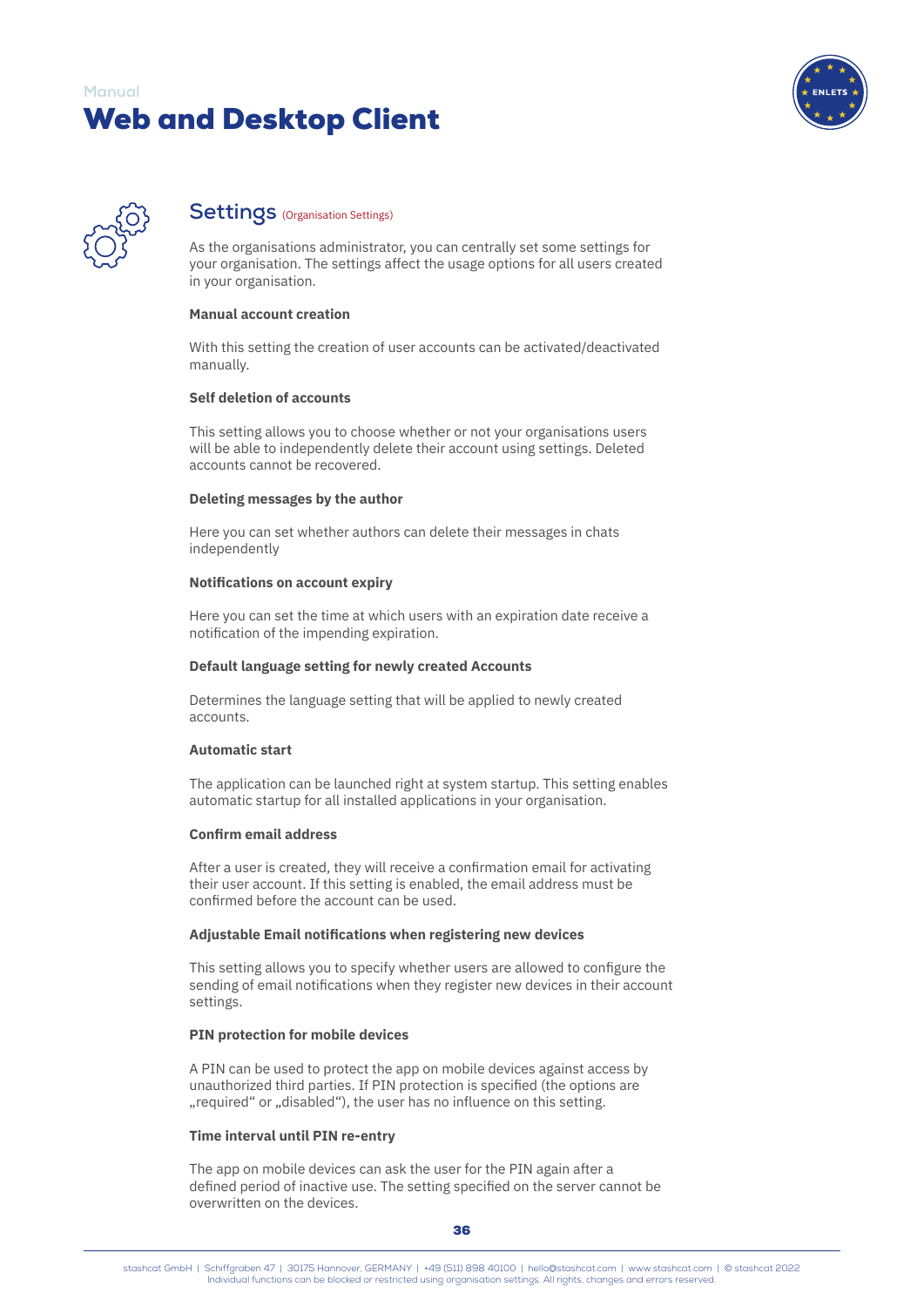



#### **GPS settings for mobile devices**

Mobile devices can be associated with a message that communicates the user's current position. The user can enable or disable this option. If "required" or "disabled" is selected, this option will no longer be adjustable.

#### **Data encryption on mobile devices**

Data stored on mobile devices can be locally encrypted, so that even if the device is lost and the device's physical memory is accessed, the data will remain protected. This setting can adversely affect the performance of mobile devices. If "required" or "disabled" is selected, this option can no longer be adjusted by the end user on their device.

#### **Usage of GIPHY-Images**

GIPHY images can be used in private chats and Channels. With this feature enabled, users can use the "GIF" tab to search for animated images in GIPHY and use them in chat.

#### **Export content to mobile devices**

Documents and content received on mobile devices can be copied and backed up externally. These features can be disabled - they are enabled by default.

#### **Import on content from mobile devices**

Documents and content that exists on mobile devices can be shared with others. These features can be disabled - they are enabled by default.

#### **File sharing via links**

Files from users' file repositories can be shared with external users via configurable links. This feature can be used with both mobile devices and desktop and web applications. If the feature is disabled, links can no longer be created.

### **Notifications on the lockscreen**

Clients can view notifications of new messages in the lock screen of the relevant device. Display of these notifications can be adjusted by the user. If "plain text, not adjustable" or "protected, not adjustable" is selected, the user will not be able to adjust this option. Any restrictions due to the device operating system still apply.

#### **Number of active devices**

The number of simultaneously active devices can be restricted. If a number is set and another device is used that would exceed the number of active devices, the least recently used device is automatically removed.

#### **Authorization to change contact information**

Users have the option of changing their contact information. This setting can restrict the modification of contact information.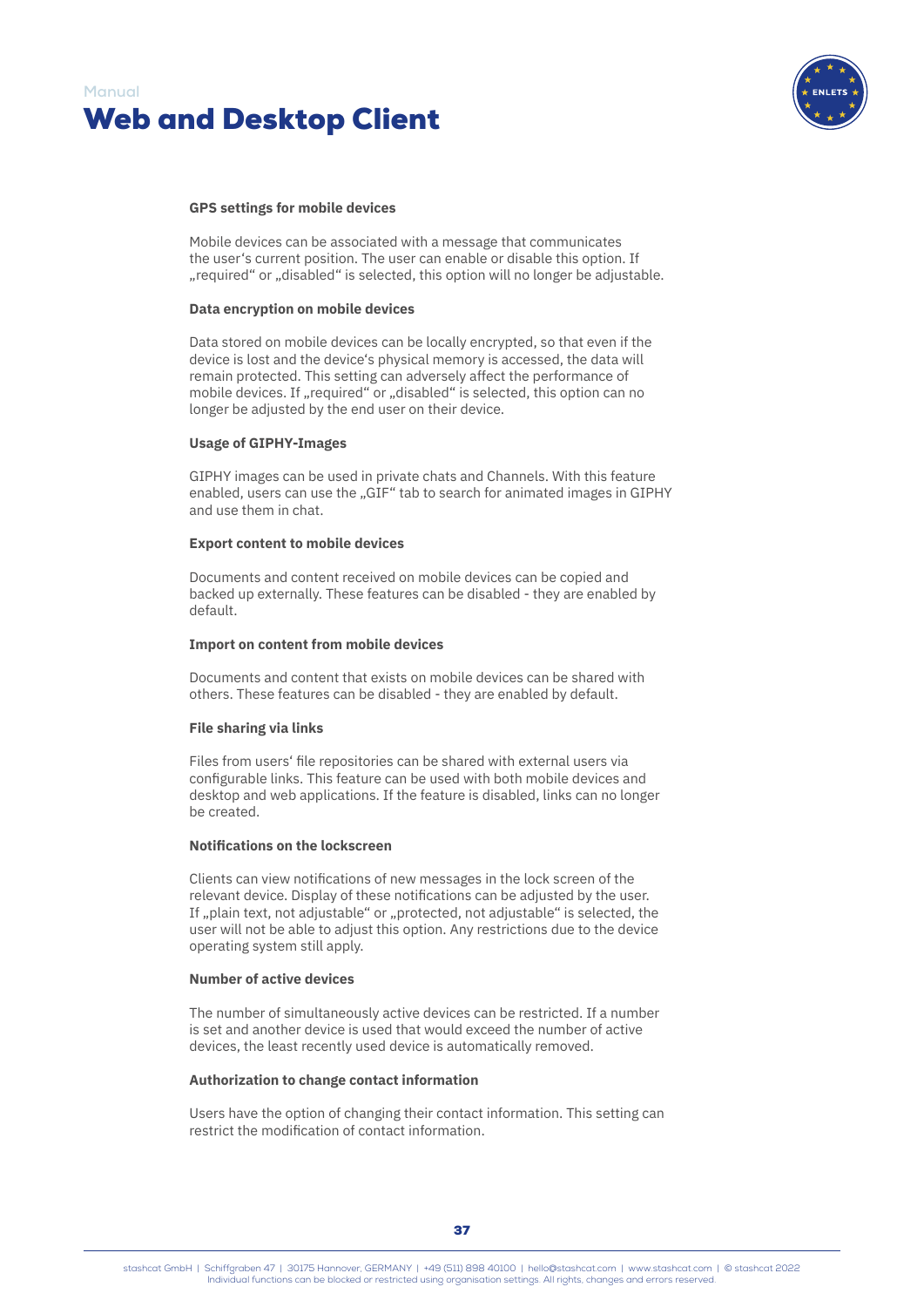<span id="page-40-0"></span>



#### **Create public Channels**

Creating new public or password-protected Channels can be disabled for users. If this setting is disabled, only Channels that require an invitation can be created.

#### **Management of registered devices in the apps**

Here you can specify whether users can manage or delete their own devices.



# **Email-Templates** (Organisation Settings)

As an administrator, you can edit and adjust the templates for your organisations various email notifications.



# **Statistics** (Organisation Settings)

As an administrator, you can view user behavior statistics in the following categories:

- Number of messages sent
- Number of delivered messages
- Provided files in MB

The data can be filtered by the date. The display options also include an annual overview or calendar week view.



# **Company** (Organisation Settings)

This section displays information about your organisation in accordance with the purchased license package. The data is stored in the system when creating the organisation and cannot be edited by administrators.



# **LDAP-Management** (Organisation Settings)

In this area you can configure your LDAP/AD connection.



# **User-Status** (Organisation Settings)

You can manage and add user statuses for the members of your organisation here.

### **Create new status**

- 1. Click on "Add status" in the upper right corner.
- 2. Name the desired user status. If no check mark is set on notification, the user will no longer receive notifications when this user status is selected.
- 3. Click on "Add".

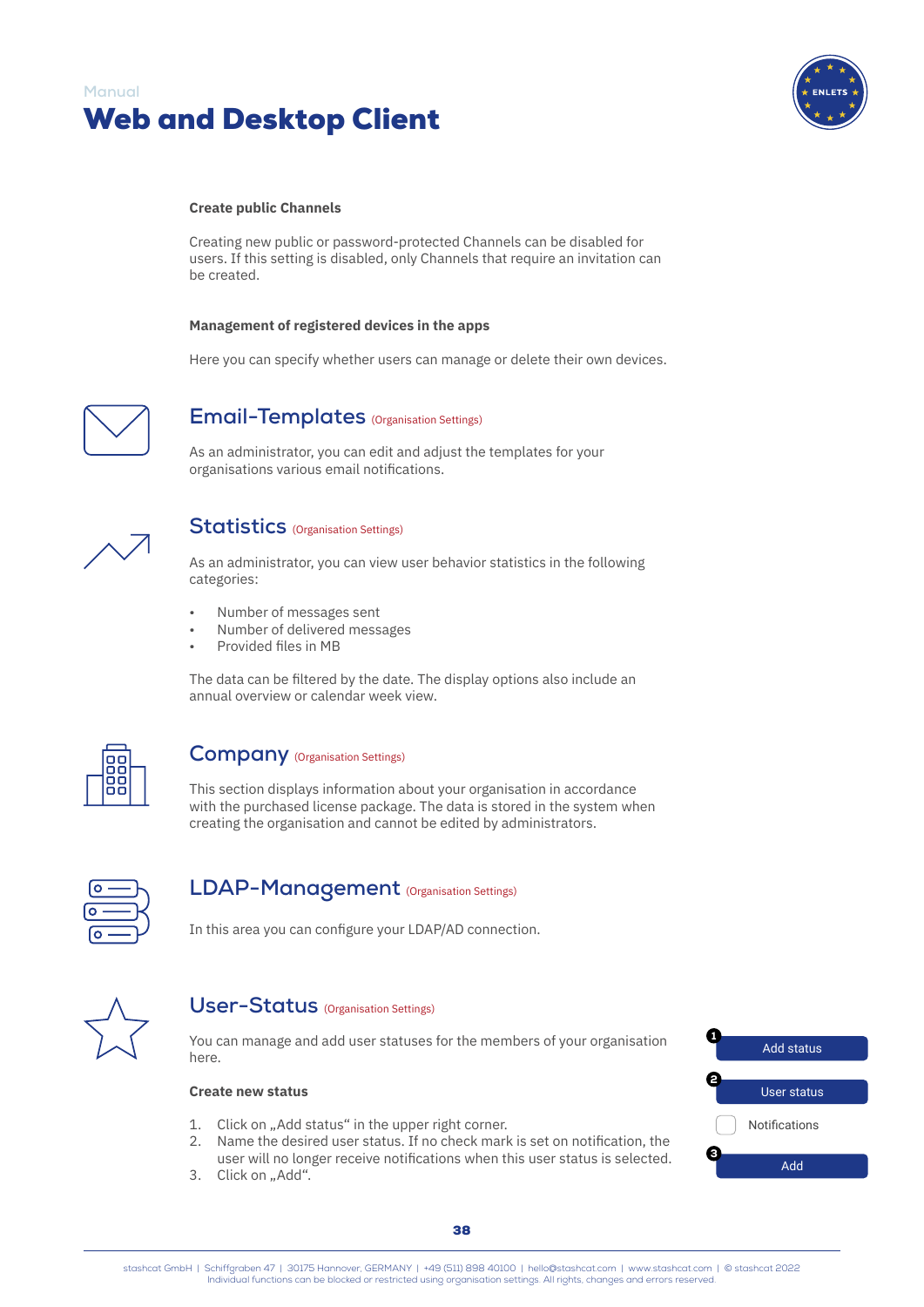

 $\overline{\vee}$ 

<span id="page-41-0"></span>

# **User information**

Create attributes to assign additional information to the users of the organization. Assigning the information to the attributes can be done individually per user in the user management.



# **Password policies** (Organisation Settings)

Here you can define policies for the account password and the encryption password.



# **User Roles** (Organisation Settings)

This section is for managing the user roles in your organisation. In addition to the default user roles, which cannot be edited, you can create your own user roles with individually defined permissions.

- 1. Click on "New role" in the upper right corner.
- 2. Specify a name for the role.<br>3. Select the permissions for t
- Select the permissions for the new role.
- 4. Click on "Save".

The new user role can now be assigned to users.

- 1. Click on "Users" in the left menu section of "Organisation settings".
- 2. In the user administration, move the mouse over the user and click on
- the "Add to user roles" pictogram 3. Now assign the new user role to the user.
- 4. Click on "Save".



# **Contracts** (Organisation Settings)

As the authorized representative of your institution, in this section you can view and sign the current version of the order processing contract pursuant to Art. 28 of the EU-GDPR. We provide you with a template that you can supplement with your data and depict directly on the platform. You can also print the document. You will also find here a template for the processing directory pursuant to Art. 30 of the EU-GDPR, which you can download.

### **Organisation selection and organisation change**

If you are registered in multiple organisations, you can switch between your organisations views without logging out and logging in again.

- 1. To switch, click on the icon for your desired organisation in the far left of the organisation section.
- 2. If you are registered in more than three organisations, click on "More".
- 3. A menu for organisation selection will appear.



e.g. location

| New role    |
|-------------|
|             |
| Role name   |
| Permissions |
| Save        |
|             |
|             |

|   | <b>Users</b>  |
|---|---------------|
|   |               |
|   | edit the user |
| Э |               |
|   | Save          |
|   |               |

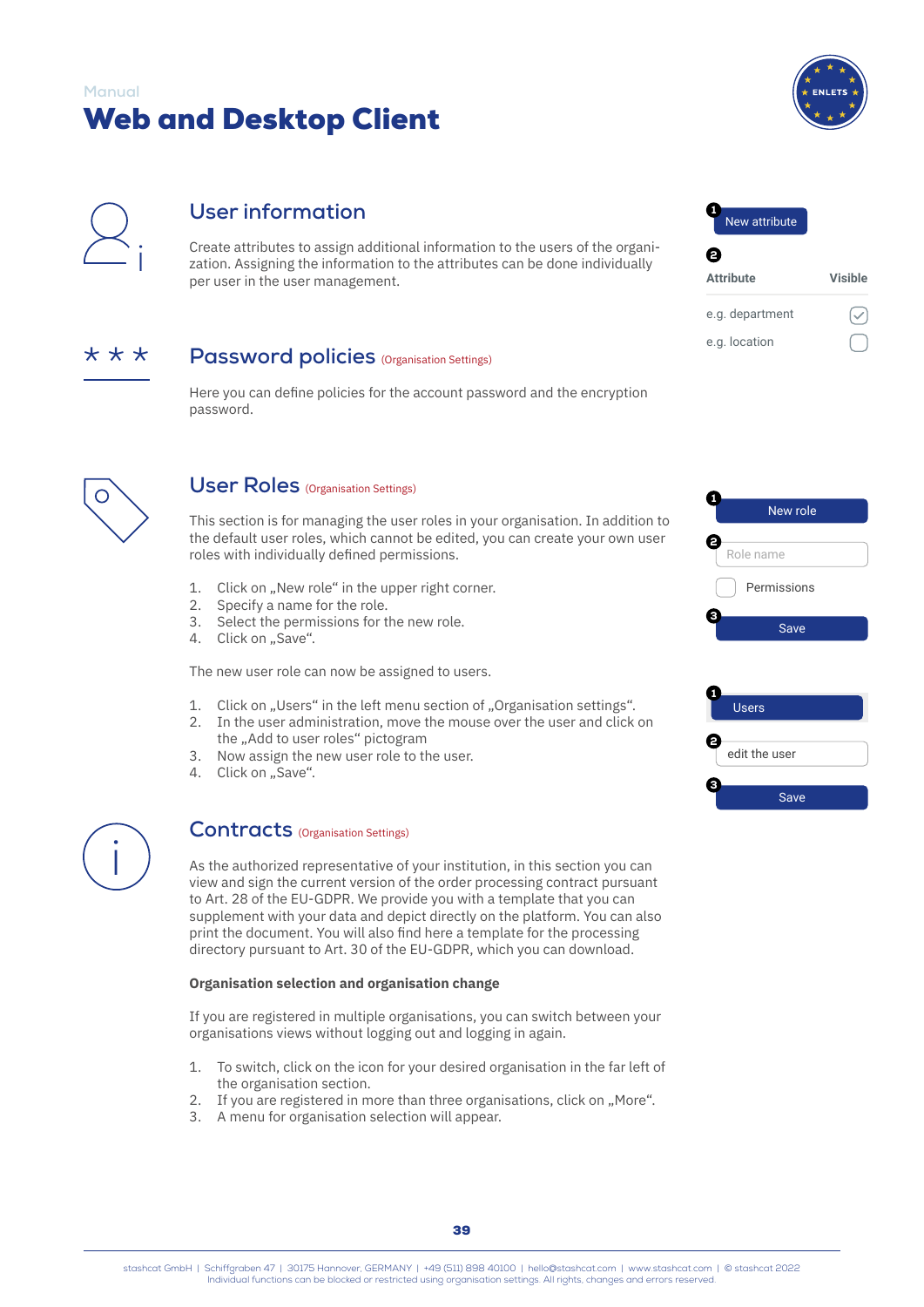

<span id="page-42-0"></span>

# Calendar module

The calendar module will be displayed when the module is activated for your organisation. You can access the calendar via the calendar icon in the sidebar.

# **Calendar views**

**• Day view**

You will see the hourly division for the selected day including all upcoming appointments.

- **• Weekly view** Here you will find a weekly overview as well as all appointments for the displayed days in an hourly schedule.
- **• Month view** You will find an overview of the month here, along with all appointments for the selected day.
- **• Year view** You will receive an overview of the selected year.

Use the arrows on the "Today" button in the upper right corner to move back and forth in the selected view per unit. If you click "Today" in the middle, the calendar will switch to the current date in the selected view. In the monthly and yearly view this is highlighted in blue.

| Today |  |
|-------|--|
|       |  |

Day Week Month Year

### **Quick navigation**

The reduced calendar view in the lower left enables quick navigation to individual dates. This enables you to quickly switch to a specific date or to directly display specific dates

### **Display options for created appointments**

**• Day view**

In day view, click the appointment name. You will receive further details about the appointment. As an appointment creator, you have the option of editing or deleting the appointment using the triple dot.

**• Weekly view**

Click on the name of the appointment in the week view. You will receive further details about the appointment. As the creator of an appointment, you can edit or delete the appointment using the triple point.

**• Month view**

When you click on a displayed appointment in the month view, you will receive all the details for it. As an appointment creator, you can edit or delete your appointment using the "triple dot".

### **• Year view**

In the year view, you have the option of viewing all created appointments. Days on which appointments have been set are marked with a blue dot. If you move the cursor over a date, you will receive an overview of the upcoming appointments and appointment types.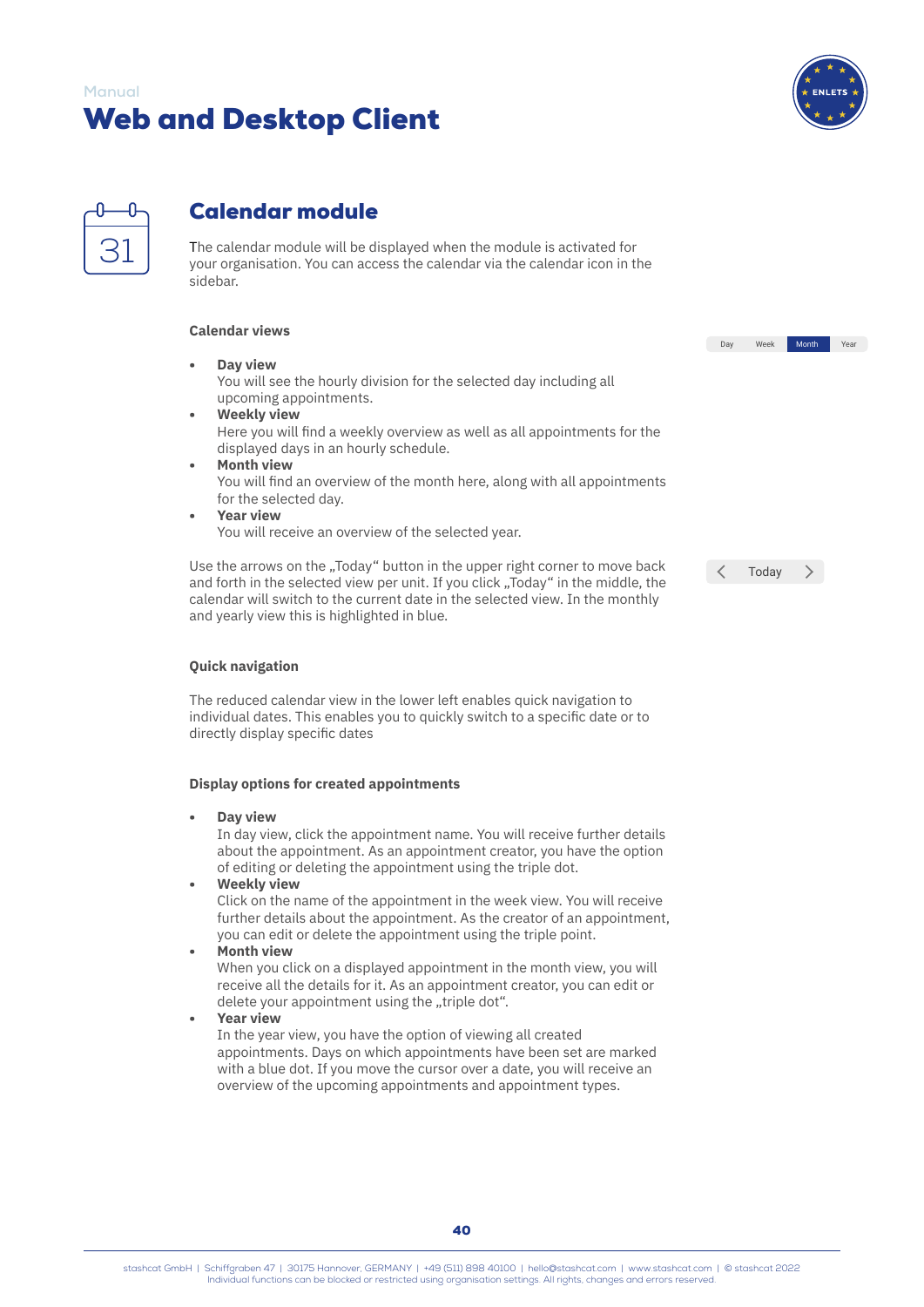



#### **Appointment types**

The calendar module displays three types of appointments in the filter overview, which are visually subdivided into colours. You can add or hide appointment types for your calendar view. To do this, select or deselect the boxes to show or hide appointments.

**1. Private appointments | green**

You will find your private appointments here. You can show or hide them in your calendar using the "green square".

- **2. Channel | blue** Your Channels will be displayed, the appointments for which you can individually turn on or hide. To do this, tap on the "blue square" in front of the respective Channel.
- **3. Public | red**

You will see all the organisation's appointments here. If you belong to several organisations, you have the option of showing or hiding the appointments of an organisation. To do this, tap on the "red square" in front of the respective organisation.

#### **Create appointment**

To create an appointment, click on the "plus" icon in the upper right corner. A dialogue will open for entering your appointment information.

- 1. Give the appointment a name.
- 2. Optionally add a location.
- 3. Optionally add a note.
- 4. Choose whether to create your appointment for the whole day or select the date and time.
- 5. Specify whether it is a one-time or a recurring appointment.
- 6. Select the appointment type.
- **• Private -** Create a private appointment or invite individuals to your appointment as needed.
- **• Channel -** Create an appointment for a Channel. All Channel members will be invited.
- **• Public -** Create a public appointment. This will be visible to all users of your organisation.
- 7. Click on "Create" to complete the process.

# **Reply to appointments**

Users who have been invited to your appointment will automatically receive an appointment invitation in their notification centre ("bell icon" in the sidebar) and have the option of confirming or cancelling the appointment.

### **Appointment details and editing**

As an appointment creator, you can view your confirmations and cancellations, edit your appointment, or delete the appointment.

- 1. In the relevant day or month view, tap the appointment. This opens a detailed overview with the current status of confirmation or cancellation.
- 2. By clicking on the "triple dot" you now have the option of editing your appointment or deleting it.



Calendar

| 1                       |
|-------------------------|
| Name*                   |
| Location                |
| з<br>Note               |
| 4<br>All day            |
| From:*<br>$01$ Jan 2020 |
| Until:*<br>01 Jan 2020  |
| B<br>Repeat             |
| 6<br>Event type:        |
| Invite users            |
| Create                  |



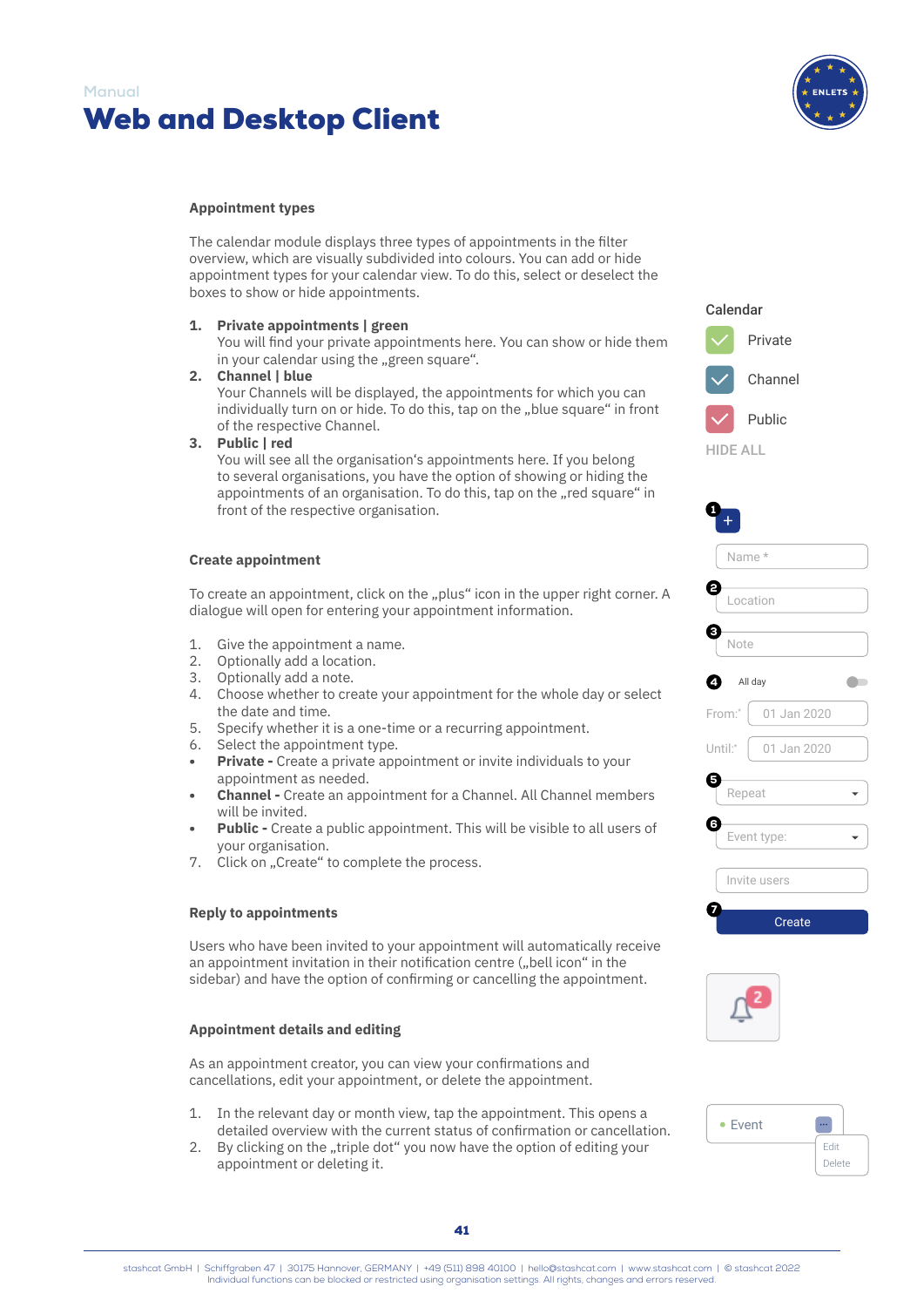<span id="page-44-0"></span>



#### **Synchronisation with external calendars**

All appointments from the app can be synchronised with external calendars using CalDAV. Click on the "Calendar Sync" button. You can choose here between a generic CalDAV link and a specific link for Apple devices.

# Survey module

To access the Survey feature, tap the survey icon in the module bar. This opens the survey module's main view.

### **Main view**

You can switch views using the "Yours", "Active", or "Archive" tabs.

• Yours

The "Yours" tab gives you an overview of the surveys you have created. It also clearly displays important key points, such as the total number of participants or the current response status.

- Active This section displays the surveys you have been invited to and that are currently active.
- **Archive** You can move the surveys you have already participated in to this section. You can also find already expired surveys here.
- **Search**

In the magnifying glass field, enter a search term or keyword to search for surveys.

#### **Create survey**

*To create a survey, tap the "plus" icon in the top right corner of the main screen. This puts you in creation mode. Surveys can only be created if your user role has been granted permission to do so.*

### *Step 1: Information*

- Specify a name for your survey.
- Is this an anonymous survey? In that case, only you can see the participants and their answers.
- Set a time period during which your survey will be open.
- Optionally add a description.
- Tap ..Continue".
- Now add a question and choose whether you want the answers to your survey to be given as responses to an open query or to a date query with a fixed date and time.

| Calendar     |                           |      |
|--------------|---------------------------|------|
|              | Private                   |      |
| Calendar-URL |                           |      |
|              | https://dav.stashcat/cal/ | Copy |



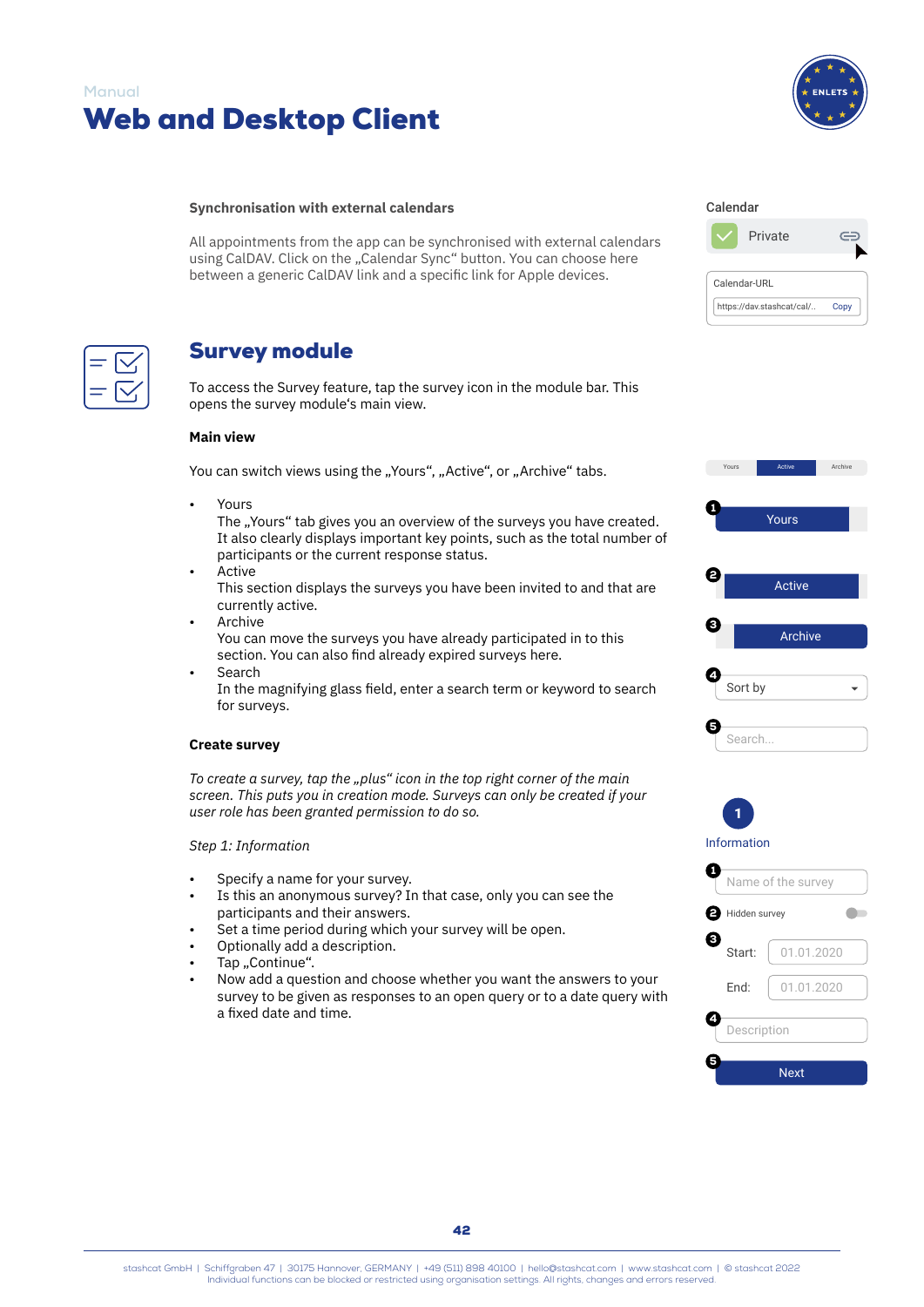



*Step 2: Set question and answer options*

- 1. Edit questions with "Open query"
- You now have the option of entering any number of open query options for your question.
- 
- Add as many open query options as you like and select how many participants are permitted to choose the individual options in each case.
- Then decide how many answers each participant may select.
- Tap on "Save".
- You can now duplicate your question with a swipe to the left using the "three dots" or, if needed, add further questions using the "plus" icon.
- 2. Edit questions with "Date query"
- You have the option here of entering any number of response options with fixed times for your question.
- Select any number of times for your question as an answer option.
- Define how many participants are permitted to select them for each answer.
- You can now duplicate your question with a swipe to the left using the "triple dot" icon or, if necessary, add further questions using
- the "plus" icon.

### *Step 3: Invitation*

- Now select the participants of your survey via "Add participants" and decide between Channels or individual contacts.
- Tap on "Continue".

# *Step 4: Confirmation*

- You will receive an overview of your complete survey for a final check.
- Tap on "Create".
- Your survey will now appear in the main view under "Yours".

# **Administration of your surveys**

"Follow" icon (participant / status)

To follow a survey and keep up to date on the current status, select the survey in the main view and click on the "radar" icon. You have the option of administering your own surveys in the main view under "Yours". To do this, click on the triple dot to the right in the relevant survey.

- **• Results**
	- You will receive a detailed overview of the current status of your survey. **• Edit**

Here you can edit your survey. If the survey is already active, only the settings and not the questions can be edited.

- **• Archive** The survey is archived and can no longer be viewed under "Yours" but under "Archive".
- **• Delete**
	- Your survey will be deleted.
	- **• Export** You can export your results.

# $\bullet$  + ADD OPTION 2 What's the option? 6 How often? 4 Save 5 ... Duplicate 61 Start: 01.01.2020 End: 01.01.2020 2 How often? 3 ... Duplicate 3 Invitation #Channels Contacts Next 4 Confirmation Add 1 5) 2 Follow survey 3 ... **Results**

**Edit** 

**Delete** 

**6** Export

Archive